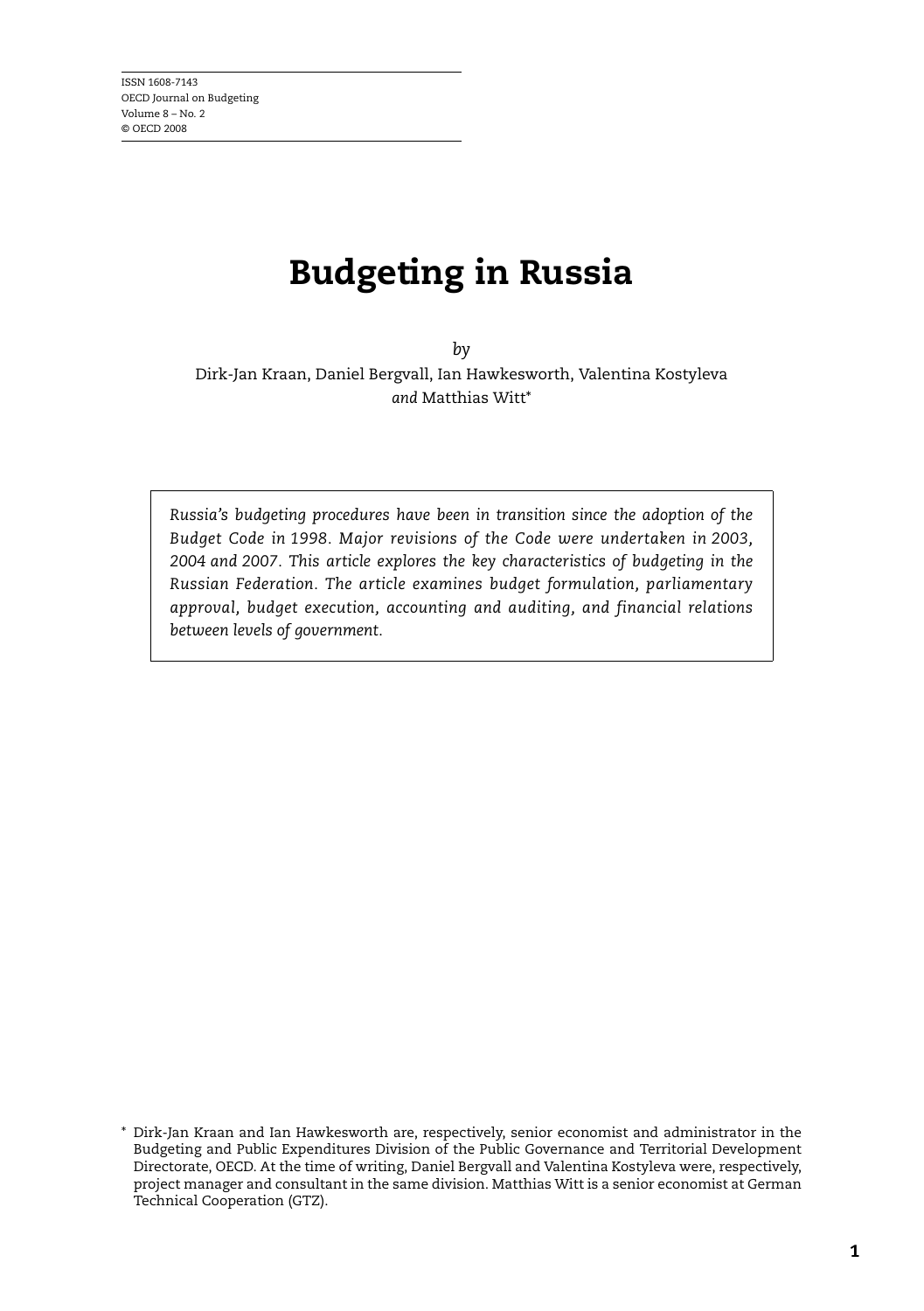## **Preface**

This review of the budget procedure of the Russian Federation was carried out as part of the work programme of the OECD Working Party of Senior Budget Officials (SBO) to which the network of Senior Budget Officials of Central, Eastern and South-Eastern European countries reports. The network was established in 2004 at the initiative of the Working Party of Senior Budget Officials. Budget reviews serve as a basis for the examination of the budget procedure during the annual meetings of the Working Party or the network, and enable the participants to discuss the budget procedure of the country under examination in depth.

A mission consisting of Dr. Dirk-Jan Kraan (head), Mr. Daniel Bergvall, Mr. Ian Hawkesworth, Mrs. Valentina Kostyleva (OECD Secretariat) and Dr. Matthias Witt (German Technical Cooperation) visited Moscow from 1 to 5 October 2007 to carry out the review. During its visit the mission met with: Mrs. Tatiana Nesterenko, Deputy Minister of Finance, Mr. Alexey Lavrov, Director of the Budget Policy Department, Mr. Roman Artiukhin, Head of the Federal Treasury, and senior officials of the Ministry of Finance of the Russian Federation; Mr. Dmitry Amunts, Deputy Minister of the Ministry of Culture and Media; Mr. Vadim Dubinkin, Head of the General Audit Department of the Accounts Chamber of the Russian Federation; Mrs. Vera Kotelnikova, Deputy Head of the Secretariat of the Budget and Tax Committee of the State Duma of the Russian Federation; Mr. Evgeni Bushmin, Chairman of the Budget Committee of the Council of Federation of the Federal Assembly; Mr. Sergei Drobyshevsky, Head of the Budget Policy Unit, and other senior policy analysts of the Institute of the Economy in Transition; Mrs. Olga Yastrebova, Director, and other senior policy analysts of Ecorys-NEI Research and Consulting; Mrs. Elena Lebedinskaya, Senior Policy Analyst of the Economic Expert Group; and Mr. Neven Mates, Senior Resident Representative of the International Monetary Fund in Moscow.

OECD budget reviews are meant to serve as a basis for peer review among budget officials. They can only serve this purpose if they are based on accurate information about the decision-making process and the incentives and constraints that determine its outcomes in each of its stages. This information is not always available in official documents. Nevertheless, the mission feels that it has acquired a fair picture of the Russian budget process thanks to the frankness and openness that have characterised the discussions with the Russian officials throughout the mission's visit. The mission would like to express its gratitude and appreciation for the cordial reception by the Russian authorities and for their helpful attitude during the meetings.

The mission would like to thank Mr. Alexey Lavrov, Director of the Budget Policy Department, and his collaborators for the excellent organisation of the meetings, their unsparing help with the collection of information and documents, and their hospitality during the mission's stay in Moscow. Finally, the mission would like to thank Sergei Ponomarev (OECD Moscow Office) for his great help with the organisation of the mission and useful advice concerning the conduct of the review.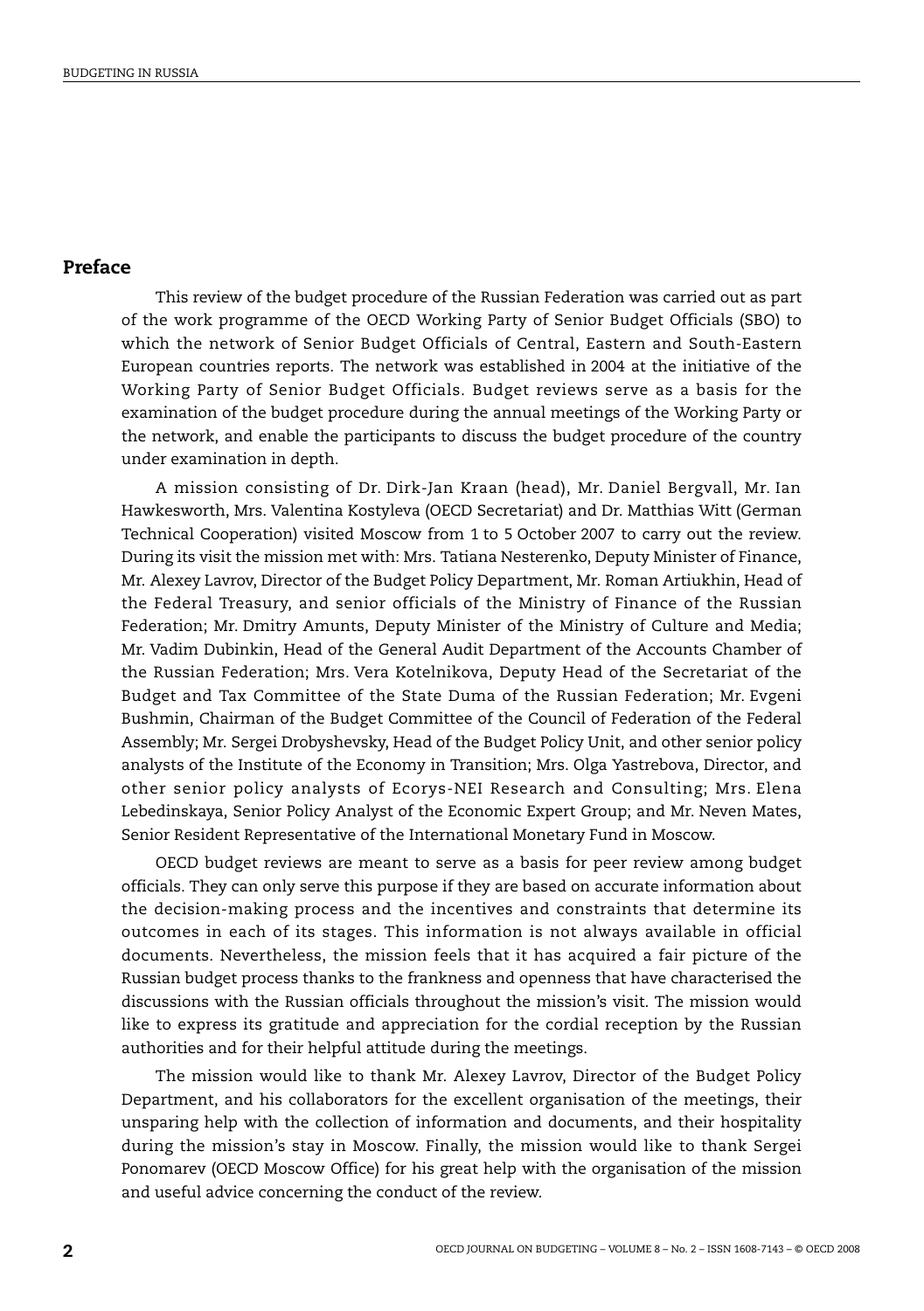The views expressed in this report are those of the OECD Secretariat and should not be attributed to any organisation or individual consulted for this review.

## **1. Introduction**

## *1.1. General characteristics*

Since the economic, monetary and political turbulence of the 1990s, the Russian economy has moved into a more stable pattern of development. Thanks to a more steady policy course followed by the fiscal and monetary authorities and the gradual expansion of revenues from oil production, the economy has grown since 2000 at an average rate of 6.7% annually (OECD, 2006). Simultaneously, the situation of the public finances has considerably improved. The general government surplus was 8.4% of GDP in 2006 and 4.9% in 2007 (non-oil deficit 4.4% of GDP in 2006 and 5.3% in 2007).

Russia is a federal state. The government is structured in three layers: federal, regional and local. Federal expenditures amounted to 15.9% of GDP in 2006 and 17.5% in 2007. At the regional level, there are six types of governments. The names and distinctions have a historical background and little actual significance. The geographical size and population of the regional governments vary considerably. The average population is 1.7 million. Regional expenditures amounted to 11.3% of GDP in 2006. At the local level, the government structure is complex because of the variety of bodies. Basically there are two sub-layers at the local level: upper-level municipalities (mostly municipal districts) and lower-level municipalities (urban and rural settlements). Municipal expenditures amounted to 5.6% of GDP in 2006.<sup>[1](#page-53-0)</sup> Both regions and municipalities receive a significant share of their revenues from federal grants.

There are three federal extra-budgetary funds in Russia. The budgets of these funds are presented to Parliament along with the federal budget. Decision making is fully coordinated with the regular budget process. The funds are: the State Pension Fund, the Social Insurance Fund, and the Federal Mandatory Health Insurance Fund. All three are social security funds. The revenues mostly come from earmarked taxes. Total expenditures of the funds amounted to 6.9% of GDP in 2006 and 7% in 2007. At the regional level, there are the Territorial Mandatory Health Insurance Funds. The regional budgets of these funds are closely co-ordinated with the regional budgets in a way that is similar to the federal funds and budget. Federal and regional extra-budgetary funds receive a significant share of their revenues from federal and regional transfers, respectively.

[Table 1](#page-3-0) shows an overall picture of the expenditure and revenue flows in the Russian government sector.

In recent years, the Russian economy has become more integrated with the rest of the world. Exports have increased at an average annual rate of 7.4% from USD 101.9 billion in 2001 (of which USD 52.2 billion oil and gas) to USD 303.9 billion in 2006 (of which USD 190.8 billion oil and gas). Import volumes have increased at an average annual rate of 20.5% in the same period, from USD 53.8 billion in 2001 to USD 164.7 billion in 2006 (IMF, 2006b and 2007). The Russian authorities hope to complete accession to the World Trade Organisation by early 2008. Russia is a long-standing member of the IMF. In May 2007, the Council of the OECD recognised Russia as a candidate member and opened negotiations aimed at accession.

Russia is the largest country in the world in terms of surface, stretching from eastern Europe to the Pacific Ocean. It has a population of 142.8 million (2006). From an economic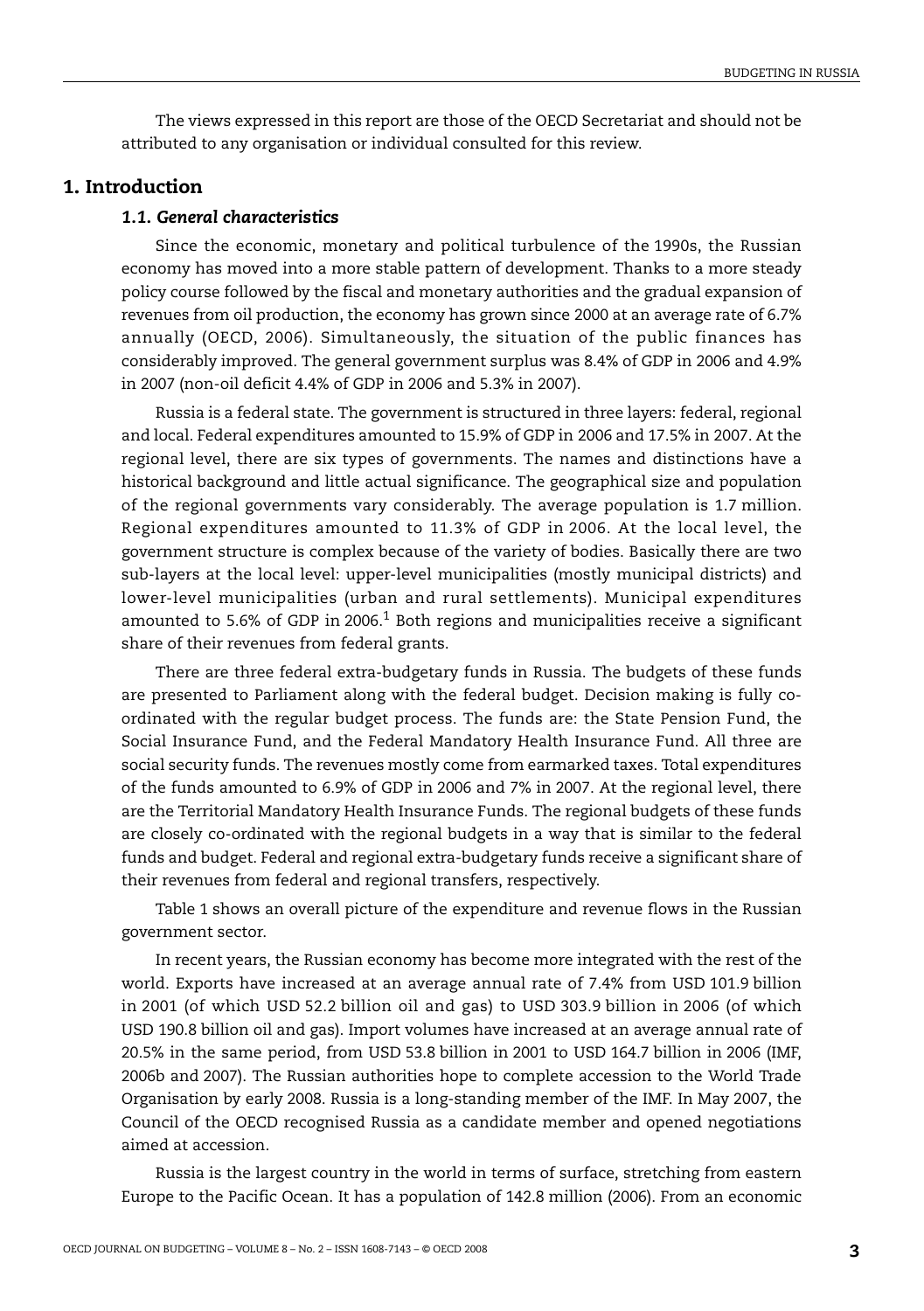|                                                           | Total<br>revenues | Of which<br>transfers from<br>other budgets | Total<br>expenditures | Of which<br>transfers to other<br>budgets | Balance<br>$(+ is surplus)$ |
|-----------------------------------------------------------|-------------------|---------------------------------------------|-----------------------|-------------------------------------------|-----------------------------|
| General government                                        | 39.6              | 0.0                                         | 31.2                  | 0.0                                       | 8.4                         |
| Federal government                                        | 23.3              | 0.1                                         | 15.9                  | 5.6                                       | 7.4                         |
| Federal extra-budgetary funds<br>Of which:                | 7.0               | 3.5                                         | 6.9                   | 0.4                                       | 0.1                         |
| State Pension Fund <sup>a</sup>                           | 6.1               | 3.1                                         | 5.7                   | 0.0                                       | 0.4                         |
| Social Insurance Fund <sup>a</sup>                        | 0.8               | 0.1                                         | 0.8                   | 0.0                                       | 0.0                         |
| Federal Mandatory Health Insurance Fund <sup>a</sup>      | 0.5               | 0.3                                         | 0.4                   | 0.4                                       | 0.0                         |
| Regional government <sup>b</sup>                          | 11.8              | 2.3                                         | 11.3                  | 3.2                                       | 0.5                         |
| Local government <sup>b</sup>                             | 5.7               | 3.3                                         | 5.6                   | 0.3                                       | 0.0                         |
| Territorial Mandatory Health Insurance Funds <sup>a</sup> | 1.3               | 0.4                                         | 1.3                   | 0.0                                       | 0.0                         |

#### <span id="page-3-0"></span>Table 1. **Expenditure and revenue flows in the Russian government sector, 2006** Per cent of GDP

<span id="page-3-1"></span>*a)* Data for separate extra-budgetary funds were obtained from the Russian statistical agency (Rosstat) and are not completely consistent with Treasury data.

<span id="page-3-2"></span>*b)* Data for regional and local government were obtained from the Ministry of Finance and are not completely compatible with Treasury data.

*Sources:* Rosstat (2007), "Report on the socioeconomic situation of the Russian Federation for January-July 2007", Rosstat, Moscow; Federal Treasury (2006), "Financial Reports", Government of the Russian Federation, Moscow.

point of view, there is a considerable demographic problem in that the total population is decreasing, on average by 0.4% annually or by some 6 million over the period 1995-2005 (OECD, 2006), notwithstanding a substantial immigration mainly from countries belonging to the Commonwealth of Independent States (CIS: countries belonging to the former Soviet Union). At present (2007), the total birth ratio stands at 10.6 per thousand, one of the lowest in Europe, and the fertility ratio<sup>[2](#page-53-1)</sup> stands at 1.43 (Ministry of Finance of the Russian Federation, 2007). Immigration surged from an average of 130 000 annually over the period 1985-92 to a peak of 810 000 in 1994 and declined since then to 128 000 in 2006 (IMF, 2006c).

Since the dissolution of the Soviet Union in 1991, the Russian Federation is a federal republic with a presidential system of government. The constitutional changes of the 1990s have led to a thorough modernisation of the legal framework of the republic. The President is elected directly by the population through universal suffrage. The Parliament consists of two houses, the State Duma and the Council of Federation. The Duma has 450 members and is elected directly by universal suffrage. The Council of Federation is elected by the 85 "constituent territories of the Federation" (the regions). The President appoints the Prime Minister and the Ministers. According to the Constitution (Art. 117), the Council of Ministers, further to be called the (federal) government, needs the confidence of the State Duma, but due to the large majority of United Russia since 2000, it has not yet occurred that the government or ministers have been forced to resign. The Constitution contains guarantees for the independence of the judiciary branch of government. Similarly, the independence of the Accounts Chamber is guaranteed by the Constitution.

Of the employed working population of 66.9 million persons (2005), 10.8% (about 7.2 million) worked in agriculture, hunting, forestry and fishing, 21.8% (about 14.6 million) in industry and 48.6% (about 40 million) in services, of which 21.4 percentage points (14.1 million) in public administration, defence, education, health care and social work. Unemployment was estimated by the International Labour Organisation at 7.6% of the working population (2005, based on employment surveys). Registered unemployment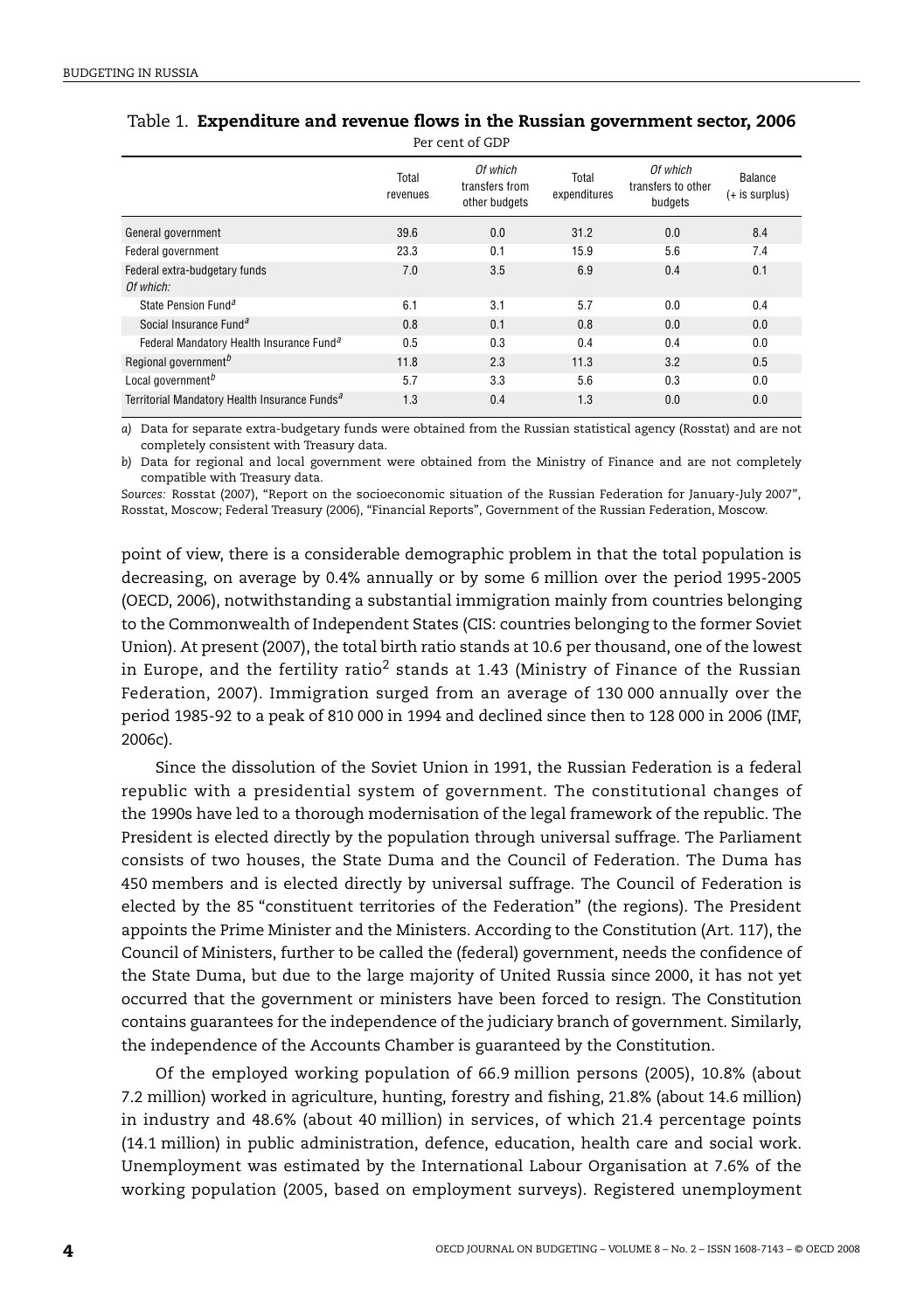stood at 1.8% of the working population, of which 1.5 percentage points received unemployment benefits. These numbers make clear that Russia is an industrialised country with a still large agricultural sector, an already well-developed services sector, a moderately sized government sector<sup>3</sup> and still sizeable unemployment.<sup>[4](#page-53-3)</sup>

Russia still has a long way to go in order to reach a level of prosperity that is comparable with that of OECD countries. In terms of purchasing power parity, Russia's per capita GDP was about 37% of the OECD average in 2005 (OECD, 2006). A disparity of this magnitude is characteristic for many eastern European countries. It implies that convergence with the western European level of prosperity will only occur over the next 30 years, if these countries' economies succeed in growing at a pace that is annually 3-4% higher than that in the OECD area. Russia has an advantage in this respect over other countries in the region by its wealth of natural resources, in particular hydrocarbons (oil and gas) and metals. On the other hand, this advantage also poses a particular challenge in that it leads to a permanent external trade surplus and an appreciation of the currency. Furthermore, over the last few years rising oil and gas exports have been accompanied by a huge improvement in the terms of trade that have occurred since the beginning of the 21st century as a consequence of the surging oil price.<sup>5</sup> This may threaten the competitiveness of the Russian industrial and services sectors in tradable goods and services in both foreign and domestic markets and could lead to the syndrome of "Dutch disease" if handled in the wrong manner.<sup>6</sup> So far, Russia has largely resisted the inclination to spend too much of its oil and gas wealth on imports, but the major challenge that still lies ahead is the development of its own productive capacity.

According to international assessments, the Russian economy is presently close to full employment of the existing stock of capital and labour (OECD, 2006; IMF, 2006a and 2007). Furthermore, due to flexible labour law, enterprises have been able to fire and hire relatively easily, resulting in an efficient reallocation of production factors. Consequently, the opportunity for further "cheap" growth by raising total factor productivity is reaching its limits. This implies that the future growth of the Russian economy has to come from investment, both in the market and the public sector. But in these respects, Russia has been lagging behind many eastern European countries in comparable stages of transition such as the Baltic countries, the Czech Republic, Hungary and Poland (in Russia average annual gross fixed capital formation over the period 2000-05 was 18% of GDP whereas in the mentioned countries it was between 20 and 30% of GDP; compare also with China, where it was 39% of GDP; in 2006 Russian gross fixed capital formation stood at 20.2% of GDP). The share of foreign direct investment in Russia, at around 15% in 2006, is also much lower than comparable transition countries.<sup>[7](#page-53-6)</sup>

So far, in spite of low investments, economic growth has remained strong in Russia. The main driver of growth is consumption spurred by annual increases of real incomes of more than 10% and by tax relief. Inflation remains relatively high at 9% (measured by the consumer price index in 2006) reflecting the policy of the Central Bank to control the appreciation of the rouble through direct intervention in the money markets. The monetary authorities are committed to a gradual reduction of inflation to 6-7% in 2008 and then a half per cent decrease in following years until an acceptable level of 3-4% is reached (Ministry of Finance of the Russian Federation, 2007), but in 2007 inflation has picked up again and it remains to be seen whether the long-term aim remains realistic as long as the Central Bank clings to its policy of controlling the exchange rate. $8$  Consistent with the rapid real appreciation (nominal appreciation plus inflation), growth is concentrated in the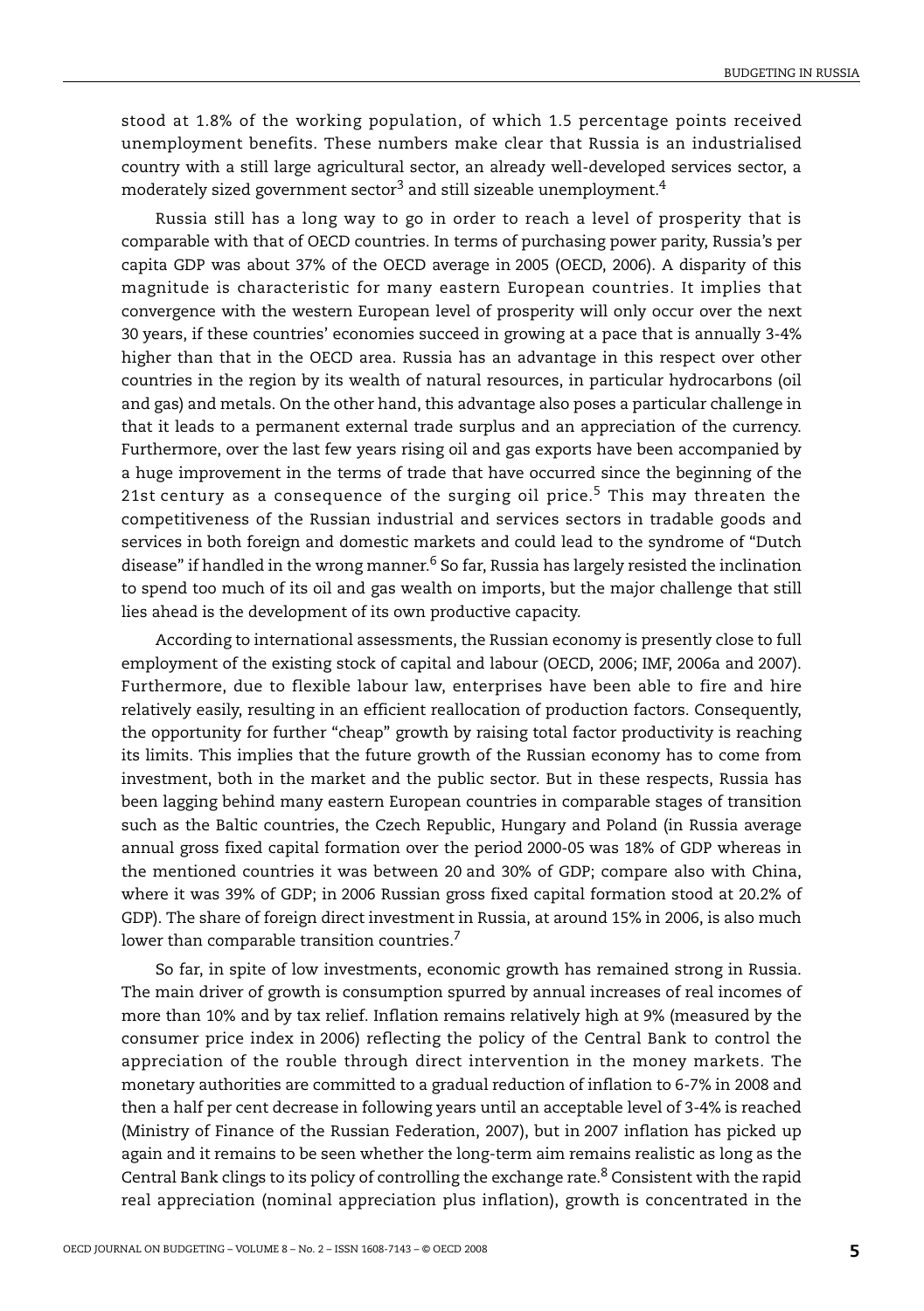non-tradable sectors: retail trade and construction running well above 10% real growth. In manufacturing, growth is in line with overall growth at about 6-7%. Growth in oil production has not recovered from its decline in 2004-05 when it fell from 12% to 3% as a consequence of limited pipeline capacity and the lack of development of new fields. [Table 2](#page-5-1) presents the growth performance of Russia in comparison with the 15 (older) EU countries and the 12 EU accession countries (of Central and Eastern Europe). It appears clearly that, despite low investments, Russia is still doing better than the EU countries in Central and Eastern Europe.

Proceeds from oil production make up a considerable part of the revenues of the Russian Federation. These flows accrue to the budget by way of the mineral extraction tax, which is levied on oil extraction at a rate of 22% of the excess over USD 9 per barrel (Urals), and the export customs duty on oil, which is levied at a progressive rate of the excess over USD 15 c.i.f.<sup>[9](#page-54-1)</sup> per barrel. Although estimates vary, the combined marginal taxation rate of the mineral extraction tax and the exports customs duty on oil is above 80% and the combined average tax rate on oil is above 70% (in 2006) (OECD, 2006).. A part of the oil revenues of the federal government is saved in the Oil Stabilisation Fund.<sup>[10](#page-54-2)</sup>

<span id="page-5-1"></span>

| Fer cent change on previous year |      |      |      |      |      |                   |                   |
|----------------------------------|------|------|------|------|------|-------------------|-------------------|
|                                  | 2002 | 2003 | 2004 | 2005 | 2006 | 2007 <sup>a</sup> | 2008 <sup>a</sup> |
| EU15 (older)                     | 1.1  | 1.2  | 2.3  | 1.6  | 2.8  | 2.7               | 2.5               |
| EU10/12 (accession)              | 4.1  | 4.3  | 5.3  | 5.8  | 6.2  | 5.5               | 5.0               |
| Russia                           | 4.7  | 7.3  | 7.2  | 6.4  | 6.7  | 7.0               | 6.8               |

| Table 2. <b>Growth of real GDP</b> |  |  |
|------------------------------------|--|--|
| Dor cont change on provious your   |  |  |

<span id="page-5-0"></span>*a)* Forecasts.

*Sources: Eurostat database* (for EU15, EU10/12); IMF, *World Economic Outlook database* (for Russia); OECD calculations (for EU10/12 forecasts).

[Figure 1](#page-6-0) shows the development of expenditures and revenues of the federal government. Oil revenues of the federal government $^{11}$  $^{11}$  $^{11}$  are indicated separately. The numbers over the period 2007-10 are presented in accordance with the budget documents accompanying the budget for 2008-10.[12](#page-54-4)

Since the financial crisis of 1998 when the rouble lost two-thirds of its value, Russia has practiced a prudent fiscal policy. This has contributed to the revival of private investment and persistent high real growth in the subsequent years.[13](#page-54-5) Since 2000, federal budgets have been based on conservative oil price assumptions. This approach has delivered sizeable surpluses. Moreover it has shielded the economy from price volatility in the oil market. The government has largely resisted the temptation to spend the oil revenue windfall and instead has used a significant part of it to repay debt and to accumulate reserves. In the years after the crisis, there have been deep cuts in expenditures (including all levels of government and social security funds), mostly by reducing salaries and pensions in the public sector. In 2003, expenditures were about 10 percentage points of GDP lower than before the crisis, while revenues relative to GDP were at roughly their pre-crisis level. In the period 2005-07, there was considerable slippage of fiscal discipline. The federal non-oil deficit was allowed to increase by 2.6 percentage points of GDP (in 2007 relative to 2004). In 2006 and 2007, supplementary budgets were approved halfway through the year with sizeable new spending plans. Additional spending in this period focused on the areas of health care, housing, education, agriculture,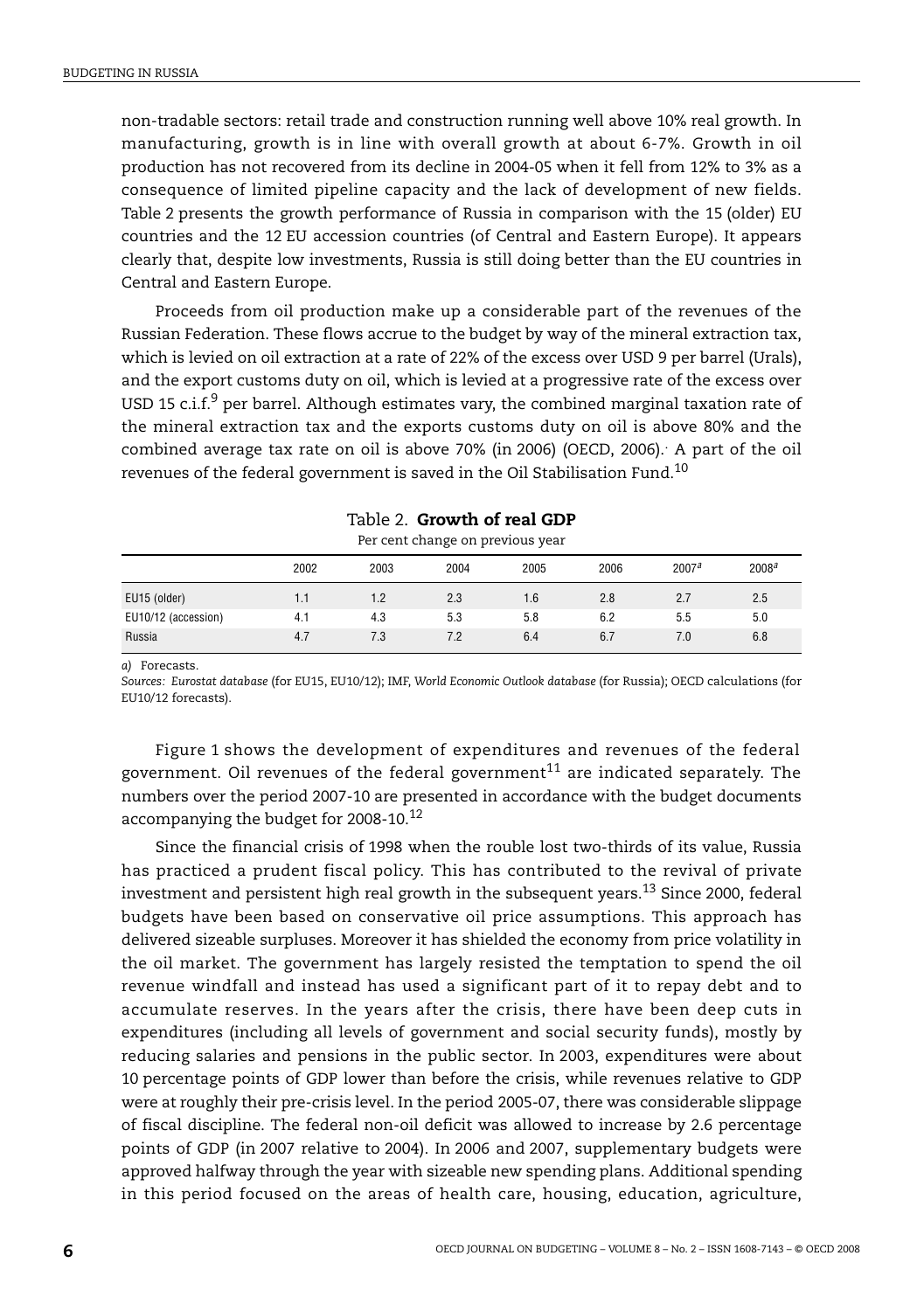infrastructure, the military and the judiciary. Much of this spending was targeted for wage increases which the authorities considered essential to facilitate reforms. In addition, transfers to the pension fund were increased to compensate for a substantial cut of the unified social tax and continued compliance problems. The supplementary budget for 2007 aimed in particular to boost investment by subsidies to research programmes and to the aluminium, petrochemical and nuclear power sectors. Because of the surging oil prices, the decrease in the overall balance induced by these additional spending programmes has remained modest (1 percentage point of GDP relative to 200[414](#page-54-6)). The new three-year budget for 2008-10 supposes considerable restraint in the year 2008 and retrenchment of 2 percentage points of GDP in the years 2009-10. Whether these plans will be realised remains to be seen (IMF, 2006a and 2007).

<span id="page-6-0"></span>

Figure 1. **Expenditures and revenues of the Russian Federation** In per cent of GDP

On the revenue side, major reforms in the tax system took place in the period 2000-04. The most important steps included the introduction of a flat-rate income tax of 13%, the introduction of the unified social tax (that finances the social security funds), the elimination of the various sales taxes, the lowering of the rate of the profit tax from 35% to 24% in conjunction with the abolition of numerous tax breaks, the introduction of the mineral extraction tax, and the lowering of the rate of the value-added tax from 20% to 18%. Except for the introduction of the mineral extraction tax, these reforms were generally aimed at broadening the tax base and relieving the tax burden. These reforms were facilitated by the gradual increase of the federal oil revenues.

[Table 3](#page-7-0) shows the resulting federal government and general government balance. The convergence of the primary and overall balance in the period 2002-06 reflects the rapid repayment of the external public debt. The improving overall balance since 2004, in spite of the deteriorating non-oil balance since 2004, reflects the increasing oil revenues.

Due to the increasing oil production since 2000<sup>15</sup> and surging oil prices in the period since 2003, oil revenues have risen steadily. The Oil Stabilisation Fund, established in 2004, had reached its statutory minimum size of RUB 500 billion at the beginning of 2005.

*Source:* Ministry of Finance of the Russian Federation (2007), "Main Results and Trends of Budget Policy 2008-2010", Government of the Russian Federation, Moscow.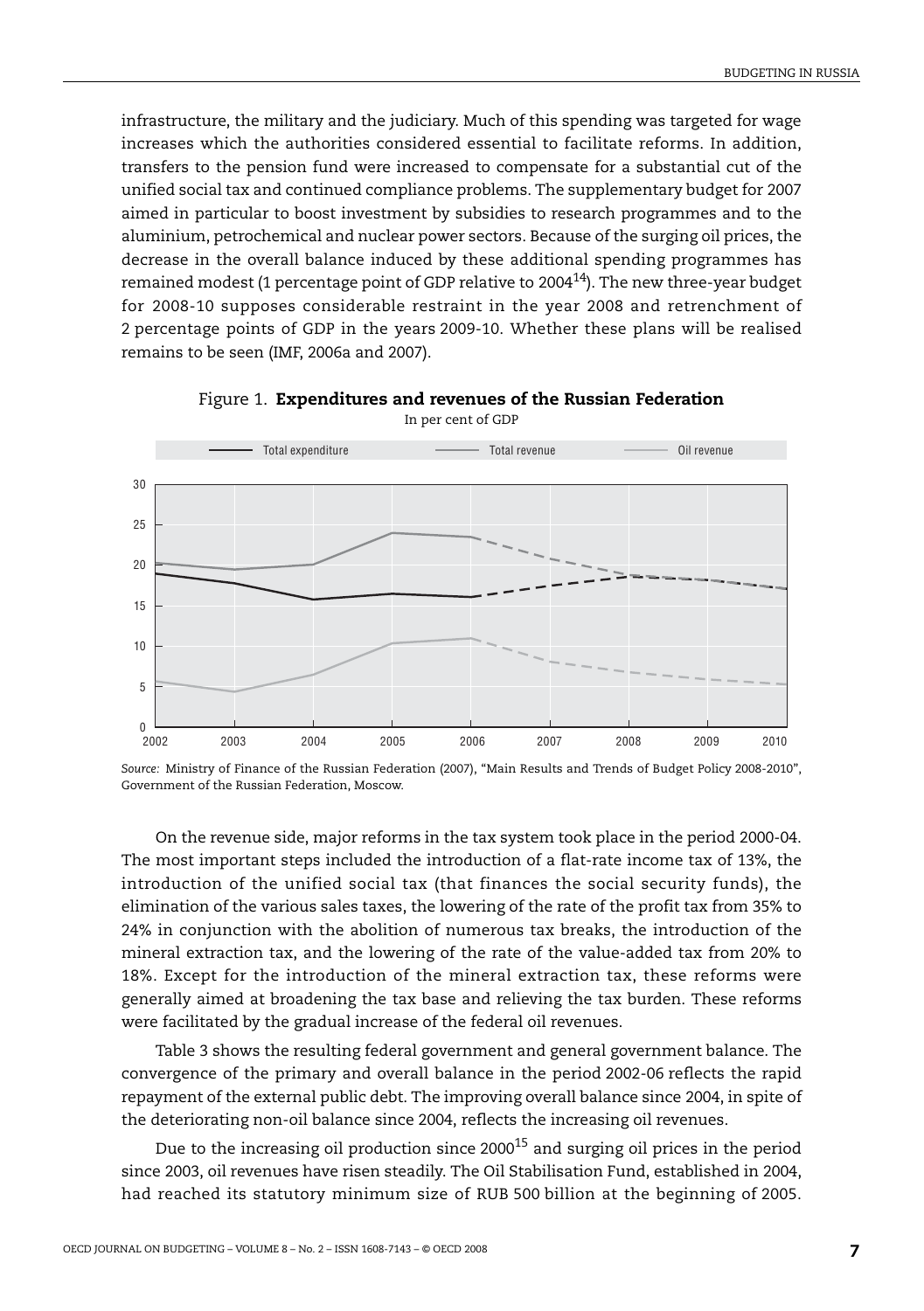<span id="page-7-0"></span>

| Per cent of GDP         |        |        |        |        |        |                  |                  |                  |                  |
|-------------------------|--------|--------|--------|--------|--------|------------------|------------------|------------------|------------------|
|                         | 2002   | 2003   | 2004   | 2005   | 2006   | 2007             | 2008             | 2009             | 2010             |
| Federal government:     |        |        |        |        |        |                  |                  |                  |                  |
| Primary balance         | 3.4    | 3.4    | 5.4    | 8.4    | 8.0    | 3.8 <sup>a</sup> | 0.7 <sup>a</sup> | $0.5^{\circ}$    | 0.6 <sup>a</sup> |
| Overall balance         | 1.3    | 1.7    | 4.3    | 7.5    | 7.4    | 3.3 <sup>a</sup> | 0.2 <sup>a</sup> | 0.0 <sup>a</sup> | 0.0 <sup>a</sup> |
| Non-oil overall balance | $-4.4$ | $-2.7$ | $-2.2$ | $-2.9$ | $-3.6$ | $-4.8a$          | $-6.6a$          | $-5.9^{a}$       | $-5.3^{a}$       |
| General government:     |        |        |        |        |        |                  |                  |                  |                  |
| Primary balance         | 2.7    | 3.3    | 6.1    | 9.1    | 9.2    | 5.5 <sup>a</sup> | 3.3 <sup>a</sup> | n.a.             | n.a.             |
| Overall balance         | 0.6    | 1.4    | 4.9    | 8.2    | 8.4    | 4.9 <sup>a</sup> | 2.8 <sup>a</sup> | n.a.             | n.a.             |
| Non-oil overall balance | $-6.9$ | $-4.6$ | $-2.9$ | $-4.6$ | $-4.4$ | $-5.3^{a}$       | $-6.6^{a}$       | n.a.             | n.a.             |

## Table 3. **Budget balance of the federal government and the general government in Russia**

n.a.: Data not available.

<span id="page-7-1"></span>*a)* Forecasts.

*Sources: For 2002-03*: IMF (2006), "Russian Federation: Statistical Appendix", *IMF Country Report* No. 06/431, International Monetary Fund, Washington DC; *For 2004-06 and 2007-08 General Government*: IMF (2007), "Russian Federation: 2007 Article IV Consultation – Staff Report; Staff Statement; and Public Information Notice on the Executive Board Discussion", *IMF Country Report* No. 351, International Monetary Fund, Washington DC; *For 2007-10 federal government*: Ministry of Finance of the Russian Federation (2007), "Main Results and Trends of Budget Policy 2008-2010", Government of the Russian Federation, Moscow.

Subsequently, its size has risen to about RUB 4 700 billion at the end of 2006. According to the Budget Code, sums in excess of RUB 500 billion may be spent on unspecified "other purposes" with the consent of Parliament (such spending must be specified in the annual budget law). Hitherto the government has mainly used these surplus revenues for early repayment of foreign debt. In particular USD 23 billion was repaid in 2005, mainly to the Paris Club of creditor countries, and another tranche of USD 33 billion was repaid in 2006. Since domestic debt has been relatively small since the late 1990s, public debt has fallen to insignificant levels in Russia. [Figure 2](#page-7-2) portrays this development.

<span id="page-7-2"></span>

## Figure 2. **Public debt of the Russian Federation**

In per cent of GDP

*Source:* IMF (2007), "Russian Federation: 2007 Article IV Consultation – Staff Report; Staff Statement; and Public Information Notice on the Executive Board Discussion", *IMF Country Report* No. 351, International Monetary Fund, Washington DC.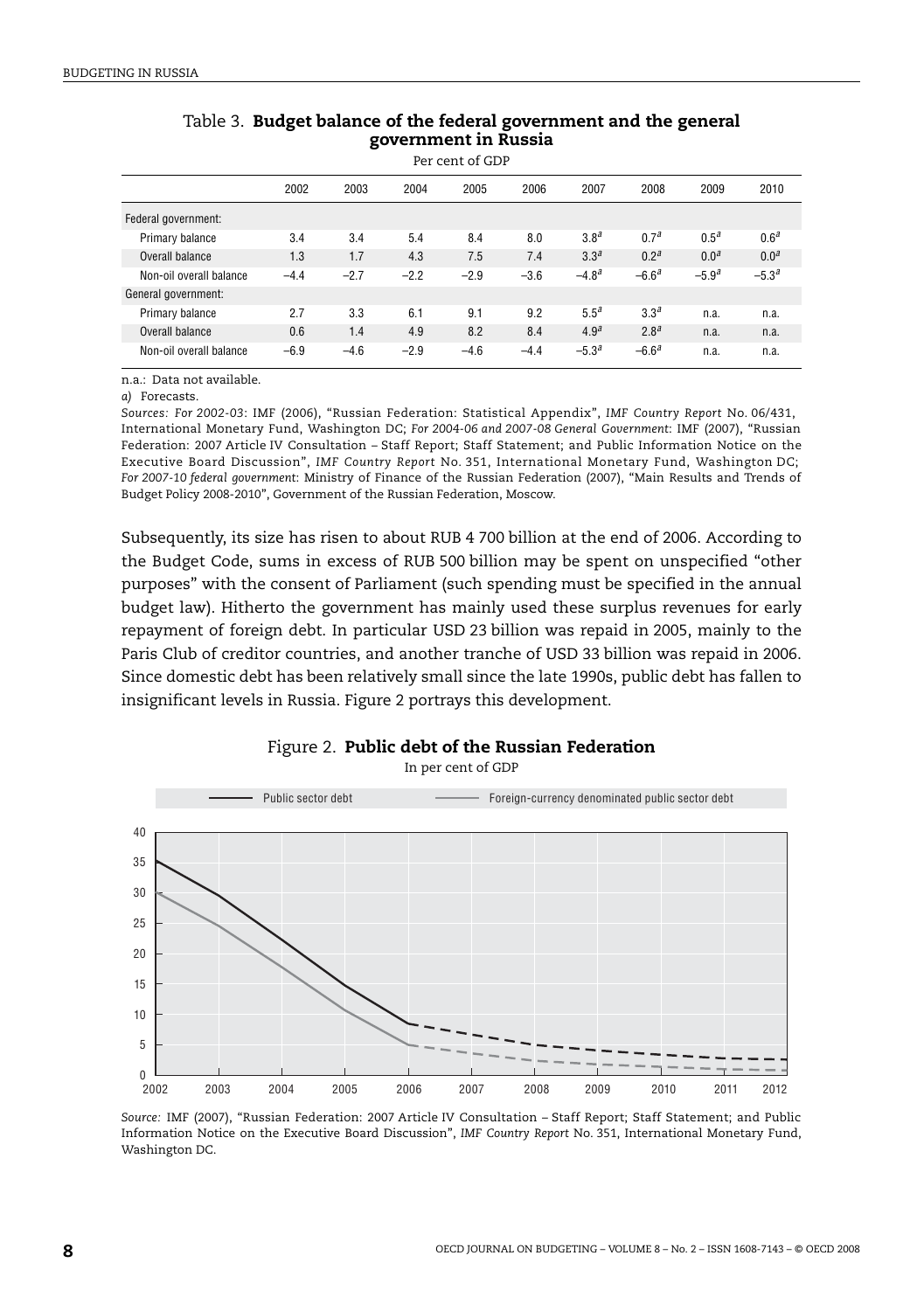#### *1.2. Institutional policy in the recent past*

Since the beginning of the century, Russia has thoroughly reformed its budget procedure. Important stages in this reform effort were the adoption of the Budget Code in 1998 and major revisions of the Code in 2003, 2004 and 2007. In parallel, international organisations have regularly assessed the Russian budget institutions and formulated recommendations. The reforms were largely in accordance with the recommendations but sometimes not. This section will briefly review the most important of these reforms and recommendations.

The Budget Code of the Russian Federation was adopted in July 1998, shortly before the financial crisis, and entered into force in 2000, shortly after the crisis. The Code put the budget process in Russia on a modern footing. It sets out the contents of the annual budget laws, defines the jurisdictions of the federal and regional governments and regulates their financial relations, prescribes the annual budget preparation and execution time schedule, and lays down rules for the public debt. Moreover, the Budget Code introduced a Single Treasury Account, held at the Treasury, and forbade all cash holdings in domestic currency by government agencies outside this account. This was a first important step on the long road to the abolition of extra-budgetary spending in Russia. The Code explicitly embraces the principle of openness, mandates the publication of the draft budget law and budget execution reports, and prescribes an extensive set of documents that must accompany the budget bill when it is submitted to Parliament.

Major revisions of the Budget Code were enacted in 2003 and 2004. The revision of 2003 created the Oil Stabilisation Fund. The revision of 2004 led to a reform of the fiscal relations with the regions and prescribed fiscal rules for sub-national government.

The Oil Stabilisation Fund was established in 2004, following the 2003 amendment of the Budget Code. The statutory purpose of the fund was to insure the federal budget against oil price volatility. Revenues were flowing into the Fund from the mineral extraction tax  $(95\%)^{16}$  and the export customs duty on oil (100%) in excess of the cut-off price of the Oil Stabilisation Fund. The cut-off price was first set at USD 20 per barrel (Urals) and raised to USD 27 per barrel (Urals) in 2007. By law, the resources of the Oil Stabilisation Fund could be used to finance the federal budget deficit when the oil price was below the cut-off price. If the accumulated resources reached RUB 500 billion (about 2% of GDP), the resources of the fund could be used for certain other purposes, such as the repayment of foreign debt[.17](#page-54-9) As a temporary measure, resources from the Fund were also used in 2005 to finance the gap in the pension fund that emerged due to a cut in the unified social tax. The Oil Stabilisation Fund is managed by the Ministry of Finance. The only assets in which the reserves of the Fund may be held are securities of foreign states listed by the government.

In addition to its budgetary role, the Oil Stabilisation Fund fulfils an important role in monetary policy. In view of the objective of the monetary authorities to slow down the appreciation of the rouble driven by the increasing oil exports and the increasing oil price, the Central Bank intervenes on a large scale in the money market.<sup>[18](#page-54-10)</sup> According to IMF estimates, annual broad money growth (including foreign assets) reached 48% (year on year) in April 2007. The task of sterilisation of the resulting money creation falls mainly to fiscal policy and in particular the Oil Stabilisation Fund.[19](#page-54-11) According to OECD estimates, over the period from January 2004 to July 2006 about half of the net increase in foreign assets was sterilised through general government deposits (mainly by the Oil Stabilisation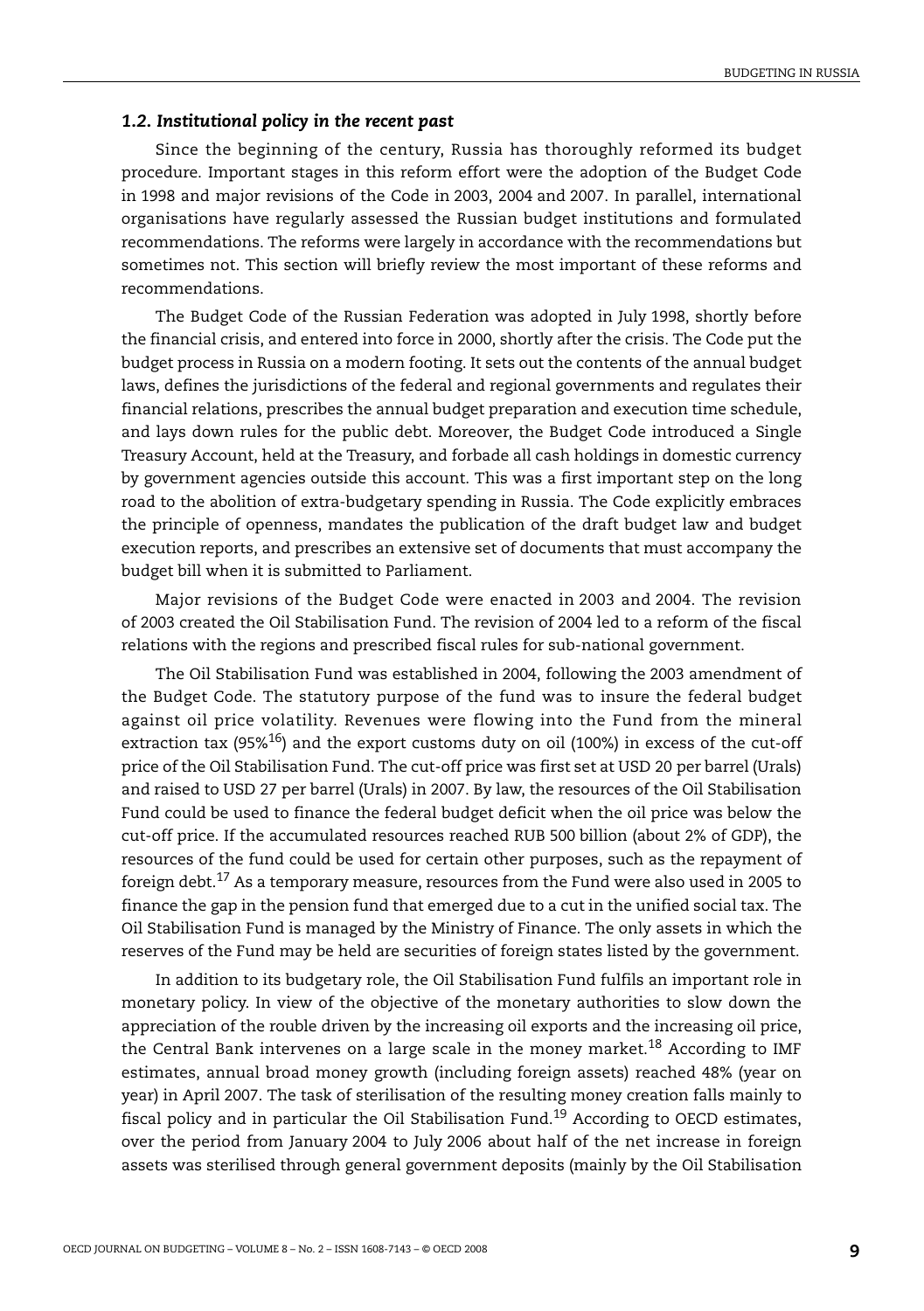Fund) at the Central Bank. Even in the view that the Central Bank should focus more on combating inflation<sup>20</sup> and let the rouble appreciate more rapidly, its task is certainly eased by this role of the Fund.

In 2004, the IMF published a "Report on the Observance of Standards and Codes – Fiscal Transparency Module" on Russian budgetary institutions. The report observed that Russia had achieved considerable progress in fiscal transparency and financial management since 1990, but that a number of important reforms remained to be undertaken. The report noted that the legal framework of the budget process, the tax system and the financial relations between levels of government had been reformed and put on a modern footing. The Central Bank was seen as independent. Macroeconomic forecasts were assessed as sound and open to scrutiny. Medium-term budget policy was specified. Budget preparation was seen as transparent, and the information provided to Parliament in conjunction with the budget as mainly adequate.<sup>21</sup> The objectives of a number of programmes were announced, and progress against these objectives was reported. Military expenditures and other security-related expenditures were included in the budget although at a more aggregate level than other expenditures. The creation of the Oil Stabilisation Fund was seen as an important improvement. It was found that the Treasury system had strengthened budget execution, control and monitoring. In particular, the 31 000 own resource accounts of federal entities were nearly<sup>22</sup> all brought under the Single Treasury Account. The report noted that the discretion in the execution of tax policy had been reduced. The accounting system was seen as comprehensive and accurate, and monthly and annual reporting on financial outturns was found adequate although there remained some quality problems and delays. External audit by the Accounts Chamber of the Russian Federation was seen as independent, but the Chamber was found to focus on legal and financial compliance and not on performance. The legislation concerning privatisation was seen as transparent. However, the report mentioned that the boundaries between the general government, the public enterprise sector and the private sector needed further clarification. The report also noted that the regulation of the market sector in the sphere of competition, corporate governance and monopoly pricing was incomplete (for instance on take-overs and bankruptcy) and overly complicated. The report identified remaining weaknesses in the financial relations between levels of government, particularly unfunded spending mandates, lack of spending autonomy on the part of subnational governments and frequent changes in tax-sharing arrangements hampering the planning capacity of sub-national governments. The report noted that debt management was underdeveloped.

The OECD (2006) observed a number of institutional changes that pointed to a more active role for the state in the economy. In the late summer of 2005, a number of "national priority projects" were defined and implemented in the 2006 budget. They aimed to provide substantial new resources to address chronic weaknesses in parts of the public sector that had long suffered from underfunding and neglect. The projects included: the health project, the education project, the housing project and the agriculture project.<sup>[23](#page-54-15)</sup> Furthermore, the budget of 2006 created an Investment Fund that was intended to provide financing for joint public-private investment projects that would stimulate socio-economic development by creating needed infrastructure of national significance, contributing to the innovation initiatives and facilitating structural change. $^{24}$  The budget of the Investment Fund is relatively small (0.26% of GDP in 2006 and 0.34% in 2007). A third initiative concerns the creation of special economic zones on publicly owned land for 20 years. A law of 2005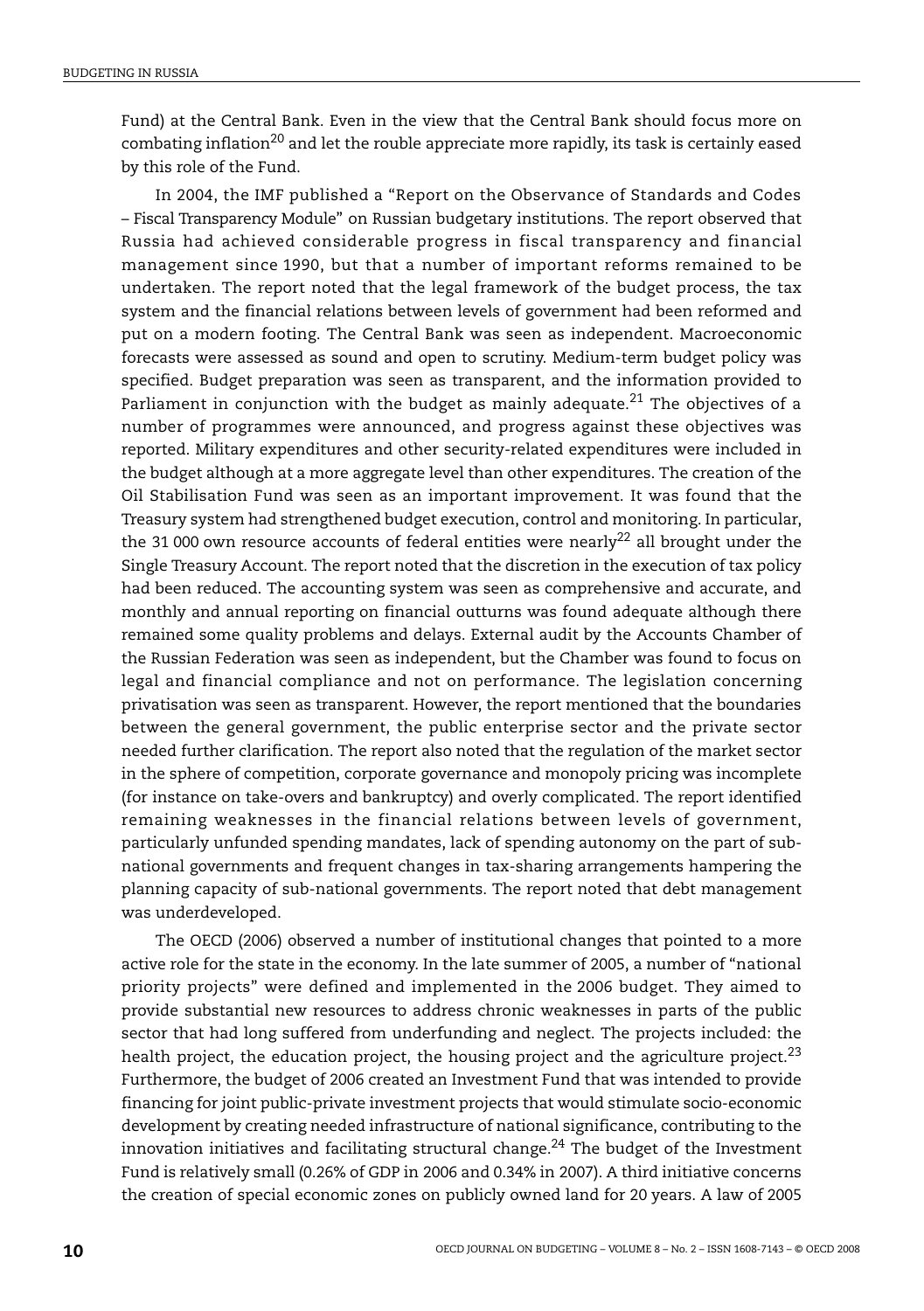makes it possible for regional governments to create such zones if they make significant commitments of their own. Residents of such zones are eligible for tax incentives.<sup>25</sup> The state will also finance the creation of the zone's infrastructure. While commending the government's efforts to stimulate investments as a key to continued rapid growth of the Russian economy, the OECD expressed a number of concerns in regard to the details of these initiatives. Among other things, it mentioned that the Investment Fund would require an appropriate legal framework and that the support for national priority projects was not made dependent on structural reform in the areas concerned. According to the report, it remained to be seen whether the new initiatives would escape the fate of previous state programmes in the sphere of investment and economic zones which had led to unimpressive results. The OECD also expressed concern about the rapid expansion of state ownership in key industrial sectors. Instead of imposing and enforcing a regulatory framework based on fair competition and best practice corporate governance, the Russian government seeks to control these sectors by state ownership. According to the OECD report, the poor performance of existing state-owned corporations suggests that expanded state ownership will likewise result in poorer performance of the companies affected.

As to fiscal rules, the OECD (2006) recommended defining a medium-term fiscal target, based on an assessment of the non-oil fiscal balance and long-run sustainability. The report recommended reforming the Oil Stabilisation Fund and explicitly recognising its two different objectives: one part of the Fund should be considered as a buffer against oil price volatility while the other should be used to generate investment income. The yield of the investments could be used to finance a structural deficit. The tax base of the Fund should be broadened to include gas revenues. The minimum reserve of the buffer sub-fund should be increased to match the potential impact of a sharp drop in prices. The investment subfund should only gradually move to more risky assets, to avoid mismanagement and to allow for capacity building.

The OECD (2006) paid extensive attention to the reform of public administration in Russia. It observed that Russia is still facing big problems in this area. It observed that public bureaucracies in Russia are not very client oriented and suffer from endemic corruption. The report also found that the institutions charged with administrative reform have little leverage over the bureaucracy. Nevertheless, the report commended the government's Concept for Administrative Reform of 2005 which is concerned with service quality, performance management and the organisation of service delivery (based to a certain extent on the ideas of "new public management"; see Section 4.5 below). In addition, the OECD (2006) recommended that the Russian authorities should press ahead with institutional reforms that are preconditions for effective and efficient public administration (rule of law, freedom of information, parliamentary oversight), empowering citizens *vis-à-vis* the bureaucracy, fighting corruption and reducing the role of the bureaucracy in commercial affairs (deregulation, privatisation, separation of the state's ownership role from its other functions such as regulation and industrial policy).

In 2007, Russia thoroughly reformed its budget procedure. For this purpose, the Budget Code was again profoundly revised. The reform was mostly consistent with the recommendations of the IMF and the OECD, particularly on fiscal rules and the management of the Oil Stabilisation Fund and on the clarification between general government and the market sector. Another important institutional change was the introduction of three-year budgets. These reforms will be addressed in the next section.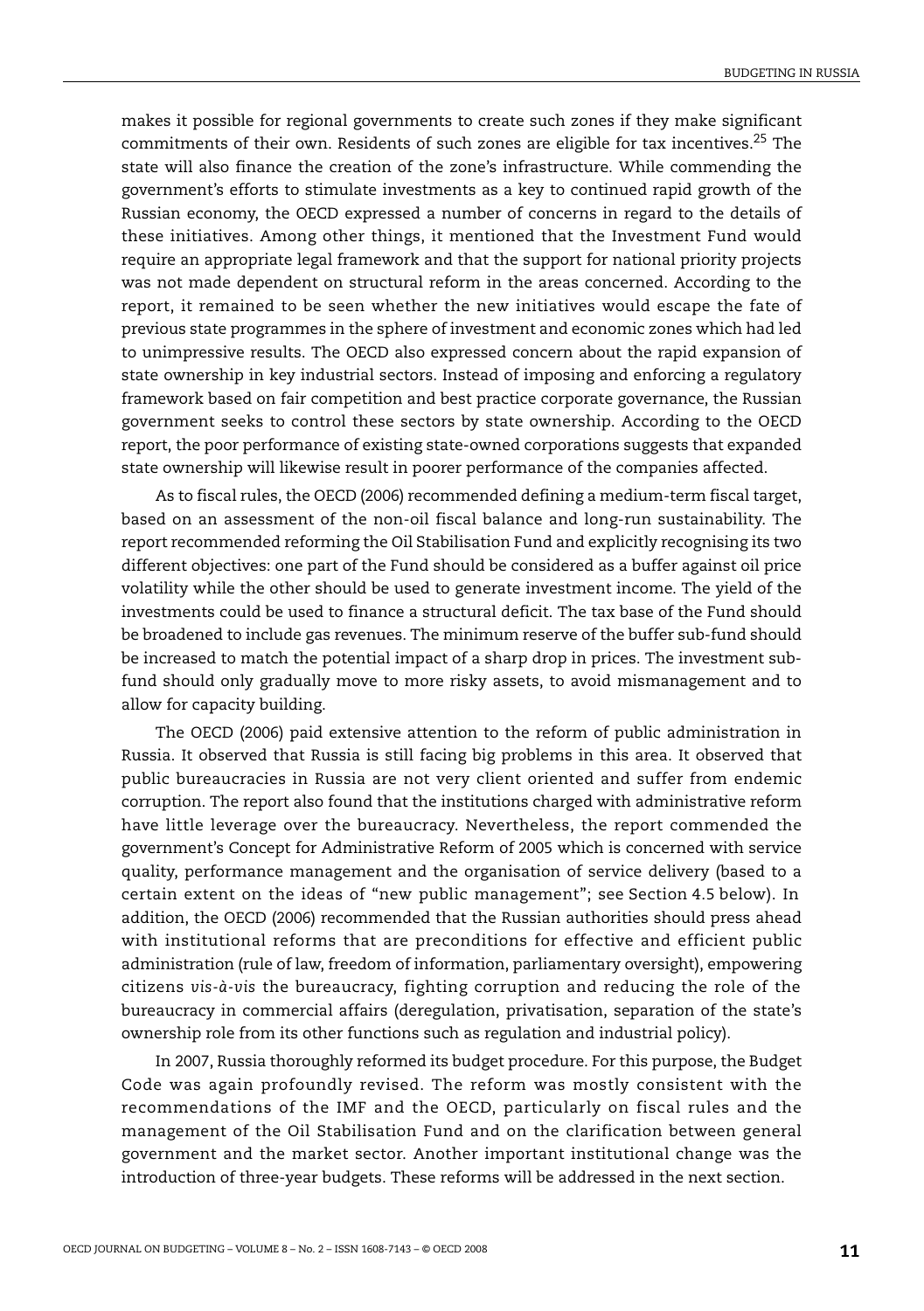## **2. Budget formulation**

#### *2.1. Key characteristics*

There are a number of features of the Russian budget formulation process which merit special attention. These are:

- Three-year budgets.
- Fiscal rules.
- Extra-budgetary activities.

#### *2.1.1. Three-year budgets*

Three-year budgets were introduced through the revision of the Budget Code in 2007. Starting from the budget year 2008, the federal budget and budgets of state off-budget funds are authorised for the next budget year and a two-year planning period.<sup>26</sup> In practice, budget formulation will be a rolling exercise, where a new second out-year is added to the budget as the former first out-year becomes the budget year. The appropriations in the outyears remain unchanged, but are inflated by the use of various indexes (including price indices in accordance with inflation forecasts<sup>[27](#page-54-19)</sup>) fixed by the Ministry of Finance and estimates of uptake of entitlements. It is estimated that 40-50% of federal budget appropriations finance entitlements.

In principle, new spending initiatives must be accommodated within an envelope of additional funds set apart in the budget of the previous year. In the budget for 2008-10, the envelope was set at 2.5% of total expenditure in 2009 and 5% of total expenditure in 2010. This envelope is based on estimated revenue growth and is not specifically appropriated in the budget for the two out-years. In principle, all other spending is to be kept stable<sup>28</sup> in real terms at the line-item level. The main discussion during budget preparation is consequently about the distribution of the non-allocated envelope, not about the adequacy of the existing three-year appropriations (apart from discussions about the updates).

In a comparative perspective, this arrangement seems very similar to a budget process with multi-year estimates and ceilings as in a number of OECD countries that have moved to fixed expenditure frameworks (see [Box 1\)](#page-12-0). The main difference is that the Russian arrangement is codified as a three-year budget, allowing ministries to conclude multi-annual procurement and investment contracts and to develop medium-term sectoral spending and performance plans. While some protection of multi-annual estimates is important for ministries so that they can plan, too much rigidity can also have disadvantages. A three-year budget runs the risk of locking in expenditures, which might be problematic in a situation where fiscal retrenchment or large reallocations are needed (for instance, to make room for new political priorities or large reforms). In the current environment of continuous real growth in the government budget and stable political priorities, this risk may not be seen as an issue, but it remains a potential problem. Indeed, one of the important arguments in favour of multi-annual frameworks is that they facilitate retrenchments and large reallocations because such measures need a long implementation trajectory. Under a fixed multi-annual framework, such measures can be realised through reallocations within and between ministerial portfolios and through cuts in extension years[.29](#page-55-0) In principle, under a three-year budget only measures in the new outyear are possible for this purpose. However, there is some ambiguity here since, under the Russian rules, some changes in estimates for existing programmes (reallocations, cuts, expansions) seem also possible by way of revision of the budget in a next three-year budget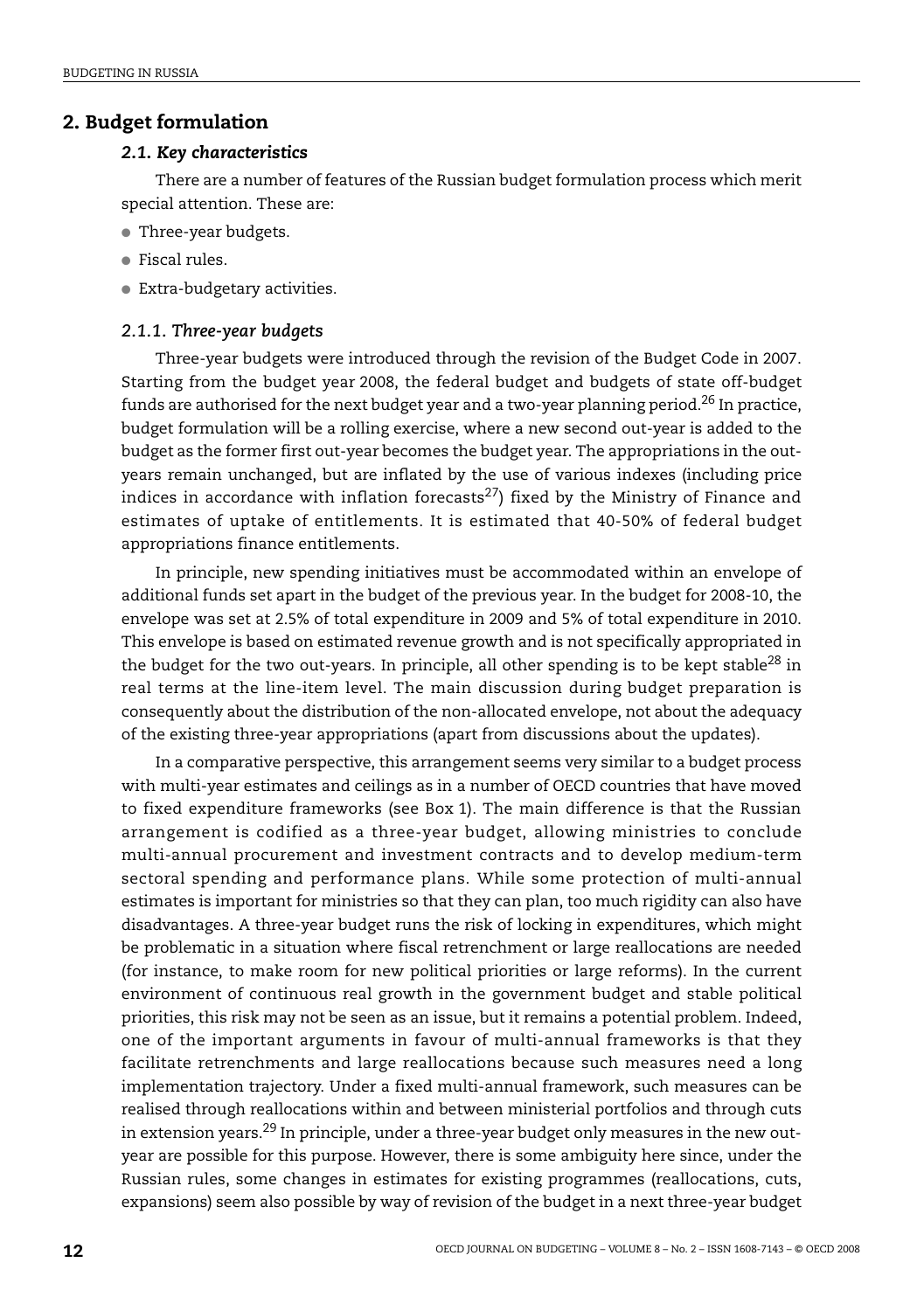### Box 1. **Medium-term expenditure frameworks**

<span id="page-12-0"></span>A medium-term expenditure framework consists of a set of ceilings or targets for total expenditure, budget chapters (usually ministries and constitutional bodies) and social security funds in the medium term: the budget year and one, two or three out-years. Many OECD countries work with a medium-term expenditure framework. The framework is decided at the beginning of the annual budget cycle and provides a top-down direction to budget preparation. This does not mean that it no longer makes sense for ministers to put forward proposals for new spending. However, such proposals have to be accommodated either within the ministerial ceiling/target or in the ceiling/target for the total (through reallocation between the ministerial ceilings). Typically, the ceiling for the total is unalterable during budget preparation (particularly for the upcoming budget year), but the ceilings/targets for the ministries and social security funds are flexible and allow reallocation.

Apart from the discipline that follows from the early decision on the totals, the main advantage of a medium-term expenditure framework is that it allows planning in the medium term. New spending initiatives often begin small and finish big (camel noses). Under a fiscal framework, the medium-term consequences of new initiatives have to be made visible from the beginning. Multiannual estimates for a new initiative have to be squeezed in under the multi-annual ceiling. It is important in this connection that multi-annual estimates for the new initiative are realistic and not biased in order to fit in with the ceiling. From a conceptual point of view, the distinction between estimates and ceilings/targets is essential. Estimates are descriptive and should be permanently updated to fit reality. Ceilings/targets are prescriptive and should be as stable as possible.

Medium-term expenditure frameworks are also important for the planning of retrenchments in times of fiscal restraint. Major cuts usually cannot be implemented in the upcoming budget year, because they require longer preparation: amendment of entitlement laws, organisational overhaul, lay-off of personnel, etc. Medium-term expenditure frameworks allow such cuts by phasing them in over the years of the framework.

Medium-term frameworks can be used in two fundamentally different ways: either they can be put up anew at the beginning of every budget cycle or they can be strictly maintained over the years. In the first case, the framework can be called flexible because it allows adjustment. In the second case, it can be called fixed because the total of expenditures is maintained over the years. OECD countries such as the Netherlands, Sweden and the United Kingdom have moved to fixed frameworks. Other countries are considering this move (France, Hungary, Turkey). Fixed frameworks are not entirely unalterable. They typically allow reallocation between ministries from year to year, as well as updating for new inflation estimates. Moreover, the total can be changed from year to year under the strict condition of compensation by structural tax measures (tax relief requires lowering of the ceiling; the rise of the ceiling requires additional taxation). However, apart from these possibilities, the total of a fixed framework is unalterable from year to year. In this light, a fixed framework can be seen as a fiscal rule: it imposes a multi-annual constraint on an important macro-budgetary parameter (expenditures). This further contributes to budgetary discipline, provides stability and predictability to the budget users, and has an automatic macroeconomic stabilisation effect.

Fixed frameworks can be rolling or periodical. A rolling framework is updated from year to year (the unalterable total is confirmed) and a new out-year at the end of the planning period is added in each budget cycle. A periodical framework is also updated from year to year, but no new out-year is added. A periodical framework expires at the end of the planning period (usually coinciding with a cabinet period) and then a new framework is put up for the next planning period. Sweden has a rolling fixed framework; the Netherlands and the United Kingdom have periodical fixed frameworks.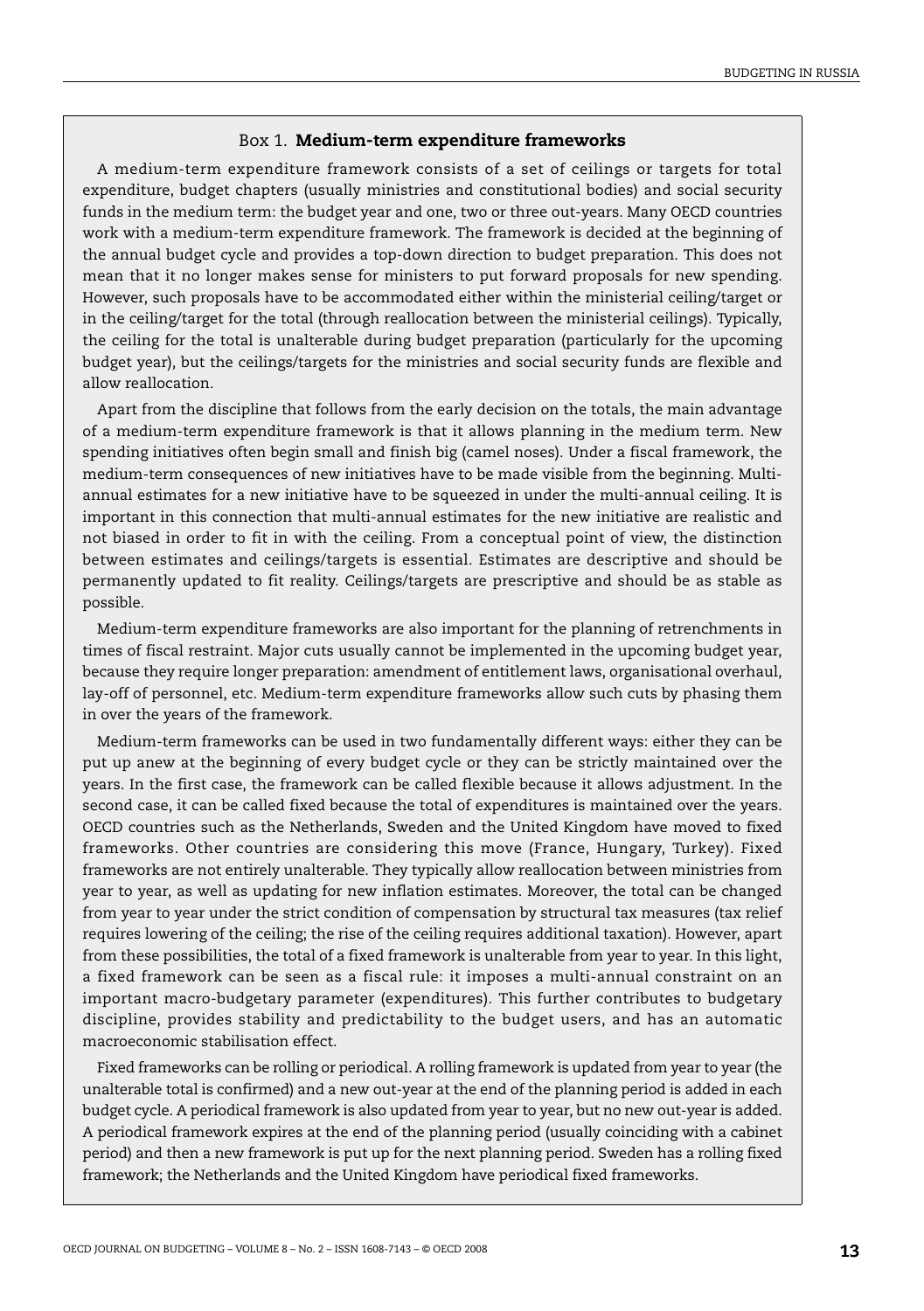law or by a supplementary budget law during the budget year. However, these routes seem to undermine the very idea of three-year budgets.

In order to address this problem, the Russian authorities may consider clarifying the rules about revision. In particular, the rules could be sharpened so that it becomes clear that reallocations within and between ministries are possible, but only under the strict condition that the total of federal expenditures on existing programmes (excluding the undivided envelope), as established in the budget of the previous year, is not exceeded. This condition could explicitly be stated in the Budget Code and would imply that the possibility of retrenchments and large reallocations is explicitly recognised. On the other hand, it would mean that certain motives for revision that are now admitted, such as overspending on mandatory spending programmes, would be prohibited. Overspending would have to be compensated by savings on other programmes or, alternatively, would have to be financed from the distribution of the undivided envelope for the upcoming budget year. Such a provision in the Budget Code will create an incentive for ministries to provide cautious estimates for existing programmes (pessimistic rather than optimistic estimates). Ministers can no longer expect that too-low estimates for out-years will automatically be corrected in the next budget year, without impairing their claims to the undivided envelope in the next year. The provision will also encourage ministers to create undivided envelopes for out-years within their own budgets from which set-backs in existing programmes can be financed in future years. In addition, and in line with such sharpened revision rules, the Budget Code could define a minimum size of the undivided envelope in the out-years and specify that the envelope is not only available for new spending initiatives but also for reallocation to existing programmes (in case of overspending) and for saving in periods of fiscal restraint.

#### *2.1.2. Fiscal rules*

Since the revision of 2007, the Budget Code contains a number of fiscal rules for the federal budget. These rules aim to put limits on the non-oil/gas balance and the use of oil revenues for spending purposes. There are two aggregate limits: one for the non-oil/gas deficit (non-oil/gas revenue minus expenditures) and one for the regular budget balance. The non-oil/gas deficit may not exceed 7.1% of GDP in 2008, 6.5% in 2009, 5.5% in 2010, and 4.7% in 2011 and then annually onward. In order to finance the non-oil/gas deficit, a transfer from oil revenue will take place. This transfer may not exceed 6.1% of GDP in 2008, 5.5% in 2009, 4.5% in 2010, and 3.7% in 2011 and then annually onward. This leaves the possibility of an overall budget deficit of 1.0% of GDP or less, which can be loan financed. Since Russia exhibits real growth well in excess of 1% yearly, this in itself will mean that the debt/GDP ratio will be falling. This set of fiscal rules is summarised in [Table 4](#page-14-1).

The remaining oil and gas revenues, that are not part of the transfer, are distributed to the Reserve Fund or the Prosperity Fund (see [Box 2\)](#page-14-0).

The new fiscal rules are strict and assure sound fiscal management in Russia.<sup>[30](#page-55-1)</sup> As to the treatment of the oil and gas revenues, there are some notable differences with the practices in Norway and the Netherlands. Norway does not allow any current spending from its oil revenues and puts 100% in the Norwegian Pension Fund. Only the proceeds of the fund, amounting to 4% of the accumulated equity, is returned to the budget and can be used to finance a deficit. In this way, the oil wealth is saved and produces an increasing flow of income to the benefit of future generations. The Netherlands splits the gas revenue into a part that can be used for current expenditure and a part that is channelled into the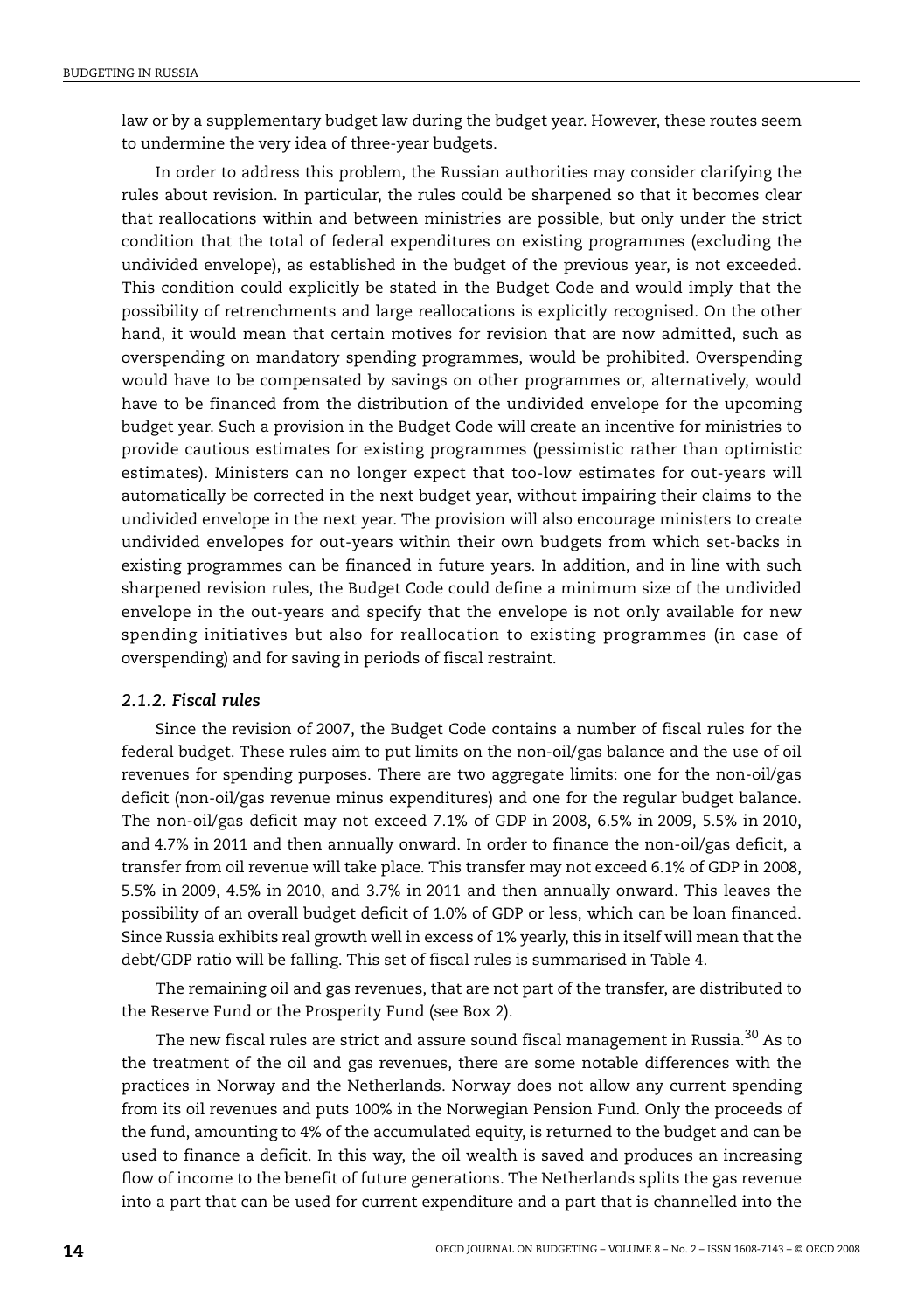<span id="page-14-1"></span>

| <b>Budget aggregates</b> | Limits         |                |                |                  |  |  |
|--------------------------|----------------|----------------|----------------|------------------|--|--|
|                          | 2008<br>2009   |                | 2010           | From 2011 onward |  |  |
| Non-oil/gas revenue      | -              | -              | -              |                  |  |  |
| Total expenditures       |                |                |                |                  |  |  |
| $=$ Non-oil/gas deficit  | $< 7.1\%$ GDP  | $< 6.5\%$ GDP  | $< 5.5\%$ GDP  | $<$ 4.7% GDP     |  |  |
| + oil and gas transfer   | $< 6.1\%$ GDP  | $< 5.5\%$ GDP  | $<$ 4.5% GDP   | $<$ 3.7% GDP     |  |  |
| $=$ Budget balance       | $> -1.0\%$ GDP | $> -1.0\%$ GDP | $> -1.0\%$ GDP | $> -1.0\%$ GDP   |  |  |

## Table 4. **Fiscal rules for the Russian Federation**

#### Box 2. **The Reserve Fund and the Prosperity Fund**

<span id="page-14-0"></span>In 2007, the Oil Stabilisation Fund fulfilled two functions, namely insurance against volatility of the oil price, and using oil windfalls in a macroeconomically responsible way to generate future income streams that help to cover structural budget deficits. In order to separate the two functions more clearly, the Fund will be replaced in 2008 by the Reserve Fund, to fulfil the price volatility insurance function, and the Prosperity Fund, to fulfil the intergenerational equity function. The Reserve Fund is capped at 10% of GDP.*[a](#page-14-2)* All revenues exceeding this cap are transferred to the Prosperity Fund. The tax base of the funds has been expanded: in addition to 95% of the proceeds of the mineral extraction tax and 100% of the export customs duty on oil production and export, 100% of the proceeds of the mineral extraction tax and the export customs duty on gas flows into the funds.*[b](#page-14-3)* Finally, the switch mechanism for the oil and gas revenue flow between the budget and the funds has been changed: formerly the switch occurred when the cut-off price was reached, but now there is a nominal oil and gas transfer which is defined in the three-year budget law.

<span id="page-14-2"></span>*a)* This cap is about five times as high as the RUB 500 billion minimum required by the former legislation. The 10% cap is based on the assumption that the Fund resources make it possible to smooth the adjustment to a price drop of Urals crude oil from USD 51.7 (the price assumed in the budget for 2008-10) to USD 29.4 (the average price over the period 1997-2006).

<span id="page-14-3"></span>*b)* Natural gas extraction is taxed by the mineral extraction tax, just like oil. In the case of gas, the rate is RUB 147 per thousand cubic meters. Gas condensate is taxed at a rate of 17.5% (*ad valorem*). The export customs duty is levied on gas at a rate of 30% of the customs value contract price.

Infrastructural Fund. The latter part can only be used for capital investment (mainly in the sphere of infrastructure). Given the present state of economic development and the urgent need to improve public services for the present generation, $31$  it is comprehensible that Russia wants to reserve a part of its oil revenues for current spending. In view of this aim, it must be seen as a cautious arrangement that Russia has created the Oil Stabilisation Fund (called the Reserve Fund as from 2008) to insure itself against volatility in the oil revenue flow.

While all this is promising, it remains to be seen to what extent the rules will be honoured. The path towards 2011 demands a marked decrease in the use of oil revenue, from 6.1% of GDP in 2008 to 3.7% in 2011. This will require strong political will and high economic growth to be politically acceptable.<sup>[32](#page-55-3)</sup>

The new Russian fiscal rules have various features in common with the fixed multiannual expenditure frameworks found in some OECD countries (see [Box 1](#page-12-0)). However, the emphasis on targets for the non-oil balance suggests that there is still room for expansion of expenditures in case of windfall tax revenues (additional tax revenues flowing from unexpected growth as opposed to tax revenues flowing from new tax measures). This is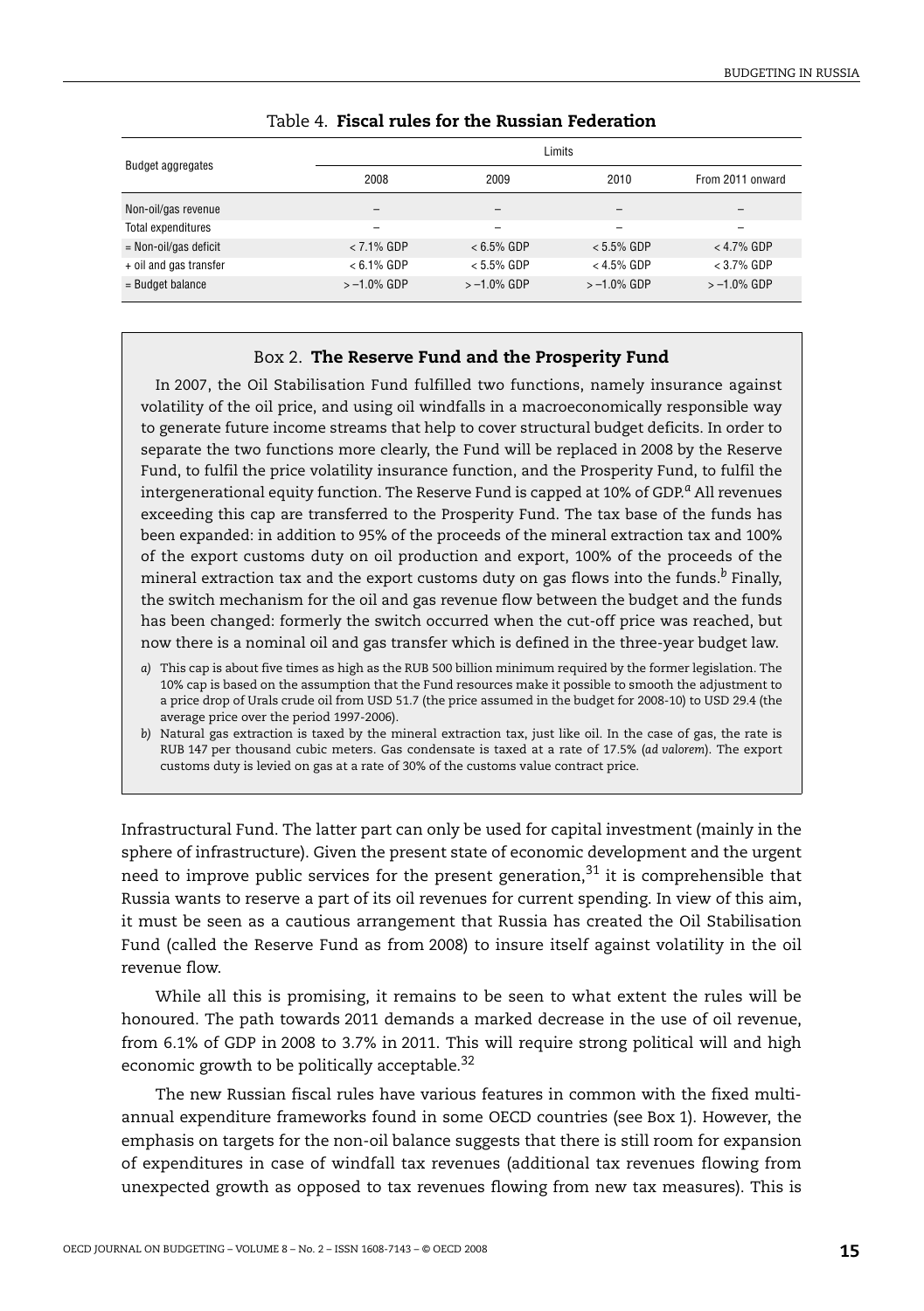explicitly recognised by allowance for the possibility that the envelope for new spending initiatives is extended beyond the undivided envelope of the first out-year of the previous three-year budget in the light of additional tax revenues. Insofar as such an extension is indeed practised, the three-year budget resembles more a flexible than a fixed expenditure framework (see [Box 1\)](#page-12-0). A flexible framework does not impose intertemporal discipline. Nor does it provide for automatic stabilisation. In other words, a flexible expenditure framework is not an expenditure rule as commonly understood. Neither is the Russian three-year budget an expenditure rule as long as it maintains an annual limit on the nonoil balance.

The Russian authorities may consider moving to a fixed framework, possibly after some years of experience with the three-year budgets. This could be done by removing the requirement on the non-oil balance and by simultaneously excluding the possibility of extending the envelope for new spending beyond the undivided envelope of the previous budget. Of course there is then still a need to anchor the requirement on total spending in a target for the budget balance, but this target is a medium-term target and the actual balance is allowed to fluctuate from year to year and "breathe with the economy".

#### *2.1.3. Extra-budgetary activities*

In accordance with the revised Budget Code of 2007, Russia is making large efforts to clarify the boundaries between the government sector and the market sector.<sup>[33](#page-55-4)</sup> Traditionally, Russian finance statistics were based on the distinction between the government sector and the state sector. The Russian government sector is defined as entities subject to the Budget Code, distinguished as federal entities, regional entities and local entities. The government sector includes the commercial activities in which many of these entities engage (leading to non-tax revenues estimated by the Russian authorities at 2.5% of GDP). The state sector includes the government sector and state unitary enterprises at federal, regional and local level. State unitary enterprises are owned by the government but work on the basis of commercial accounts and commercial legislation. They are under ministerial responsibility, but off budget. They are auxiliary to a ministry's activity, such as a printing house under the Ministry of Education or a production facility for police equipment under the Ministry of Justice. State unitary enterprises have a distinct legal status, different from regular market sector corporations. There are also many state unitary enterprises at the regional and local level.<sup>34</sup> The state sector comes close to the concept of "general government" defined by international accounting standards (SNA 1993). The Russian government has been working hard to remove remaining differences, and there have been considerable improvements over recent years. For instance, the formerly off-budget revenues from commercial activities of federal entities (other than state unitary enterprises) and the off-budget expenditures financed from these revenues have now mostly been brought under the Treasury<sup>35</sup> and been put on budget.<sup>[36](#page-55-7)</sup> The main remaining problems concern the integration and consolidation of the expenditures and revenues of state unitary enterprises (insofar as they are not transferred to the market sector) and the commercial activities of regional and local governments, which are still largely off budget (in the sub-national governments to which they belong). At present, the total amount of off-budget non-tax revenue of sub-national government is estimated by the Ministry of Finance at 20% of the total revenue of sub-national government.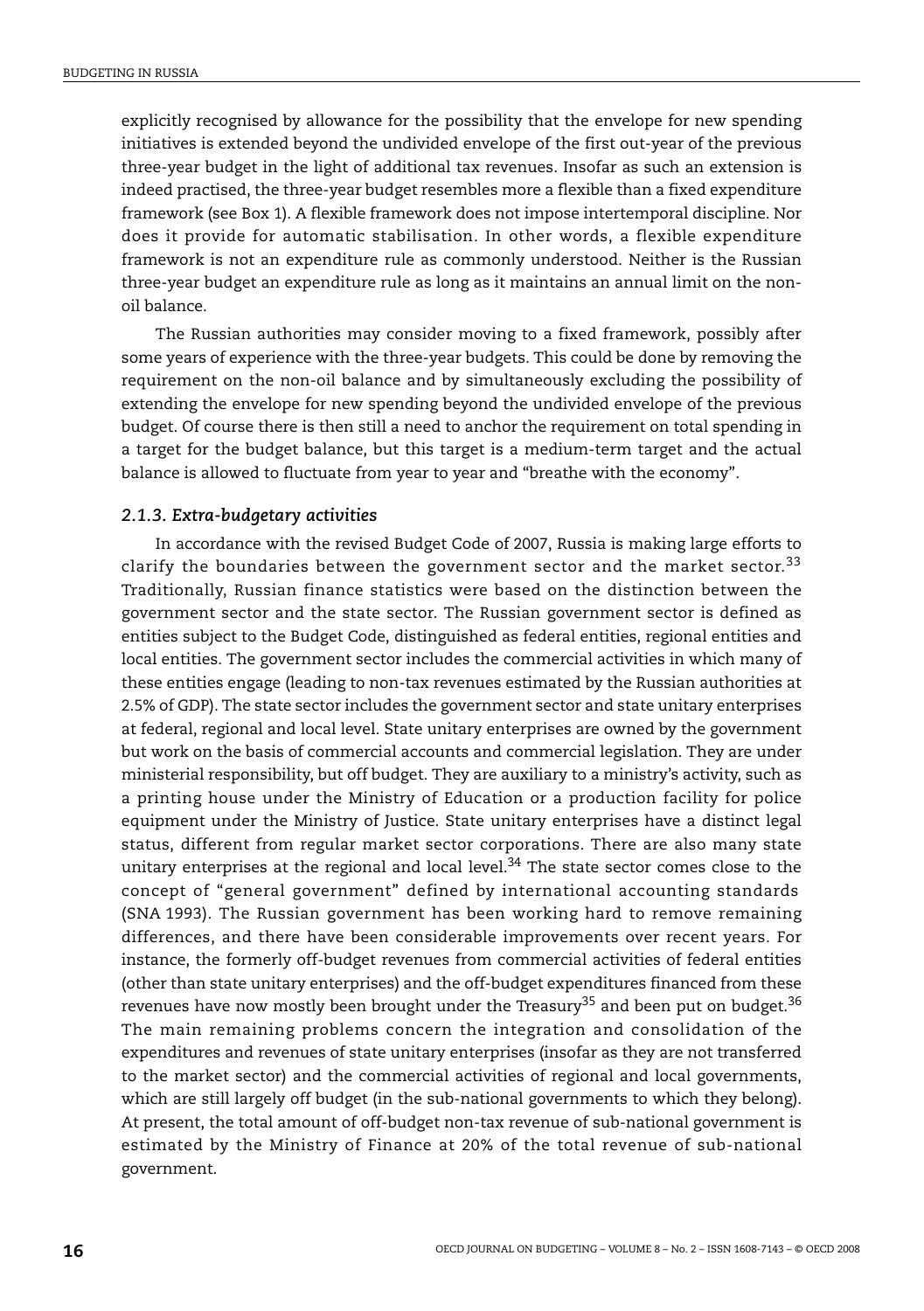In order to clarify the position of the state unitary enterprises, the government is presently considering the creation of a new type of agency, namely that of "autonomous institutions". State unitary enterprises that would opt for the legal status of autonomous institutions would keep their autonomy and be allowed to undertake commercial activities on an extra-budgetary basis. However, these institutions would belong to the market sector in public finance statistics and could no longer engage in (quasi-)fiscal activities without being formally subsidised (on budget). Existing state unitary enterprises would have to choose between the status of autonomous institution, regular government entity (on budget) or joint stock company. The status of state unitary enterprise would be abolished.

Apart from state unitary enterprises, the government holds equity shares in some 3 700 joint stock companies. Many of these are involved in government activities or quasifiscal activities, and should be brought under the definition of general government or, if remaining in the (quasi-)corporate sector, explicitly subsidised. The energy sector (gas, electricity) is seen as the foremost area of quasi-fiscal activity. Russia has made large efforts to curtail this activity. In the budget for 2008, room is made for subsidies to government-owned enterprises, replacing quasi-fiscal activities, to the amount of 1.3% of total expenditures (0.2% of GDP). However, the practice of setting energy tariffs below cost recovery levels has not yet been abandoned.

In recent years, the Russian Federation has pursued an active privatisation policy concerning smaller state unitary enterprises and federally owned joint stock companies (in contrast to the nationalisation policy concerning large industrial corporations). In the period between 1 June 2003 and 1 June 2006, the overall number of federally owned state unitary enterprises has shrunk by 2 682 units, or 27.2% of the total, due to their liquidation, transformation into joint stock companies and privatisation. The overall number of joint stock companies in which the Russian Federation held equity has shrunk in the same period by 481 units or 11% of the total. In June 2006, there were about 7 200 state unitary enterprises at the federal level and 3 700 joint stock companies in which the Federation held shares (see Section 4 for further details). In addition, there are many such organisations at the regional and local level (estimated at 411 000 as of 1 July 2006; Rosstat, 2007).

The success of budget reform in the Russian Federation is to a large extent based on the elimination of quasi-fiscal operations of state unitary enterprises and publicly owned joint stock companies and the shift toward more transparent ways of providing public services. Against this background, the recent introduction of a new type of unit, namely that of "state corporations", is a reason for concern. State corporations are more autonomous in the management of their resources than autonomous institutions. However, they have larger economic significance. There are now six state corporations, some already operating, some still in the stage of preparation. They operate in areas such as construction of Olympic facilities, production and export of high-tech merchandise, public utilities, housing, nanotechnology, banking and insurance. In 2007, the federal government contributed RUB 550 billion to the state corporations (10% of total budget expenditures). State corporations can borrow in foreign and domestic capital markets and issue bonds. Their loans are often guaranteed by the government. They can also co-operate with the private sector in public-private partnerships. It is very important that the legal status of the state corporations is clarified and that legal measures are taken to prohibit new quasi-fiscal activities of these corporations.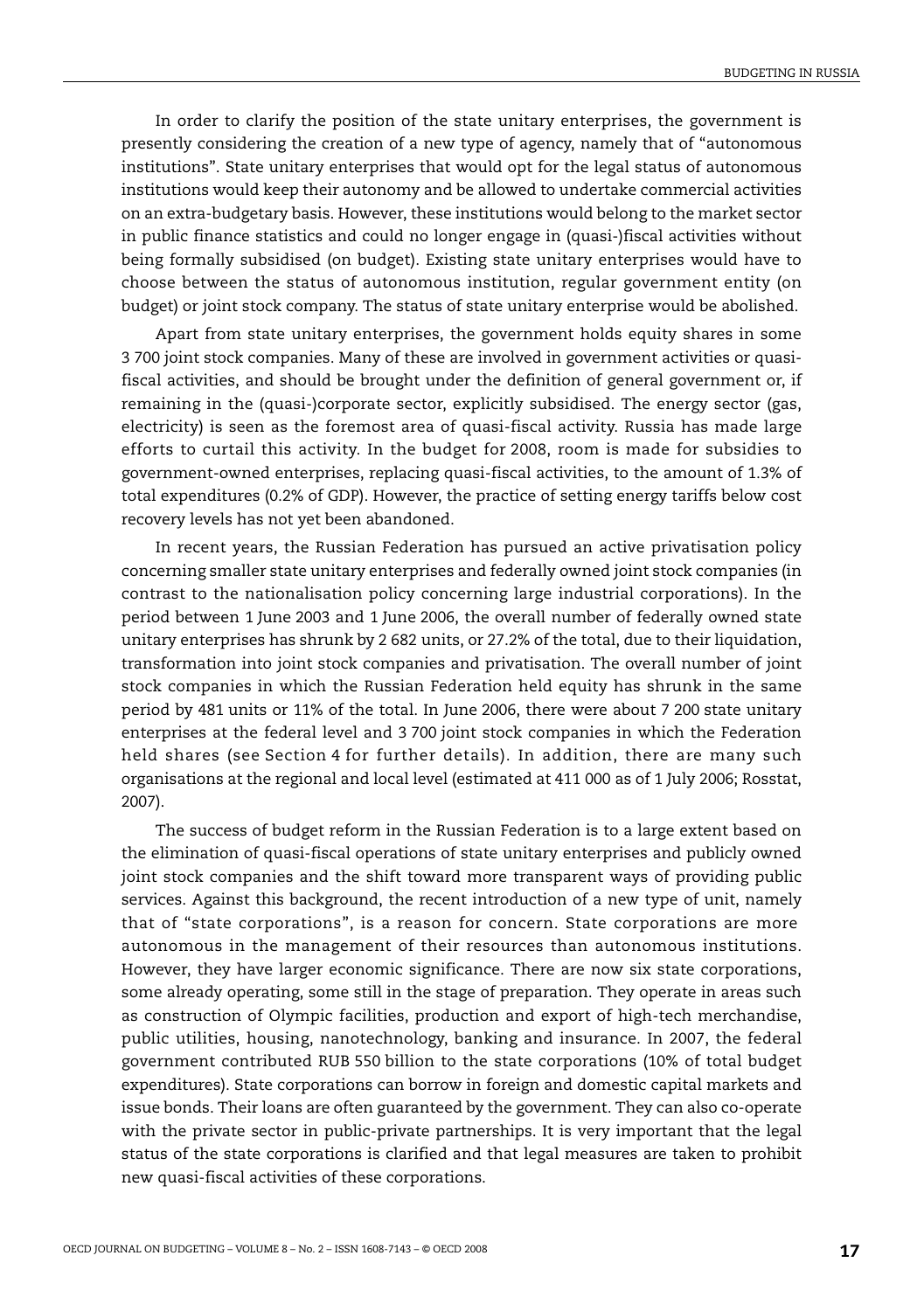#### *2.2. Budget formulation process*

The present section will describe the budget preparation procedure in its present form, after the enactment of the Budget Code revision of 2007 which introduced the threeyear budget. This procedure was followed for the first time in 2007 for the budget for 2008-10. Because of the upcoming Duma elections, the 2008-10 budget was presented to the Duma on 26 April 2007, whereas the (normal) deadline is 26 August. In other words, the present budget preparation procedure (at the time of this review) has only been tested once, and the timetable for 2007 deviated from the timetable prescribed in the Budget Code.

The new budget formulation procedure is divided into two distinct parts. First, there is a technical update of the estimates for the upcoming budget year and the first out-year as contained in last year's budget<sup>[37](#page-55-8)</sup> and the addition of current policy estimates for the second out-year. The second part involves the distribution of the pre-set envelope for new spending in the budget year (with consequences in the out-years) and the setting of the new spending envelopes for the new out-years.

[Table 5](#page-18-0) shows the budget formulation calendar with the regular completion dates as well as the completion dates that were applied in 2007 (at the time of this review).

## *2.3. Macroeconomic estimates*

The Macroeconomic Forecast Department of the Ministry of Economic Development and Trade is in charge of developing initial macroeconomic forecasts as well as monitoring the current status of the economy. As a rule, this department produces four forecasts per year. In a normal year (not during the preparation of the 2008-10 budget), an early forecast is produced in April and the forecast used for budget preparation is developed in June. The latter is updated and specified for industries and regions in August. The final version is produced in December, taking into account the latest data on economic development during the current year and the approved Federal Budget. The versions of April and August are published. The versions of June and December are working documents for budget preparation and implementation. Forecasts are derived from economic models that are partly based on econometric estimation. Third-party research is taken into account, for instance, forecasts of economic research institutes and banks.

The Ministry of Economic Development and Trade decides about the macroeconomic forecasts that go into the budget. These assumptions have to be agreed with the Central Bank of the Russian Federation and approved by the Budget Commission, which also resolves any disputes about the assumptions between the ministries. The Budget Commission consists of the Minister of Finance, the Minister of Economic Development and Trade, the Minister of Industry and Energy, the Minister of Defence, the Minister of Education, the Minister of Health Care and Social Development, and the Chair of the Budget Committee of the State Duma. Other ministers can be invited to the meetings of the Budget Commission if matters concerning their portfolio are being discussed. The Commission is chaired by the Prime Minister. He organises the Commission's activities and monitors the implementation of its decisions. The tasks of the Commission include the review of:

- the medium-term economic scenarios;
- the macroeconomic assumptions for the upcoming budget;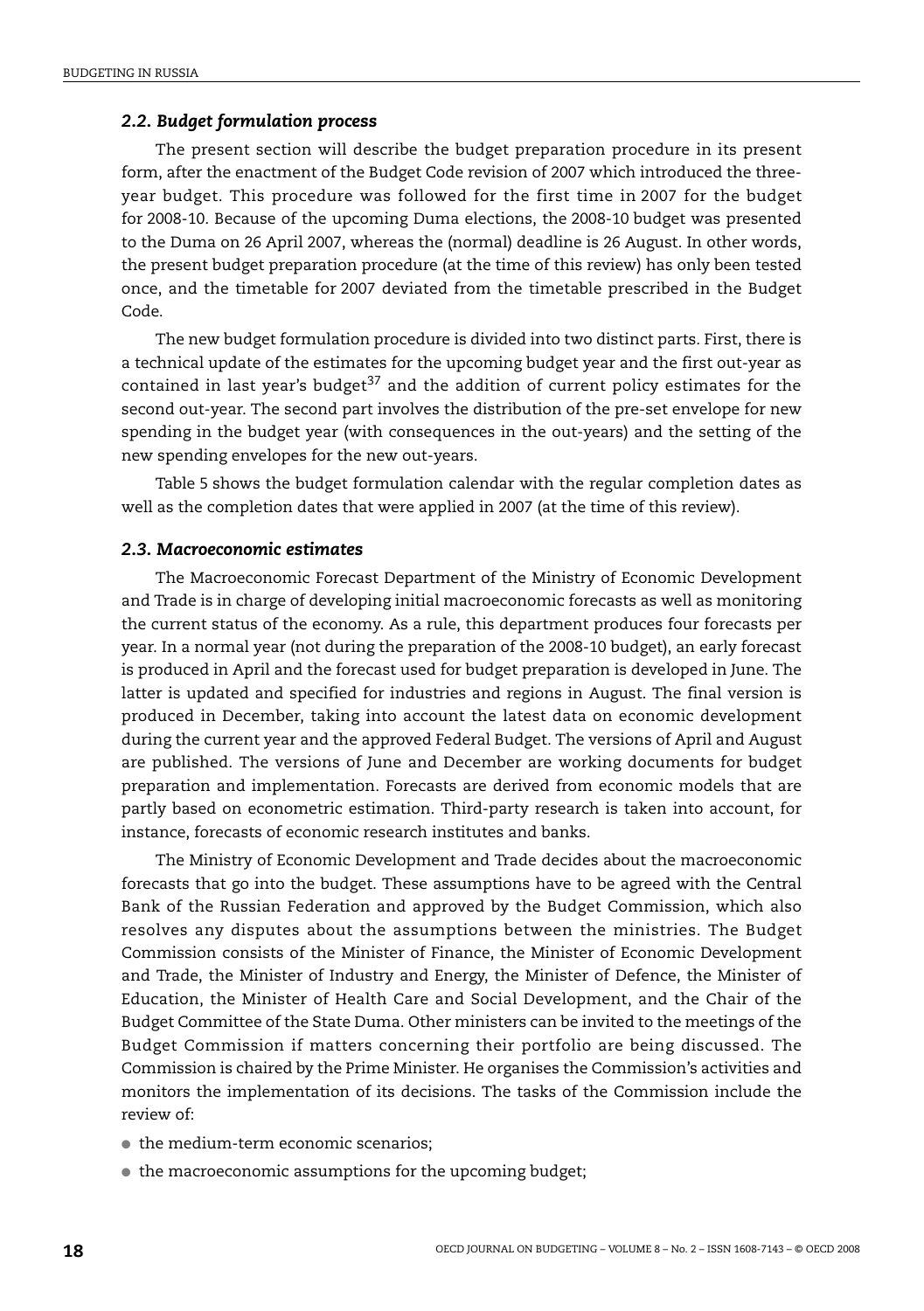<span id="page-18-0"></span>

| Regular time schedule<br>according to law | Activity completed                                                                                                                                                                                                                                                                                                                                                                                                                                                                                                                                                                                                                                                                                                                                                                                                                                                                                                                                                                                                                                                                                                                                                                | Time schedule applied<br>in 2007, for the 2008-10<br>budget |
|-------------------------------------------|-----------------------------------------------------------------------------------------------------------------------------------------------------------------------------------------------------------------------------------------------------------------------------------------------------------------------------------------------------------------------------------------------------------------------------------------------------------------------------------------------------------------------------------------------------------------------------------------------------------------------------------------------------------------------------------------------------------------------------------------------------------------------------------------------------------------------------------------------------------------------------------------------------------------------------------------------------------------------------------------------------------------------------------------------------------------------------------------------------------------------------------------------------------------------------------|-------------------------------------------------------------|
| February-March                            | Formulation and approval by the Budget Commission of tax and customs policy (January).                                                                                                                                                                                                                                                                                                                                                                                                                                                                                                                                                                                                                                                                                                                                                                                                                                                                                                                                                                                                                                                                                            | February-March                                              |
| April-May                                 | (Early) macroeconomic forecasts.<br>Decision on macroeconomic assumptions by the Ministry of Economic Development and Trade.<br>$-$ Technical calculation of ministerial baseline targets for upcoming budget law, <i>i.e.</i> adjusting<br>estimates of the previous budget law for the coming three years, by the Ministry of Finance for<br>current expenditures and by the Ministry of Economic Development and Trade for capital<br>expenditures and current expenditures included in investment programmes.<br>Line ministries receive Budget Circulars with baseline targets from the Ministry of Finance (current<br>expenditures) and the Ministry of Economic Development and Trade (capital expenditures and<br>current expenditures included in investment programmes).<br>Approval by the Budget Commission and the government of the main directions of budget policy,<br>including adjustment of entitlement legislation, new spending priorities and use of the oil and gas<br>transfer in the upcoming three-year budget.                                                                                                                                        |                                                             |
| June-August                               | Line ministries allocate their baseline targets for 2008-10 among their Main Budget Fund<br>Administrators, further to be called main budget holders (responsible for the line items of the<br>budget).<br>Ministries present their proposals for baselines to the Ministry of Finance (current expenditure) and<br>the Ministry of Economic Development and Trade (capital expenditures and current expenditures<br>included in investment programmes).<br>June Economic Forecast (only in the regular time schedule).<br>- Approval by the Budget Commission and the government of baselines (technical update).                                                                                                                                                                                                                                                                                                                                                                                                                                                                                                                                                                |                                                             |
|                                           | - Decision of the Budget Commission and the government on the size of envelopes to be distributed<br>and the size of envelopes in out-years to remain undivided.<br>Targets for new spending set by the Budget Commission and the government and sent to ministries;<br>negotiations with ministries.<br>- The Ministry of Finance and the Ministry of Regional Affairs discuss methods of grants to regions<br>and local governments and decide mandate for negotiations between the Russian Federation and the<br>regions for grant spending.<br>Ministerial budgets for three years (including investments) decided by the Budget Commission and<br>the government.<br>- The Ministry of Finance drafts the three-year budget law.<br>Ministries draft their "Reports on Results and Activity" and submit them to the Ministry of Finance,<br>the Ministry of Economic Development and Trade and the Commission for Budget Expenditure<br>Efficiency Improvement.<br>The government approves the draft budget law and the draft laws about the budgets of the State<br>Pension Fund, the Social Insurance Fund and the Federal Mandatory Health Insurance Fund<br>for 2008-10. | April                                                       |
| 26 August                                 | The government submits the budget to the Duma.                                                                                                                                                                                                                                                                                                                                                                                                                                                                                                                                                                                                                                                                                                                                                                                                                                                                                                                                                                                                                                                                                                                                    | 26 April                                                    |

## Table 5. **Budget formulation calendar**

- the draft of the Federal Budget, including the medium-term financial policy and the financial balance;
- the proposals for changes in the tax and customs legislation;
- the proposals concerning public debt policy.

All recommendations of the Budget Commission are submitted to the government for approval.

## *2.4. Technical updating*

The budget formulation process starts with the "Draft Budget Schedule" of the Ministry of Finance detailing guidelines for budget submissions and the timetable for negotiations and meetings of the Budget Commission and the government. The Draft Budget Schedule must be agreed with the Ministry of Economic Development and Trade and the Ministry of Health Care and Social Development and adopted by the Budget Commission. Subsequently the Ministry of Finance sends out the Budget Circular which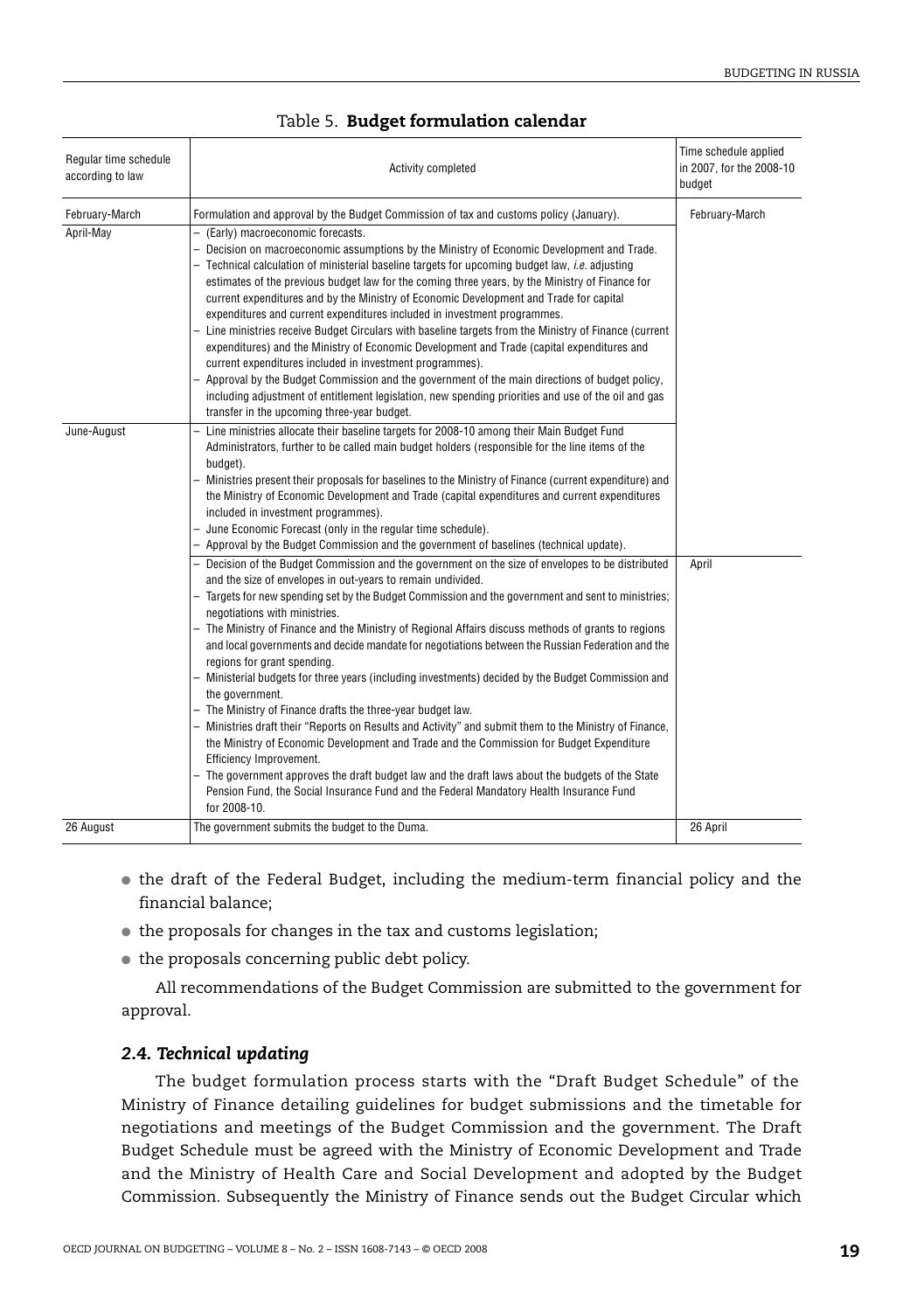contains ministerial targets for the updating exercise – basically the ministerial totals of the first out-year estimates of the previous budget, corrected for inflation (the Ministry of Economic Development and Trade issues a similar circular for capital expenditures). The deflators used may not always reflect the real price development of the ministry's inputs. Subsequently, estimates are updated by the main budget holders in line ministries. The estimation base is current policy. Entitlement estimates are updated on the basis of the latest estimates of eligible claimants over the three-year period of the budget. Limited reallocation within ministries is possible during the technical update for reasons listed in the Budget Circular. Finally, during the technical update estimates for the new second outyear are made, also on the basis of current policy.

The results of the technical update are collected and reviewed by the financial directorate of each line ministry, and discussions are held between the responsible department of the Ministry of Finance (the Ministry of Economic Development and Trade in the case of capital expenditure) and the line ministries. (For the organisation of the Ministry of Finance, see [Box 3](#page-19-0).)

Tax-revenue estimates are based on the latest macroeconomic forecasts and current tax policies. These may include changes in fiscal legislation that have been approved by the government and that will be submitted to Parliament in advance of the submission of the budget.

On this basis, the Ministry of Finance drafts the baseline targets of the Federal Budget for the coming three years, split out by ministry and by extra-budgetary fund. The baseline targets are presented to the Budget Commission, followed by government approval.

## Box 3. **Organisation of the budget process in the Ministry of Finance**

<span id="page-19-0"></span>The budget preparation process is anchored in the Budget Policy Department of the Ministry of Finance which consists of four divisions: Resource Funds; Budgetary Reform; Budget Execution Methodology; Budgetary Accounting, Reporting and Classification. The department has 24 staff including the director and five deputies. The negotiations with the line ministries about estimates and new spending are conducted by four sectoral departments within the Ministry of Finance: Industry; Social Affairs and Science; State, Military and Law Enforcement Services; State Administration, Judiciary, State and Municipal Services. The areas of responsibility are at present not aligned with ministerial portfolios. For reasons of efficiency, the boundaries between the four sectoral departments will be revised in order to correct this. It is estimated that altogether about 500 people are involved in the budget process in the Ministry of Finance and the Ministry of Economic Development and Trade.

## *2.5. New funds allocated*

The second stage starts with a decision by the Budget Commission and the government about the size of the envelopes for new spending in the budget year and the out-years. For the budget year and the first out-year, these envelopes may in principle be held at their previous levels or be expanded with room that may become available from new revenues. The envelope for the second out-year has to be determined in the light of the expenditure baselines and revenue estimates. The envelope for the budget year is up for distribution[.38](#page-55-9) Any new spending in the budget year will work through to the out-years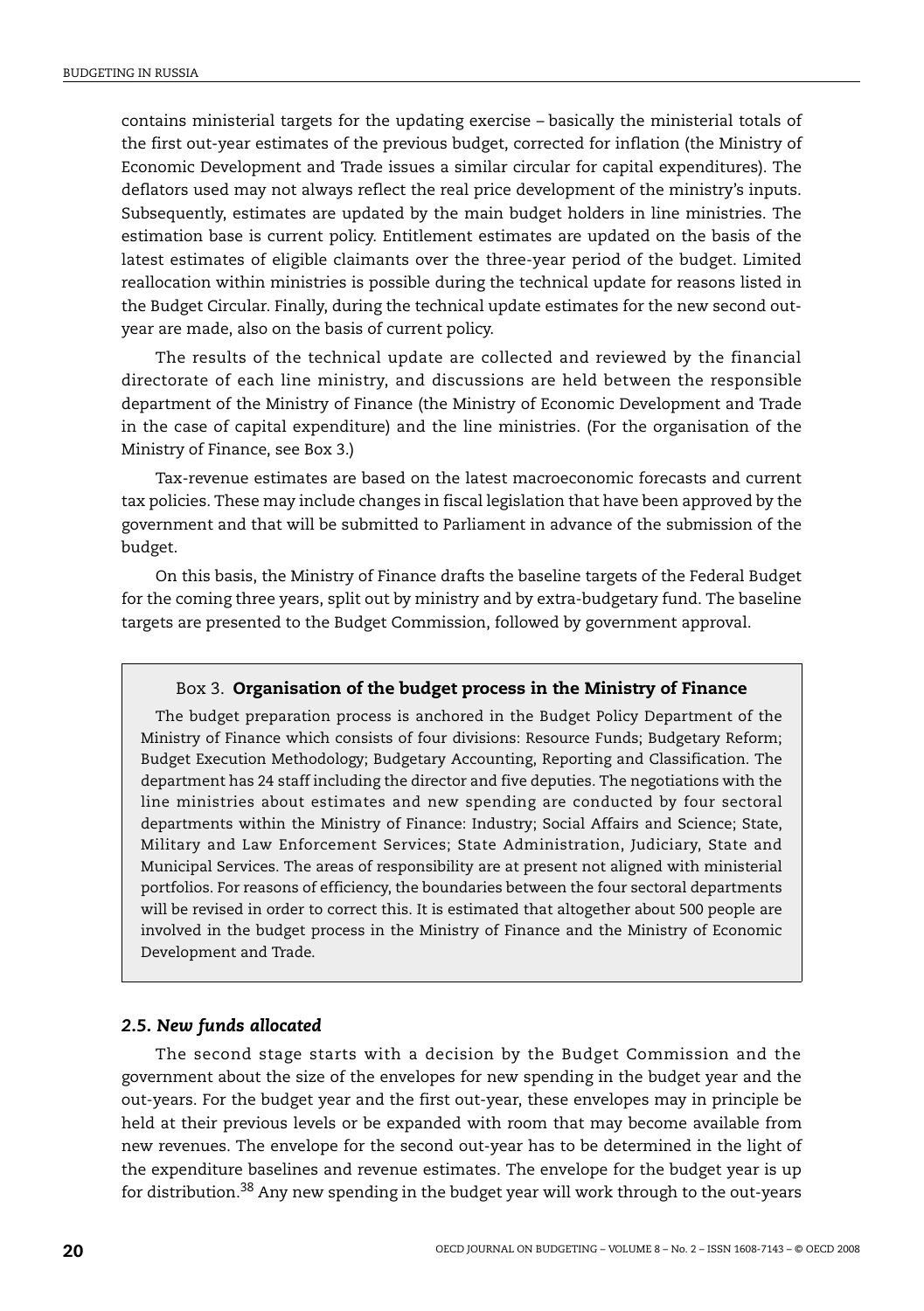and will limit the undivided envelopes in the out-years. The aim to keep the undivided envelope in the out-years at a certain size may have consequences for the way the envelope in the budget year is spent (no camel noses). During the preparation of the 2008-10 budget, the undivided envelopes for the first and second out-year were set at 2.5% of budget expenditures (2009) and 5% of budget expenditures (2010).

The Budget Commission and the government decide on the ministerial targets for the new spending initiatives and the split in these targets between current and capital expenditures. Subsequently, line ministers, supported by their financial directorates, develop their own new spending proposals (see [Box 4](#page-20-1) for the internal process in a line ministry). Then a process of negotiations begins between the line ministries and the Ministry of Finance (Ministry of Economic Development and Trade in the case of capital expenditure). Discussions focus on new expenditures but may also involve reallocations larger than allowed in the technical updating exercise. Agreement must be reached about the following issues:

- $\bullet$  The total amount and profile of new spending initiatives.<sup>[39](#page-55-10)</sup>
- Amendment of expenditure limits (ministerial totals) for the budget year and the first out-year.[40](#page-55-11)
- $\bullet$  The expenditure limit (ministerial total) for the second out-year.<sup>[41](#page-55-12)</sup>
- $\bullet$  Funds to be reserved for the national priority projects.<sup>42</sup>

## Box 4. **Budgeting in the Ministry of Culture and Media**

<span id="page-20-1"></span>The Minister of Culture and Media is responsible for the ministry and its agencies[\\*](#page-20-0) including the Bolshoi Ballet, the Hermitage Museum and the National Film Archives. The ministry's budget is developed in the Economic and Financial Department, which has a staff of 40. This department includes separate units for medium and long-term budget prospects (six staff), targeted programmes (six staff), accounting (six staff) and internal control (six staff).

As discussed above, there is a split between the technical updating of the current appropriations and the distribution of the envelope for new initiatives. In 2007, the Ministry of Finance handed out the budget targets for the updating exercise in February (normally this would be in April, see [Table 5](#page-18-0)). The targets were then transmitted to the budget holders within the ministry. The targets are basically the same as the previous years' estimates for the out-years, after indexing according to the consumer price index. Budget holders then put up their own estimates, both for the updating exercise and for new spending initiatives. The Economic and Financial Department collects the proposals. In general, the ministry will only take over a limited number of proposals for new initiatives. During the budget preparation process, there will be discussions with the Ministry of Finance first concerning the updating of estimates and next on the costing of the new initiatives. These discussions will typically reach the political level one or two times per year. New spending initiatives have to be approved by the Budget Commission and the government.

There is not yet a budget preparation IT system in the Ministry of Culture and Media. The budget is produced by sending spreadsheets to the Ministry of Finance. The Ministry of Finance produces the budget documents and the appropriations tables.

<span id="page-20-0"></span>\* For the concept of agency, see Section 4.5.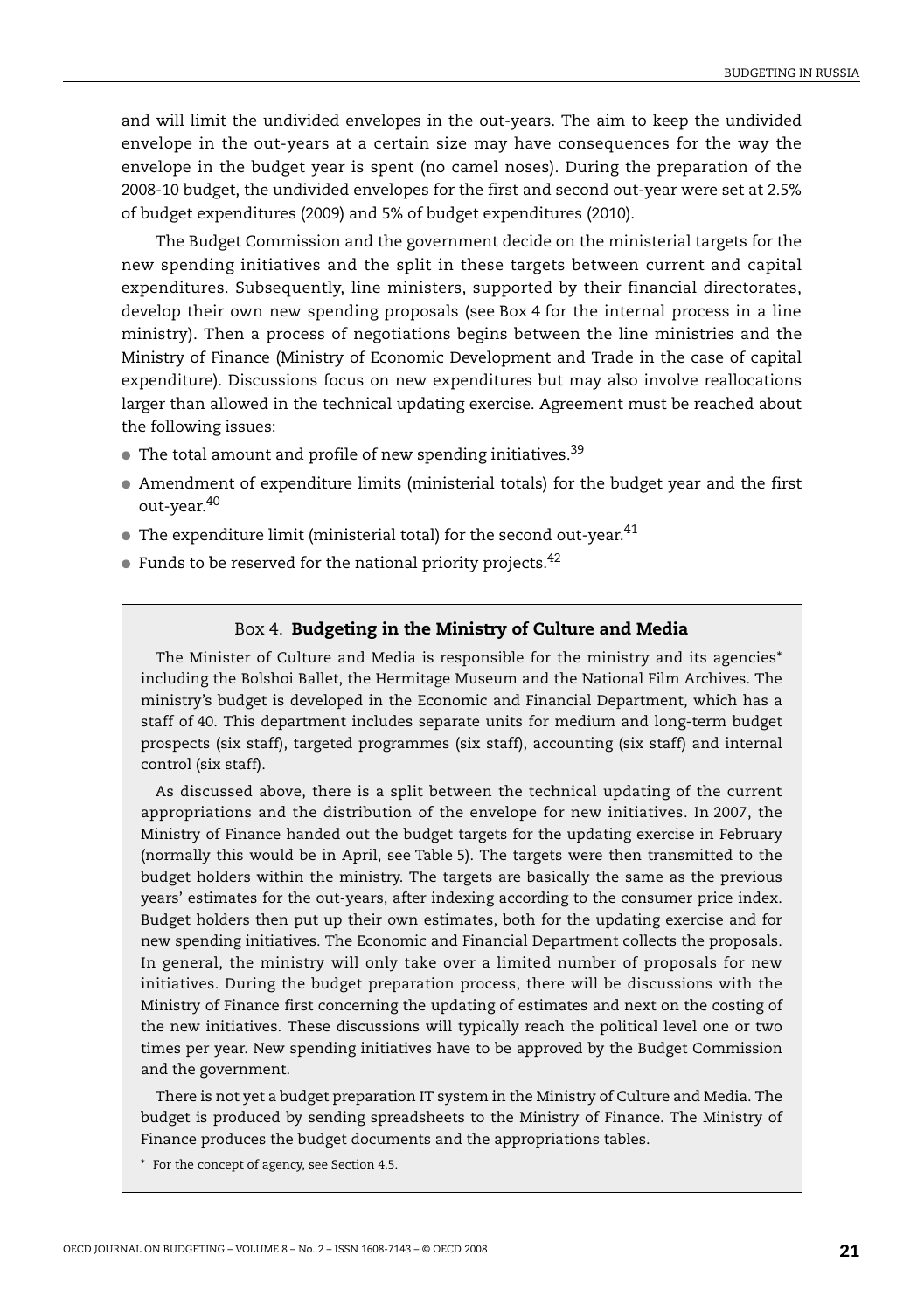If issues cannot be resolved bilaterally between the line ministry and the Ministry of Finance, they are submitted to the Budget Issues Sub-Commission of the Budget Commission chaired by the Minister of Finance (for capital expenditure: Economic Issues Sub-commission of the Budget Commission, chaired by the Minister of Economic Development and Trade). The outcomes of the reviews conducted by the Sub-Commission are formalised in a memo and submitted to the Budget Commission which makes the final decisions or submits political issues to the government.

The purpose of the Budget Commission is to resolve most of the issues up to a certain political threshold. However, the process is in reality less clear, as ministers may find ways to circumvent the process in order to further their budgetary interests. This can take the form of attempts to solicit favourable decisions from the Prime Minister or the Minister of Finance outside the Commission process (after which this process can be ignored). The process could be improved and made more efficient if the Budget Commission would focus more clearly on technical matters (macroeconomic assumptions, the updating exercise leading to the baselines, revenue estimates, the size of the undivided envelope in the outyears) and leave political matters (the distribution of the spending envelope over ministries and new spending initiatives, major reallocations) to the government. In this way, the Budget Commission could probably be "depoliticised" to a certain extent. If such a reform would be considered, the composition of the Commission could also be examined. Various OECD countries work with a financial-economic core cabinet; apart from the prime minister, the minister of finance and the minister of economic affairs, often the minister of social affairs (responsible for the labour market and social security) and the minister of the interior (responsible for the financing of sub-national government) participate in such a group, but typically not the minister of defence nor the minister of education who have large sectoral spending interests.

Until 2008, the budget formulation process in Russia was split between appropriations for current expenditure, co-ordinated by the Ministry of Finance, and appropriations for capital expenditure co-ordinated by the Ministry of Economic Development and Trade. This split also involved an early decision on the share of investment in the envelope for new spending coming up for distribution. During the preparation of the budget for 2008-10, 15% of the envelope was earmarked for capital expenditure. Although this split exists in various countries, in OECD countries it no longer occurs (Turkey being an exception). The Russian government has very recently decided to transfer the supervision of capital spending from the Ministry of Economic Development and Trade to the Ministry of Finance. This decision should lead to a less fragmented budget process, improved linkage between capital and current expenditures, and a better trade-off between public services. It seems logical that this decision will also have consequences for the budget circular (no separate budget circular any more for capital expenditure), the budget requests for baselines and new spending initiatives (no separate requests any more to the Ministry of Development and Trade) and the functioning of the Budget Commission (no longer a separate Economic Issues Sub-Commission).

Concentration of financial supervision in the Ministry of Finance is an important step forward but is not sufficient for a good linkage between current and capital spending. For that purpose it is necessary that each line ministry has authority over the capital expenditures that are immediately relevant for its mandate (and its current expenditures). That is presently not the case. The reason is mainly historical, in particular the development of various types of "targeted programmes" which are administered and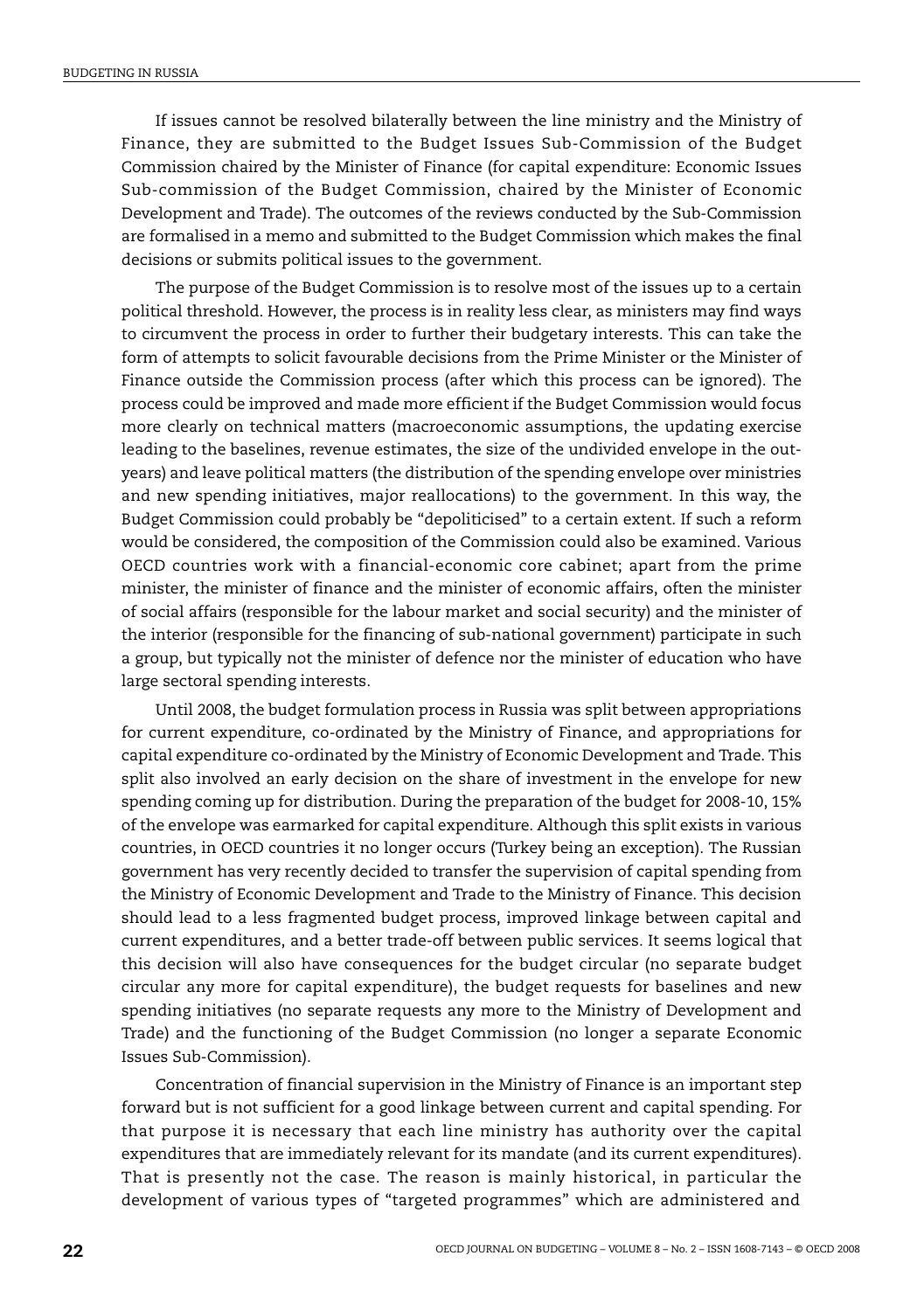funded in processes that are not well integrated in the regular budget process. Furthermore, the Investment Fund (see Section 1.2) creates additional fragmentation of investment planning.

There are four types of targeted programmes at the federal level: "Federal Targeted Programmes" (FTPs), the "Federal Investment Targeted Programme" (FITP), "Departmental Targeted Programmes" (DTP) and "Long-Term Targeted Programmes" (LTP). FTPs were meant for large-scale investments and scientific programmes. The Minister of Economic Development and Trade is responsible for their administration and budget. FTPs often lacked effective management mechanisms and were not well co-ordinated with the responsible ministries. Their number has been reduced from 149 in 2004 to 50 in recent years. The FITP compiles information on budget investments in FTPs but also other (related) investment projects. The Minister of Finance is responsible for the budget of the FITP while the Minister of Economic Development and Trade is responsible for the selection of projects. Investment projects included in the FITP with a budget of over RUB 8 billion are reflected in the budget in a separate line item (for the budget classification, see [Box 6](#page-31-0) below). Smaller investment projects will be reflected in aggregate line items. DTPs are investment programmes administered and funded by line ministers. LTPs are a new form of investment programming that will be introduced as of 2009. LTPs are also administered and funded by line ministries but they will be reflected in the budget as separate line items (because of their size and importance).

The Investment Fund is not well integrated in the budget process and not linked with current expenditures required for project implementation. The tools for using the Fund's resources are not properly developed and do not allow prioritising of the projects. This results in under-exploitation of the Fund's resources and accumulation of its reserves. At the same time, it is expected that by 2010 the Fund's resources will not be sufficient for the implementation of large-scale projects to be undertaken.

It is recognised by the Russian authorities that the present processes for investment planning are complicated and not well co-ordinated with the budget process. Separate planning of capital expenditure and related current expenditure (for maintenance, exploitation, etc.) has led to negative consequences such as uncompleted construction projects, prolongation of construction terms, and high exploitation costs of completed projects. For the future, it is important that investment planning is entirely integrated in the regular budget process of the line ministries that are responsible for the relevant policy sector. Such integration requires that the Minister of Transport has authority over infrastructure, the Minister of Defence over weapon systems, the Minister of Urban Development over public housing, etc. If Russia wants to go this way, it is recommended to simplify the investment planning procedures. OECD countries usually have only a single sectoral planning document for the medium and long term, for instance for transport, defence, water resources, etc. This document treats both capital and current expenditure and the resulting performance in a fully integrated way. It is entirely under the authority of the sectoral minister. This minister is also responsible for the administration and funding of all investment projects in his/her sector. Possibly the Long-Term Targeted Programmes (LTPs) that are foreseen in the amended Budget Code can evolve into this type of document, but this would require a considerable simplification and clean-up of the remaining procedures and institutional setup. In a transition period, it may be useful to maintain a "light" form of co-ordination in the Ministry of Economic Development and Trade, for instance by way of a "knowledge centre" that can perform cost-benefit analysis on project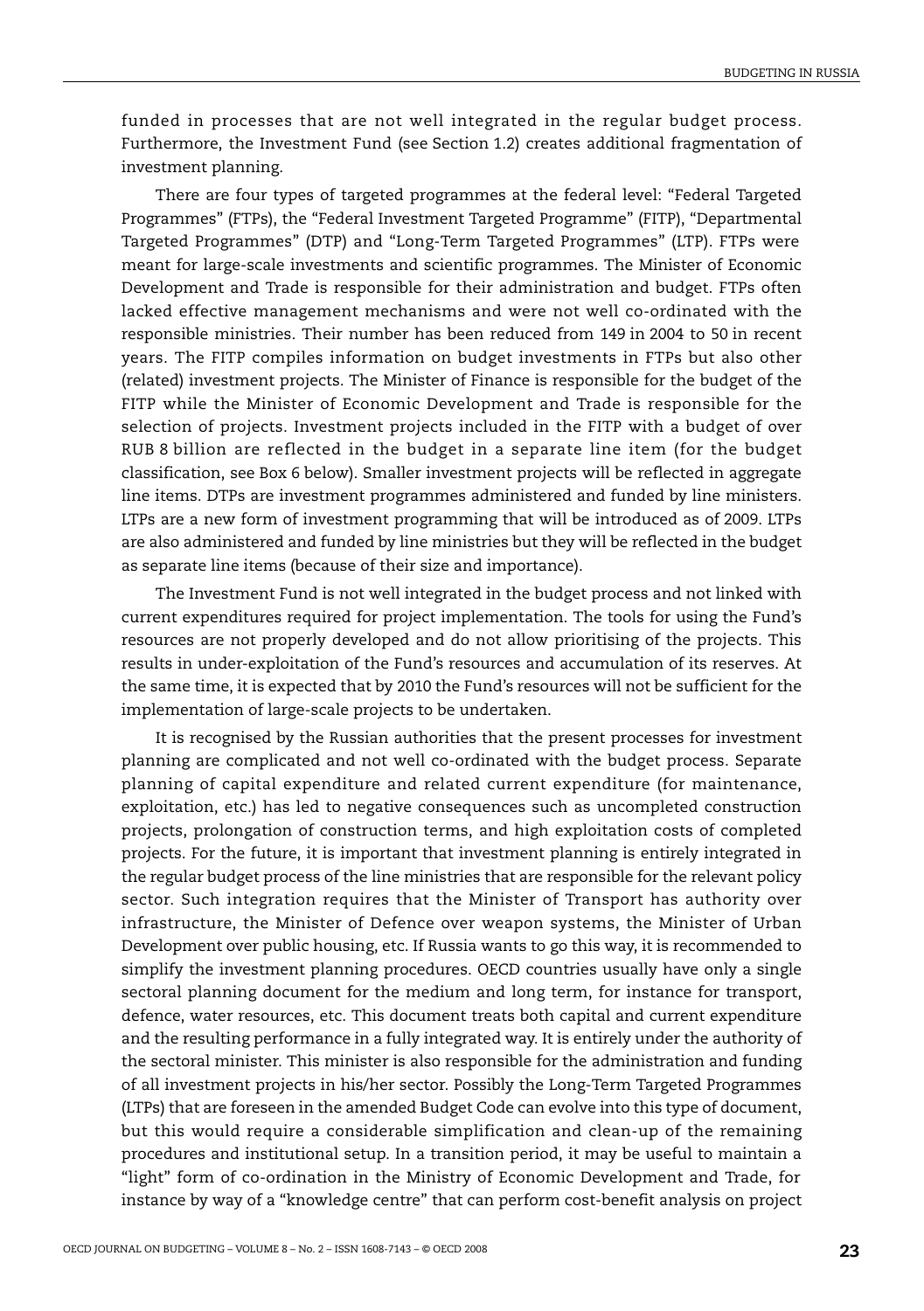proposals and provide line ministries with advice about technical aspects of investment projects. The need for the Investment Fund which, apart from the mentioned problems, does not function properly and is too small for the projects for which it has been established, should be reconsidered.

The financial directorates of the line ministries play a key role in the budgetary process. These directorates are also a crucial factor in any policy to improve the efficiency and effectiveness of public spending and to enhance budgetary control. Financial directorates must be able to co-ordinate the budget process inside the line ministries and to provide countervailing power to the budget holders of the ministry. At present, the financial directorates of a number of line ministries fulfil a more traditional bookkeeping role. The Russian Ministry of Finance has taken initiatives to improve the capacity of financial directorates. These initiatives should be pursued energetically. Training programmes and international exchange can be useful tools for this purpose.

## *2.6. Performance and the budget preparation process*

Since 2004, budget holders annually compile reports on targets and results in their main areas of responsibility. These reports are integrated by the Minister of Economic Development and Trade into an annual report on targets and results of the government. The report contains strategic goals elaborated in measurable targets and time series data on the relevant indicators for all sectors of federal policy. For instance, the strategic goals for the Ministry of Finance are: creating and implementing the budget, effective management of state liabilities, good tax management, and macroeconomic stability in Russia. Target indicators include the credit rating of federal bonds, several inflation indicators, etc. The general report is published.

Parliament does not receive the performance reports (nor the ministerial report nor the general report) and these are not attached to the budget documentation. These results are rather considered by the government Commission on Evaluation of Effectiveness of Federal and Regional Executive Authorities. Assessments are also conducted by the Ministry of Economic Development and Trade and the Federal Statistics Office. So far, data on results hardly play a role in the budget process.

The role envisaged for performance information in the future is not entirely clear. However, the procedures are very new. At present, the main role of performance information is transparency: to show what outputs are being produced in the public sector. On this basis, a more evidence-based debate with Parliament and civil society about the merits of current policies becomes possible, and ministers can better be held to account. However, the role of performance information in sectoral policy development is different than in the budget process. In OECD countries, there are widely different approaches concerning the role of performance in the budget process. Some countries that in the past have published large amounts of performance information in the budget documentation have made steps back and have now largely relegated this information to sectoral policy documents (for instance, Australia, the Netherlands, New Zealand, the United Kingdom). For Russia, it is important to clarify the role performance information should play in the budget process, if any, before further steps are taken to publish large amounts of such information in the budget documentation (as opposed to sectoral policy plans). Otherwise there is a real risk that the transparency of the budget documentation is impaired rather than enhanced by such information.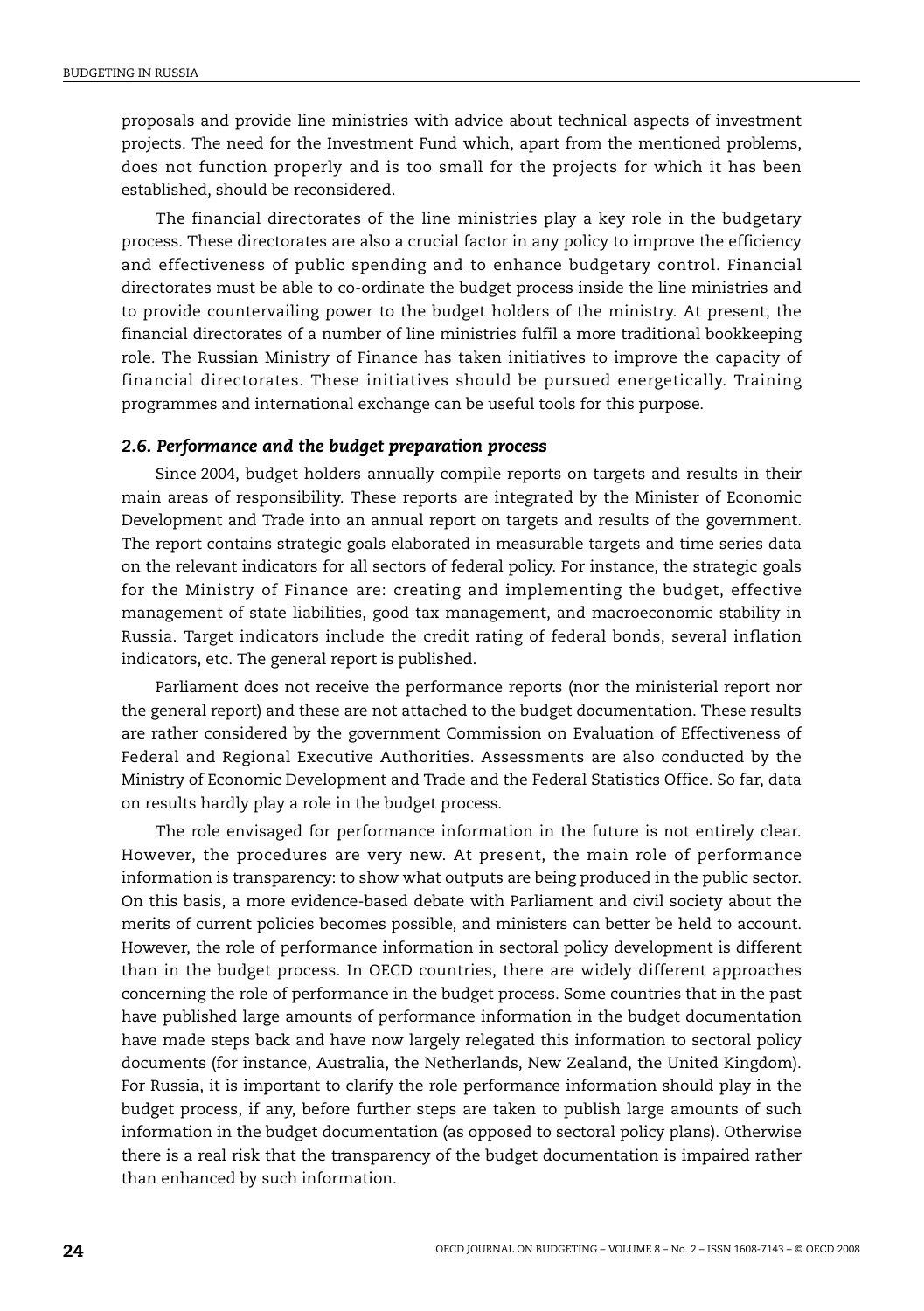#### *2.7. The President's Budget Address*

Formally the role of the President in the budget process is limited. However, there are counsellors in the Administrative Office of the President for every ministry, including the Ministry of Finance. Counsellors are generally kept informed about the progress of the budget process by line ministries, and they may work with the counsellors for the Ministry of Finance and the Prime Minister in order to provide advice to those two ministers.

The President plays a formal role during the President's Budget Address to the Duma in May (also in May 2007, in spite of the compressed time schedule). This address precedes the actual submission of the budget and highlights the budget features that the President wants to emphasise. In the 2007 budget address, much emphasis was put on the need to measure and control performance. Also the President exposed many of the strategic goals of the government in the areas of national priority projects (health, education, housing, agriculture) but also in areas like pensions, public sector salaries, infrastructure and defence.

## *2.8. Conclusion*

The recent revision of the Budget Code in Russia has introduced three-year budgets, strict fiscal rules and considerable constraints on extra-budgetary activities of government units and public enterprises. This amounts to large progress in the control of public spending.

Three-year budgets provide predictability of public spending, allow line ministries to conclude multi-annual contracts and plan on the medium term, and oblige budgetary authorities to consider the multi-annual consequences of spending initiatives. Potential risks in a situation of less buoyant revenue growth are that three-year budgets lock in expenditures and that large reallocations and expenditure cuts become impossible. Although the rules of the Russian Budget Code seem to allow some changes in estimates for existing programmes, this possibility seems to undermine the very idea of three-year budgets. Improvement on this point could be achieved by clarifying the rules about revision. In particular, the rules could be sharpened so that it becomes clear that reallocations within and between ministries are possible, but only under the strict condition that the total of federal expenditures on existing programmes (excluding the undivided envelope), as established in the budget of the previous year, is not exceeded. This condition could explicitly be stated in the Budget Code and would imply that the possibility of retrenchments and large reallocations is explicitly recognised. On the other hand, it would mean that certain motives for revision that are now admitted, such as overspending on mandatory spending programmes without compensation, would be prohibited.

The new fiscal rules are strict and assure sound fiscal management in Russia. The new rules for the Oil Stabilisation Fund are prudent, insure the government sector against the volatility of the markets for hydrocarbons, provide for intergenerational equity, and fulfil an important role in monetary policy.

Since the new fiscal rules steer the non-oil balance and allow for extension of the envelope for new spending beyond the undistributed envelope of the previous budget in the light of additional windfall revenue, they cannot be seen as expenditure rules. The Russian authorities may consider moving to an expenditure rule, possibly after some years of experience with the three-year budgets. This could be done by removing the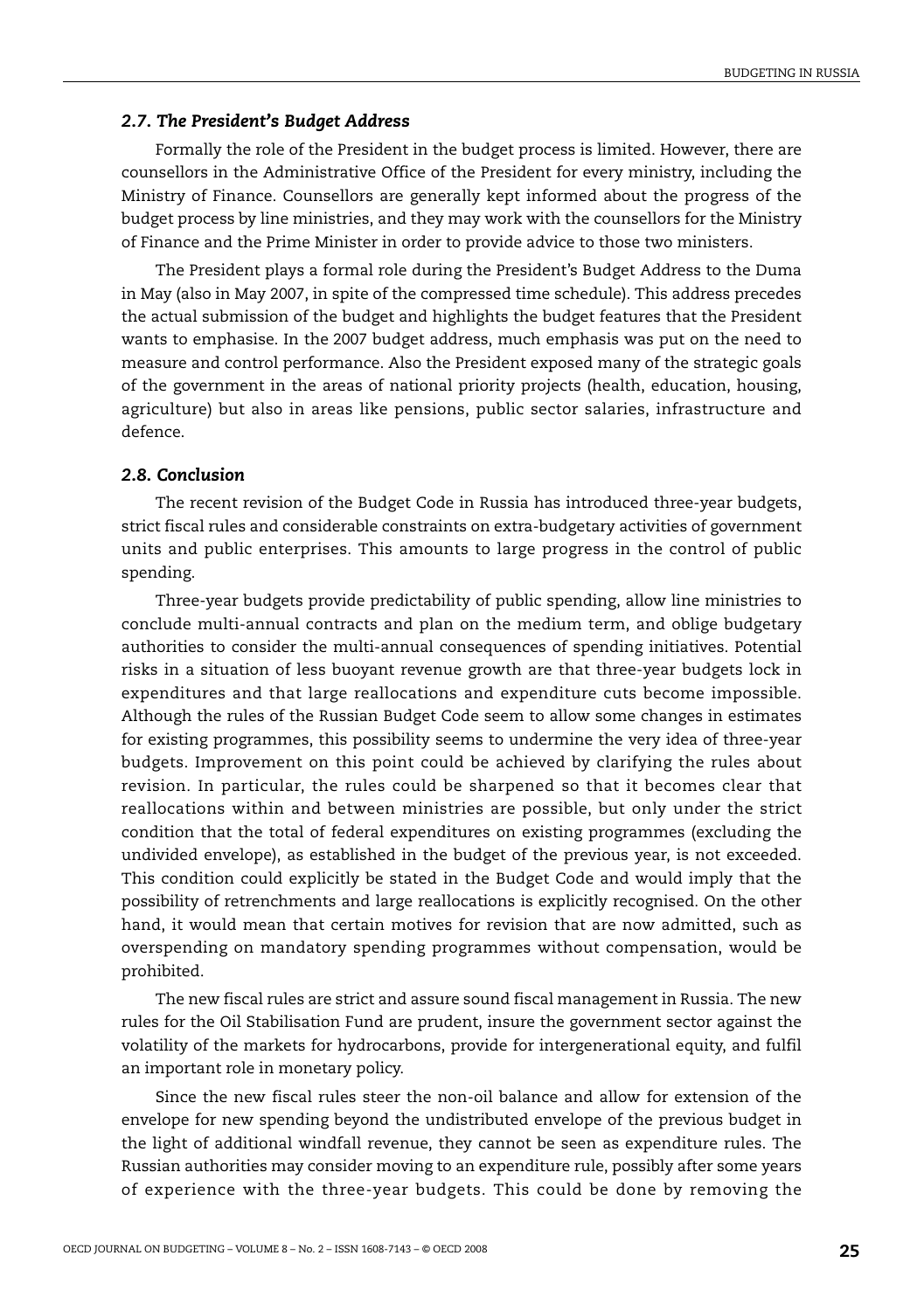requirement on the non-oil balance and by simultaneously excluding the possibility of extending the envelope for new spending beyond the undivided envelope of the previous budget. Of course there is then still a need to anchor the requirement on total spending in a target for the budget balance, but this is a medium-term target and the actual balance is allowed to fluctuate from year to year and "breathe with the economy".

The efforts of Russia to remove off-budget spending in the government sector are impressive. The main remaining problems concern the integration and consolidation of the expenditures and revenues of state unitary enterprises (insofar as they are not transferred to the market sector) and the commercial activities of regional and local governments. It is important that efforts to tackle these problems are continued and brought to completion.

The efforts of Russia to terminate quasi-fiscal spending by public corporations in which the Russian Federation holds a stake are also impressive. However, much remains to be done, especially in the energy sector. In a first stage, this does not necessarily require an overhaul of the existing regime of price regulation, but rather the introduction of explicit budget subsidies to the energy sector, possibly accompanied by a revision of the tax regime in order to achieve budget neutrality.

The success of budget reform in the Russian Federation is to a large extent based on the elimination of quasi-fiscal operations of state unitary enterprises and publicly owned joint stock companies and the shift toward more transparent ways of providing public services. Against this background, the recent introduction of a new type of unit, namely that of "state corporations", is a reason for concern. It is very important that the legal status of the state corporations is clarified and that measures are taken to prohibit new quasi-fiscal activities of these corporations.

The role of the Budget Commission is not entirely clear. The functioning of the Commission may be improved by limiting its mandate to technical aspects of the budget, such as the review and approval of the macroeconomic assumptions, the baselines and the revenue estimates. Other more political aspects of the budget could be submitted directly to the government.

The decision to transfer the supervision of capital spending from the Ministry of Economic Development and Trade to the Minister of Finance should lead to a less fragmented budget formulation process, improved budgetary control and better trade-off between public services.

The Russian authorities may consider taking a further step, and transfer capital spending that is immediately relevant for current expenditures to the budgets of the ministries concerned, while maintaining a light form of co-ordination in the Ministry of Economic Development and Trade. In this connection, it is recommended that the present planning procedures for various kinds of "targeted programmes" are simplified. A single sectoral planning document under the ministry that is responsible for the policy area would suffice. This document must cover both capital and current spending. Possibly the Long-Term Targeted Programme, foreseen in the recent amendment of the Budget Code, could develop into such a document. The Investment Fund, which causes further fragmentation, does not function properly and is too small for the projects for which is established, should be reconsidered.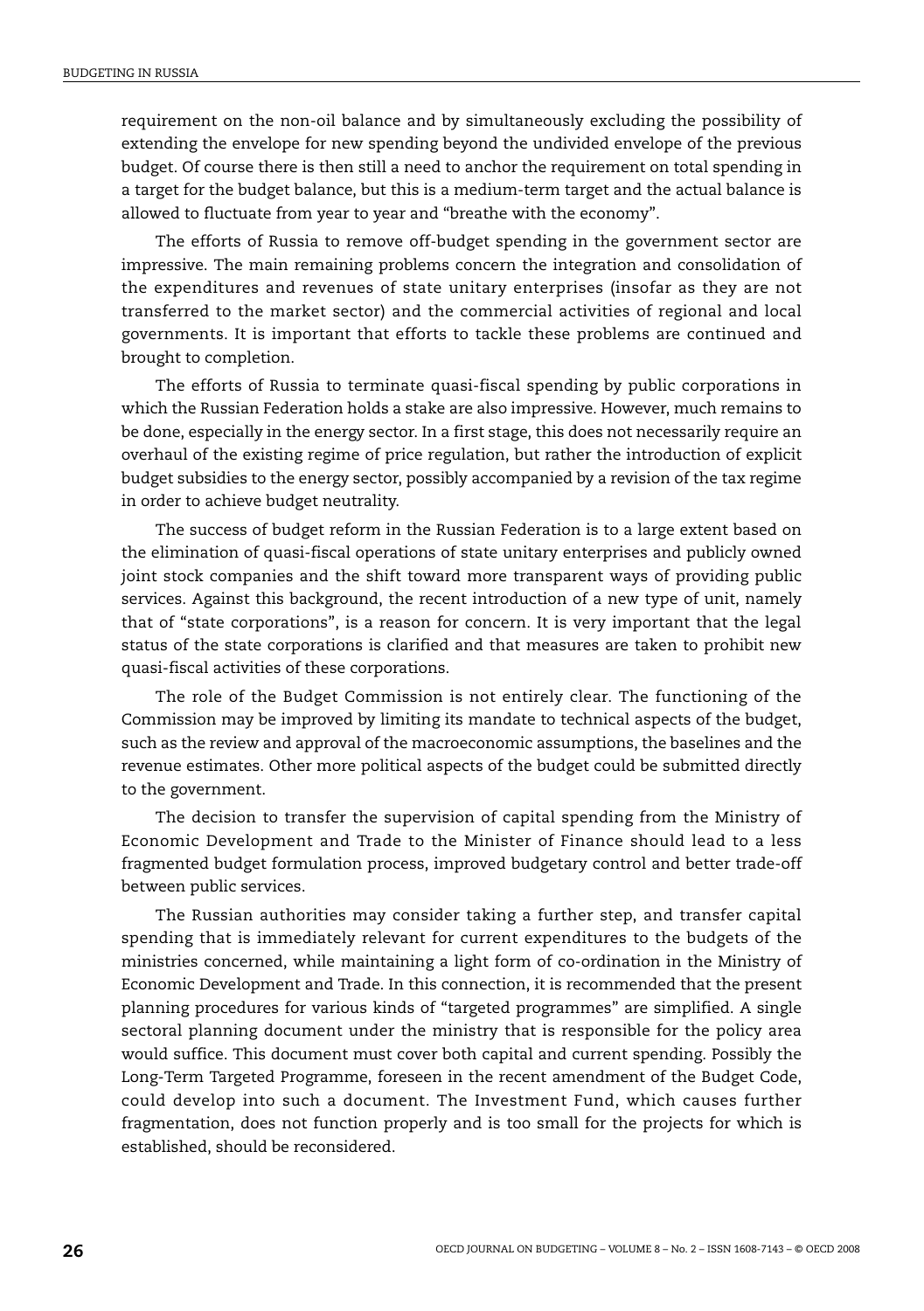The Russian Ministry of Finance has taken initiatives to improve the capacity of financial directorates. These initiatives should be pursued energetically. Training programmes and international exchange can be useful tools for this purpose.

Russia has made large efforts to develop performance information about public spending programmes. So far, performance information is not part of the budget documentation that is submitted to the State Duma. This is a prudent approach that is consistent with the developments in other OECD countries. For Russia, it is important to clarify the role that performance information should play in the budget process, if any, before further steps are taken to publish large amounts of such information in the budget documentation (as opposed to sectoral policy plans). Otherwise, there is a real risk that the transparency of the budget documentation is impaired rather than enhanced by such information.

## **3. Parliamentary approval**

## *3.1. Budget submission*

According to Art. 105 of the Constitution of the Russian Federation, federal laws have to be adopted by the State Duma and approved by the Council of Federation. This also holds for the annual budget law.<sup>[43](#page-55-14)</sup> According to Art. 114 of the Constitution, the government submits the budget law to the State Duma. The right of initiative, including amendment, on the part of the Parliament is granted in Art. 104 of the Constitution and further elaborated in the Budget Code.

The Budget Code explicitly embraces the principle of openness, mandating the government to publish the approved budget law and budget execution reports and to make this information available to the legislative bodies at all levels of government (Art. 36).

In addition, the Budget Code enumerates an extensive set of documents that must be submitted in conjunction with the budget bill (Art. 192, par. 4 and 5). This includes:

- the draft budgets of the extra-budgetary funds;
- preliminary results of socio-economic development during the year preceding the budget year and forecast of socio-economic development over the planning period (of three years including the budget year);
- preliminary budgetary results over the year preceding the budget year;
- $\bullet$  main directions of budget and tax policy over the planning period;
- an explanatory note on the budget and fiscal policy over the planning period;
- the sources of deficit financing in the budget year and the planning period;
- a list of commitments for the budget year and the planning period;
- an explanation of the financing of the regions by federal means and tax-sharing arrangements in the budget year and the planning period;
- $\bullet$  reports on the implementation of federal targeted programmes;<sup>[44](#page-55-15)</sup>
- the upper limit and structure of federal debt in the budget year and the planning period;
- a draft programme of federal loans, including export loans, in the budget year and the planning period;
- a draft programme of borrowing in the budget year and the medium term;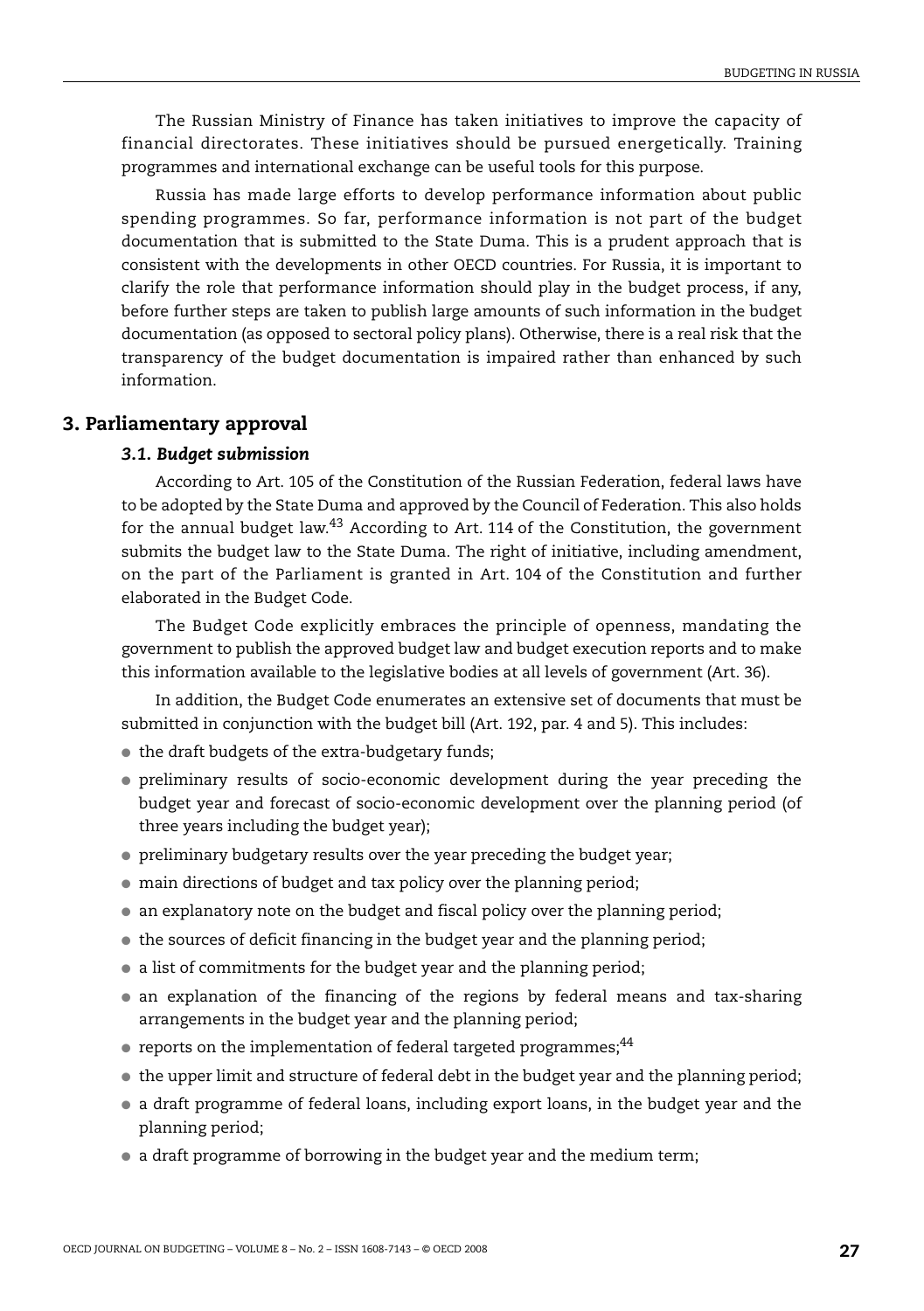- an upper limit on federal guarantees at the end of the budget year and at the end of the planning period;
- calculations of the use of the federal oil and gas revenues in the budget year and the planning period and the assets of the Reserve Fund and the Prosperity Fund at the end of the budget year and the end of the planning period.

## Box 5. **The Russian Parliament**

Russia's Federal Assembly – the representative and legislative body of the Russian Federation – is structured as a bicameral Parliament. The lower house is called the State Duma. It comprises 450 members, each elected for a period of four years through a system of proportional representation. At present there are four factions registered in the State Duma (5th convocation, 2008-11): United Russia (315 members), Communist Party (57 members), Liberal and Democratic Party (40 members), Righteous Russia (38 members). The upper house is the Council of Federation. It comprises 170 members. The members of the Council are elected by the regions. Each region is represented by two members: one is elected by the legislative body of the region and one is appointed by the government of the region with the approval of the legislative body.

Changes in tax legislation are debated and decided before the submission of the budget bill. Since the Tax Code requires that each law establishing new taxes or fees is to come into force not earlier than 1 January of the year following the year of its adoption and not earlier than one month before its official publication (Art. 5 of the Tax Code), the budget can be based on firm assumptions concerning the revenue side (tax changes cannot be implemented during the budget year if they have not been adopted in the previous budget year).

## *3.2. Parliamentary procedure*

The Budget Code states that the government is to present the budget bill to the State Duma not later than 26 August (Art. 192). The Federal Assembly is given up to 99 days to review the budget bill; this period is subject to a rather tight budget calendar. The State Duma considers the budget bill in three readings. The Council of Federation considers the budget in one reading.

The timetable prescribed by the revised Budget Code of 2007 has shortened the parliamentary procedure (see [Table 6](#page-28-0)). Whereas in the period 2001-07 the procedure took place in four readings and took from 104 to 123 days, in 2007 it took only 86 days to pass the budget law for 2008-10. The new timetable will guarantee that the new budget is in place at the beginning of the budget year, which is a clear improvement.

According to the Constitution and the Budget Code, Parliament has the right to amend the draft budget law submitted by the government. However, changes in the revenues or the deficit and hence in the totals of expenditures require the agreement of the government (Art. 201 of the Budget Code).

Amendments can be put forward in the State Duma by the "subjects of legislative initiative", namely the President of the Russian Federation, the government, the Council of Federation and its members, and the members of the State Duma. In addition, the regions, the Supreme Court, the Constitutional Court and the High Arbitrage Court can put forward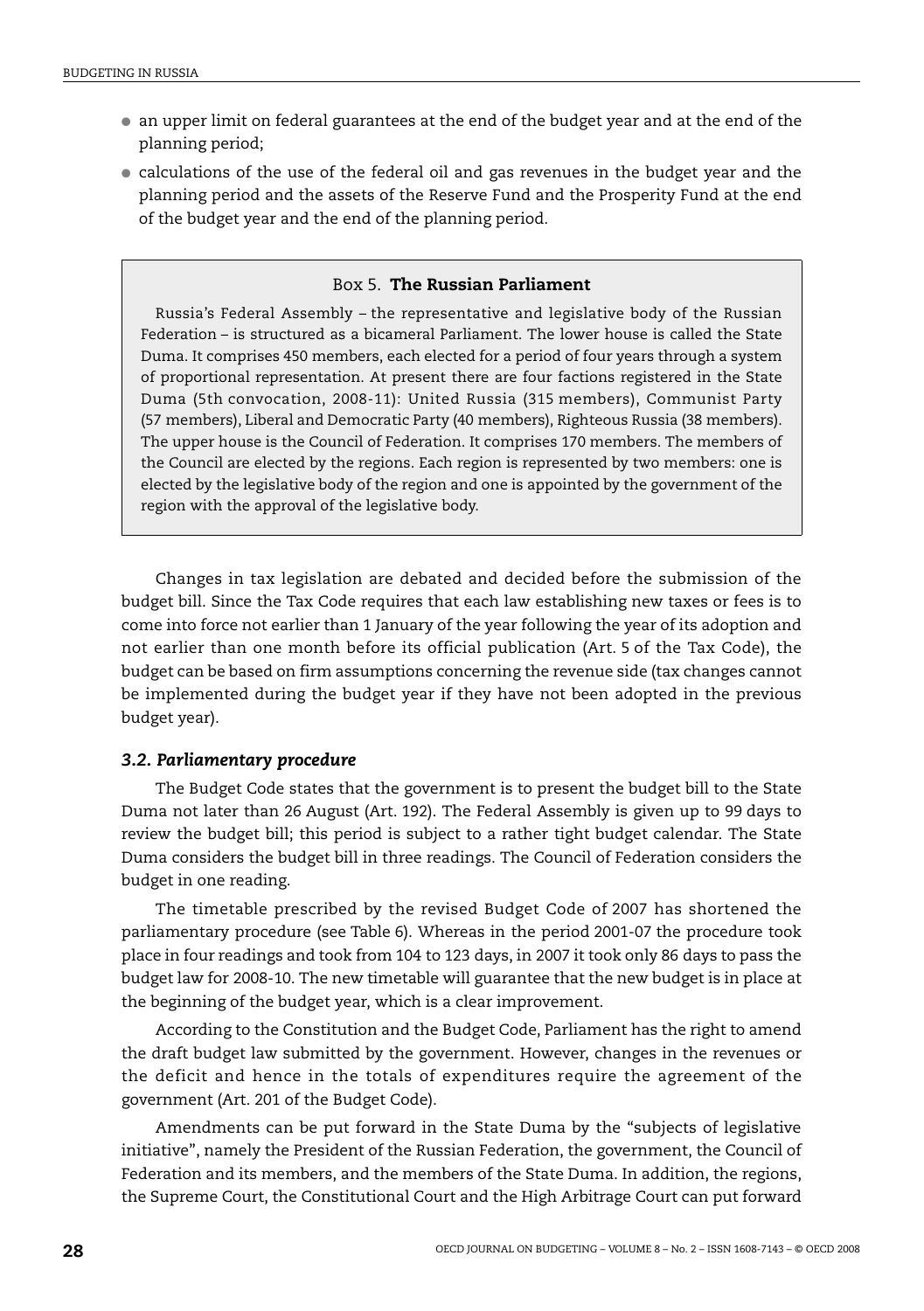amendments in the area of their competence. All amendments must be considered by the State Duma (Art. 104 of the Constitution).

The first budget reading deals with the budget aggregates: totals of revenues and expenditures and the balance. If the State Duma rejects the aggregates, it has three options (Art. 202 of the Budget Code): *i)* submit the budget bill to a reconciliatory commission of representatives from the State Duma, the Council of Federation and the government in order to reach agreement; *ii)* send the draft budget law back to the government with the request to submit an amended draft; and/or *iii)* call for a vote of confidence in the government. Ultimately an amendment of the aggregates must be agreed by the government. Once the totals are approved, the aggregates cannot be changed in the following parliamentary hearings.

<span id="page-28-0"></span>

| Until 26 August                                                     | Submission to the State Duma of the draft federal budget law by the government.                                                                                                                                                                                                                                                                                                                                                                          |
|---------------------------------------------------------------------|----------------------------------------------------------------------------------------------------------------------------------------------------------------------------------------------------------------------------------------------------------------------------------------------------------------------------------------------------------------------------------------------------------------------------------------------------------|
| Within 30 days after submission<br>(not later than 25 September)    | First reading leading to approval of the totals of expenditures and revenues and the balance.                                                                                                                                                                                                                                                                                                                                                            |
| Within 35 days after first reading<br>(not later than 30 October)   | Second reading leading to approval of the totals for ministries and agencies, financing sources<br>of the deficit, totals for the expenditure functions, $a$ transfers to extra-budgetary funds and sub-national<br>governments, the programme of federal loans, the programme of borrowing, the programme of guarantees<br>and the expenditures for each of the targeted programmes (see the paragraph on targeted programmes<br>in Section 2.5 above). |
| Within 15 days after second reading<br>(not later than 14 November) | Third reading, leading to approval of the line-item estimates and thereby of the draft budget law as a whole.                                                                                                                                                                                                                                                                                                                                            |
| Within 5 days after third reading<br>(not later than 19 November)   | Submission of the federal budget law as approved by the State Duma to the Council of Federation.                                                                                                                                                                                                                                                                                                                                                         |
| Within 14 days after submission<br>(not later than 3 December)      | Single reading in the Council of Federation leading to approval or rejection of the federal budget law.                                                                                                                                                                                                                                                                                                                                                  |
| Within 5 days after single reading<br>(not later than 8 December)   | President's signature.                                                                                                                                                                                                                                                                                                                                                                                                                                   |

Table 6. **Parliamentary budget calendar**

<span id="page-28-1"></span>*a)* The line-item classification of the budget consists of about 3 800 appropriations and is hierarchically ordered. The second-highest ordering is a functional classification that is comparable in level of aggregation to the second-level COFOG classification (Classification of Functions of Government) of the international accounting standards (but not entirely identical). For the Russian budget classification, see Section 4 below.

The second reading of the State Duma deals with the functional expenditures totals and a number of specific issues (see [Table 5](#page-18-0) above). This reading is prepared by the Committee on Budget and Taxes of the State Duma (consisting of 45 members). The Committee first collects the amendments proposed by the subjects of legislative initiative and groups them for discussion in the relevant sectoral committees. The decisions of sectoral committees are then collected and combined by the Committee on Budget and Taxes into an opinion, which is voted on by the State Duma. Some amendments can only be considered by the State Duma with the agreement of the government, namely those regarding expenditures for federal targeted programmes, investments in state property, and grants to sub-national governments and to some specific public corporations.

During the third reading in the State Duma, expenditures are presented according to line items, and the members of the Duma vote on the draft budget law as a whole. The vote leads to approval or rejection, and no further amendments can be made. This third reading provides the final vote on the budget. The State Duma can reject the budget as a whole at this stage, and send it to the reconciliatory commission for review.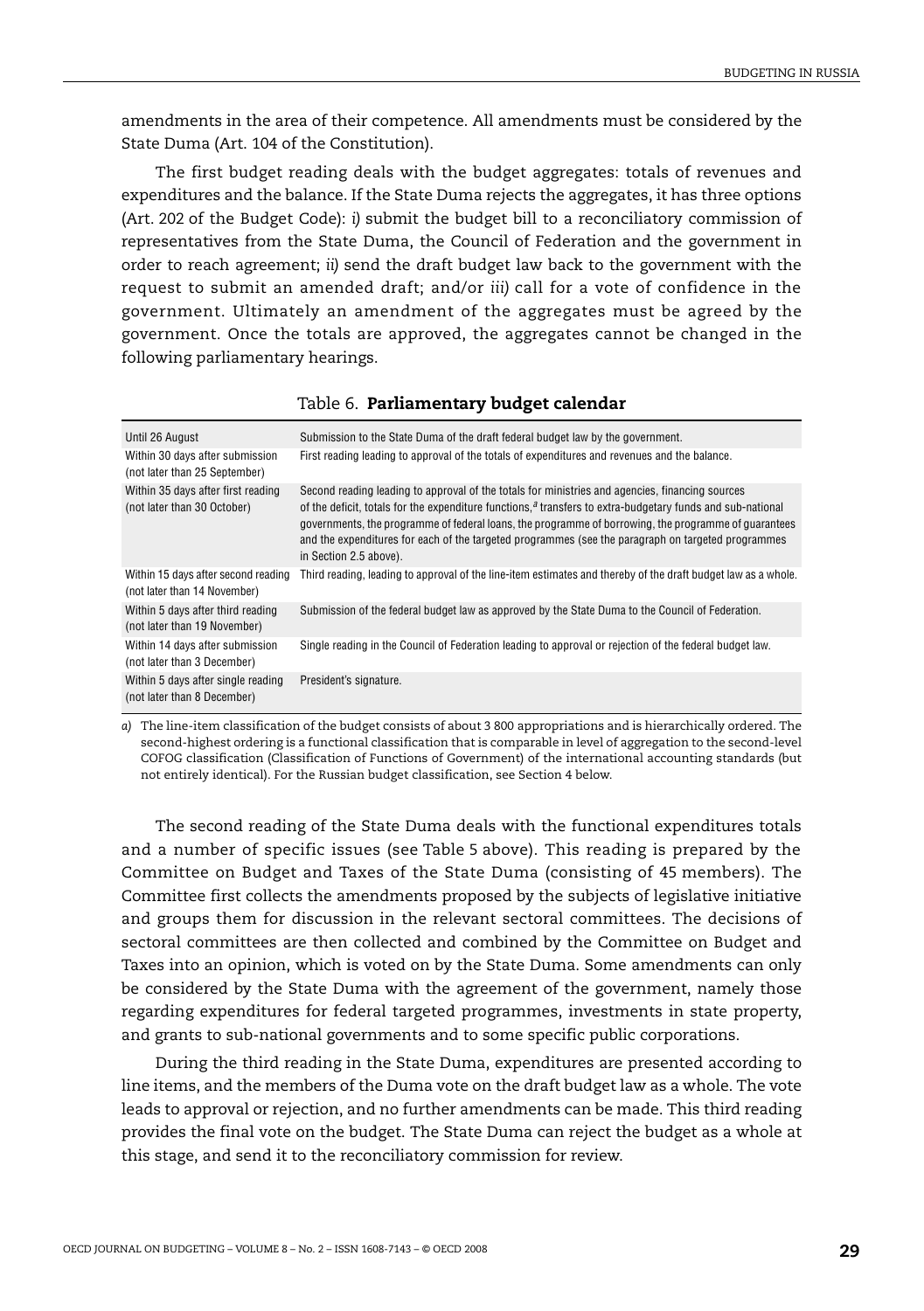Apart from the formal procedure of three budgetary readings described above, an additional informal procedure has been established in the last few years. It is known as the "zero reading" in which representatives of the Ministry of Finance present the budget outline to representatives of the factions of the State Duma and the Council of Federation, approximately one week before the draft is officially submitted to the Federal Assembly. This reading seems to have come into use with the purpose of "testing the waters" before the budget is actually submitted, and makes it possible to make last-minute adjustments.

Once the draft budget law is approved by the State Duma, it is submitted to the Council of Federation. Like in the third reading of the State Duma, this reading is also carried out as a review of the entire budget and cannot lead to amendments. The Council of Federation has the right to approve or reject the budget. If the budget law as approved by the State Duma is rejected by the Council of Federation, it will be submitted to a reconciliatory commission.

While the State Duma has not yet ever held a public hearing about the budget, the Council of Federation has conducted one public hearing on the budget every year since 2001. These hearings take place in the middle of September, which is after the submission of the draft federal budget to the State Duma and during the preparations for the first reading of the State Duma. While this public hearing is open to the public, it is attended mostly by government officials, the accredited press, and invited public finance experts. The hearing is conducted in the form of speeches and there is virtually no discussion.

The President has the right to reject the budget law as approved by the Federal Assembly. In this case, too, the law would be submitted to a reconciliatory commission. And in this case, the commission would additionally comprise the representatives of the President.

Since 2000, when the Budget Code entered into force, the budget law has never been rejected by the Parliament. In the period 1995-99, the draft law was sent to a reconciliatory commission in five cases, whereupon the modified version was approved. In 2007, the total number of proposed amendments was 1 505, of which 553 were approved and 952 rejected; the total amount of reallocation comprised in the approved amendments was RUB 27.3 billion or 0.5% of total federal expenditures. The totals of expenditures and revenues and the balance have never been changed in the final version of the budget law approved by the Parliament as compared with the draft submitted to the State Duma.

The openness and transparency of the parliamentary budget process could be improved by holding public hearings (not only in the Council of Federation but also in the State Duma) and by organising these hearings in the form of an open debate between experts. This would also make it more attractive for the mass media to report about the hearings as well as about the subsequent plenary sessions.

In most OECD countries, the government does not interfere in Parliament's control over its own budget, as this is considered as a part of the separation of powers. The Russian State Duma has insufficient control over its own budget and staffing. In particular, the Committee on Budget and Taxes of the State Duma seems to have insufficient staff capacity to enable its members to develop independent judgment on non-political aspects of the budget, such as the quality of the macroeconomic forecasts, the accuracy of the medium-term expenditure estimates and the reliability of the data that the government puts forward in support of its new spending proposals.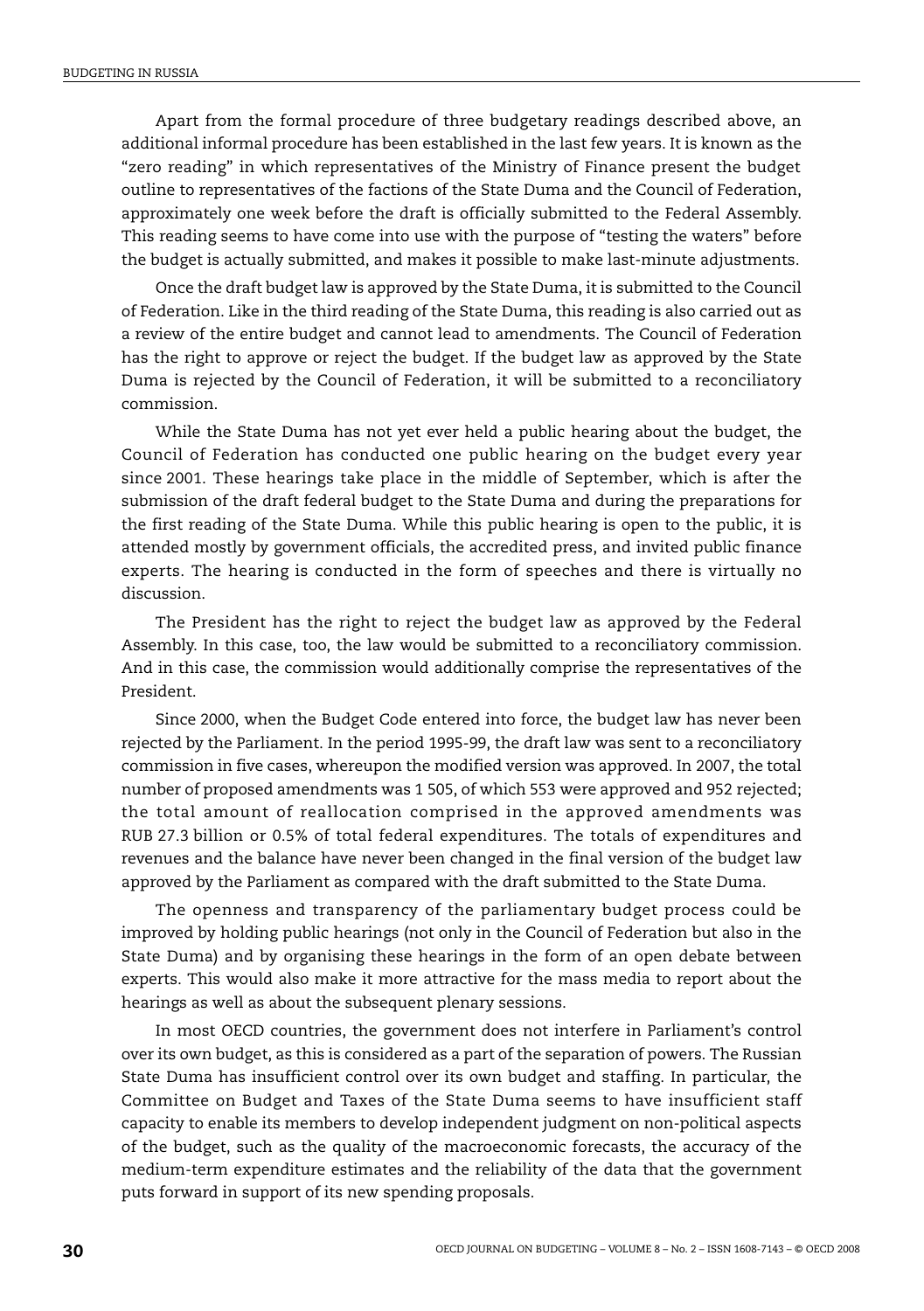## *3.3. Amendments during the fiscal year (supplementary budget laws)*

During the budget year, the Parliament is authorised to approve amendments to the budget that are submitted by any subject of legislative initiative (Art. 213 of the Budget Code). Other subjects than the government can only submit amendments if total revenues are more than 10% higher than estimated in the current budget laws. The procedure foresees that a federal supplementary budget law must be approved in three readings, within 25 days. In recent years, from two to six supplementary laws have annually been approved in this way. Most changes have been initiated by the government and some by the State Duma. In 2006 and 2007, the government used this procedure to introduce substantial expenditure packages during the budget year.

## *3.4. Conclusion*

The Budget Code prescribes an open and transparent parliamentary budget process. The Budget Code enumerates an extensive set of documents that have to be submitted in conjunction with the annual budget bill. The Code prescribes a specific timetable for the parliamentary budget procedure that provides sufficient time for scrutiny and parliamentary initiatives. The Code contains constraints on amendments that serve to protect budgetary discipline. Such constraints can also be found in many OECD countries.

The parliamentary timetable prescribed by the amendments of the Budget Code of 2007 has led to a considerable shortening of the parliamentary procedure and is a clear improvement.

The openness and transparency of the parliamentary budget process could be improved, for instance by holding public hearings (not only in the Council of Federation but also in the State Duma) and by organising these hearings in the form of an open debate between experts.

The State Duma has little control over its own budget and staffing. The Committee on Budget and Taxes could benefit from additional staff providing non-political expertise on macroeconomic and budgetary issues.

## **4. Budget execution**

## *4.1. Organisation of budget execution*

Within 15 days after the budget has been approved and signed by the President, the Ministry of Finance issues the "Consolidated List of Appropriations". This document lists all the line-item appropriations (about 3 800) of the federal budget and distributes them among ministries.

Subsequently, ministries distribute the appropriations among main budget holders and budget holders in the form of "commitment limits". Each main budget holder is responsible for one or more line-item appropriation(s) and each budget holder represents a spending unit. The list of the federal main budget holders is established by the annual budget law. For example, the Ministry of Education divides the appropriation for the funding of universities into commitment limits for each university. All in all, approximately 60 000 spending units receive funds from the federal budget.

The total sum of commitment limits cannot exceed the total sum of appropriations, but ministries may set the commitment limits up to 10% lower than the appropriations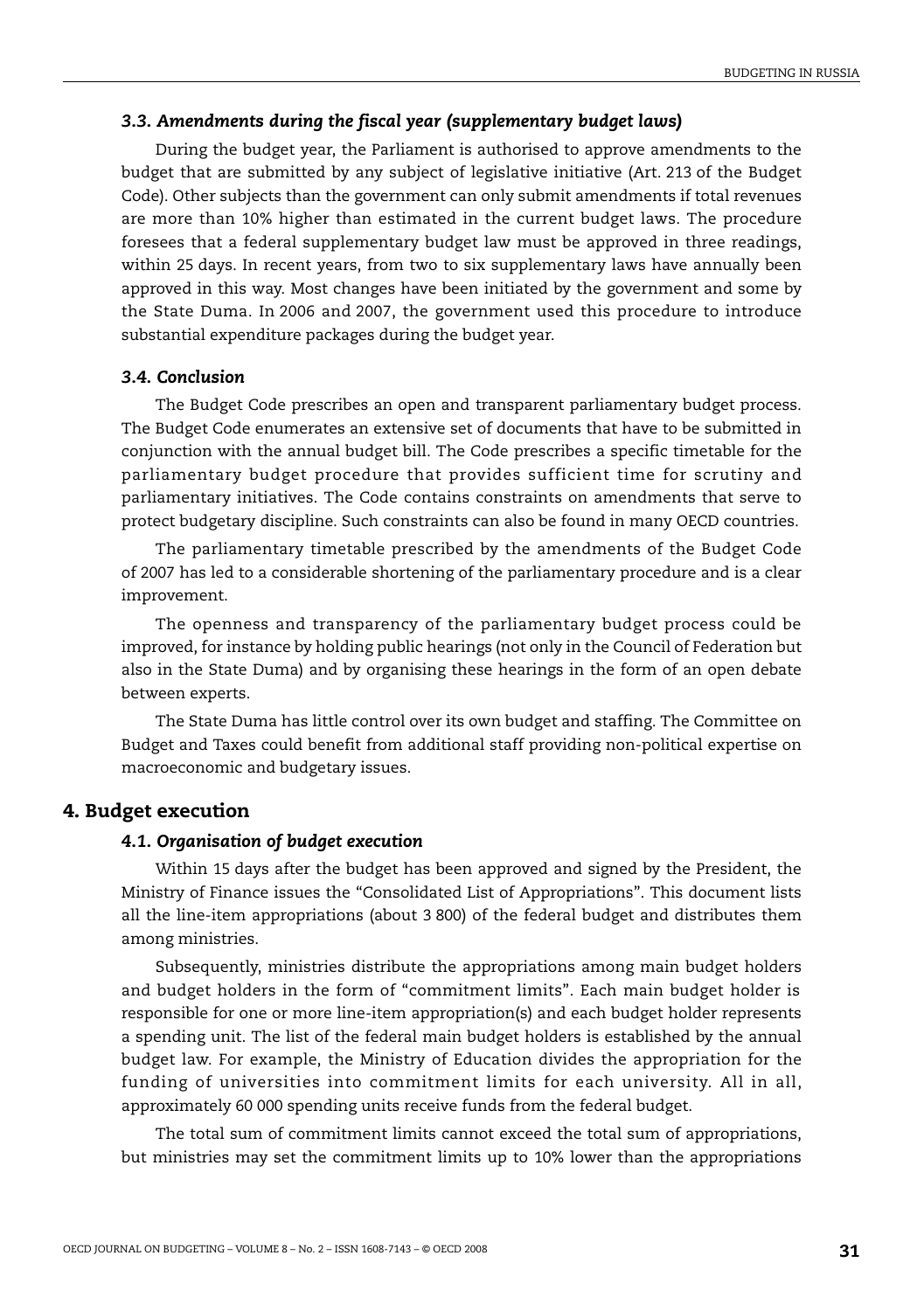authorised in the budget law and thus hold back money that can be used during budget execution for reallocation.

Budget holders have to break down their commitment limits in terms of types of inputs, such as salaries, procurement, investments and grants (an economic classification). This breakdown is not part of the line-item classification of the budget law (see [Box 6](#page-31-0)). Until 2008, the breakdown in types of inputs had to be approved by the Ministry of Finance; as from 2008, by the line minister.

Resources are made available in quarterly instalments of the commitment limits broken down into types of inputs.

After budget holders have received their commitment limits, and the budget year has started, they are free to spend under the limit. No prior approval of contracts is necessary. When payments are due, the budget holder sends a payment order to the Treasury which executes the payment. The Treasury checks the payment order against the commitment limit and executes the payment if the commitment limit allows it.

## Box 6. **Classification of appropriations in the annual budget law**

<span id="page-31-0"></span>Line-item appropriations in the Russian annual budget law consist of three parts: administrative groups (three digits in the code of the chart of accounts); basic functional groups (four digits in the code of the chart of accounts); and targeted programmes and types of expenditures (ten digits in the code of the chart of accounts). The classification goes into more or less detail depending on needs. All in all, approximately 3 800 line items are specified according to this classification (each with a code number of up to 17 digits).

The administrative classification specifies line items according to groups of main budget holders (ministries, agencies, services[\\*](#page-31-1) and some other large organisations).

The basic functional classification is roughly comparable to the first and second level of the COFOG classification of the international accounting standards (Classification of Functions of Government): two digits for first level (section) and two digits for second level (sub-section).

The last part of the classification is a more specific functional classification (seven digits for targeted investment items and three digits for types of expenditures). It is an instrument for the government and Parliament to keep track of funds for specific projects – for example, for all investment expenditure included in the Federal Investment Targeted Programme (FITP) above RUB 8 million.

The economic classification (three digits) is not part of the line-item classification of the budget. However, together with the code of budget accounts (six digits), it is part of the integrated budgeting and accounting chart of accounts (each account characterised by a code number of up to 26 digits).

<span id="page-31-1"></span>\* See Section 4.5 below.

Budget holders are responsible for internal financial control of their budgets (Art. 158, par. 11 of the Budget Code). This control should ensure: *i)* the legal, effective and efficient use of funds, and *ii*) the use of subsidies and subventions<sup>45</sup> in accordance with the goals and conditions set in the relevant laws and decrees. Main budget holders are entitled to carry out inspections of subordinate budget holders and financial officers, including those of state unitary enterprises.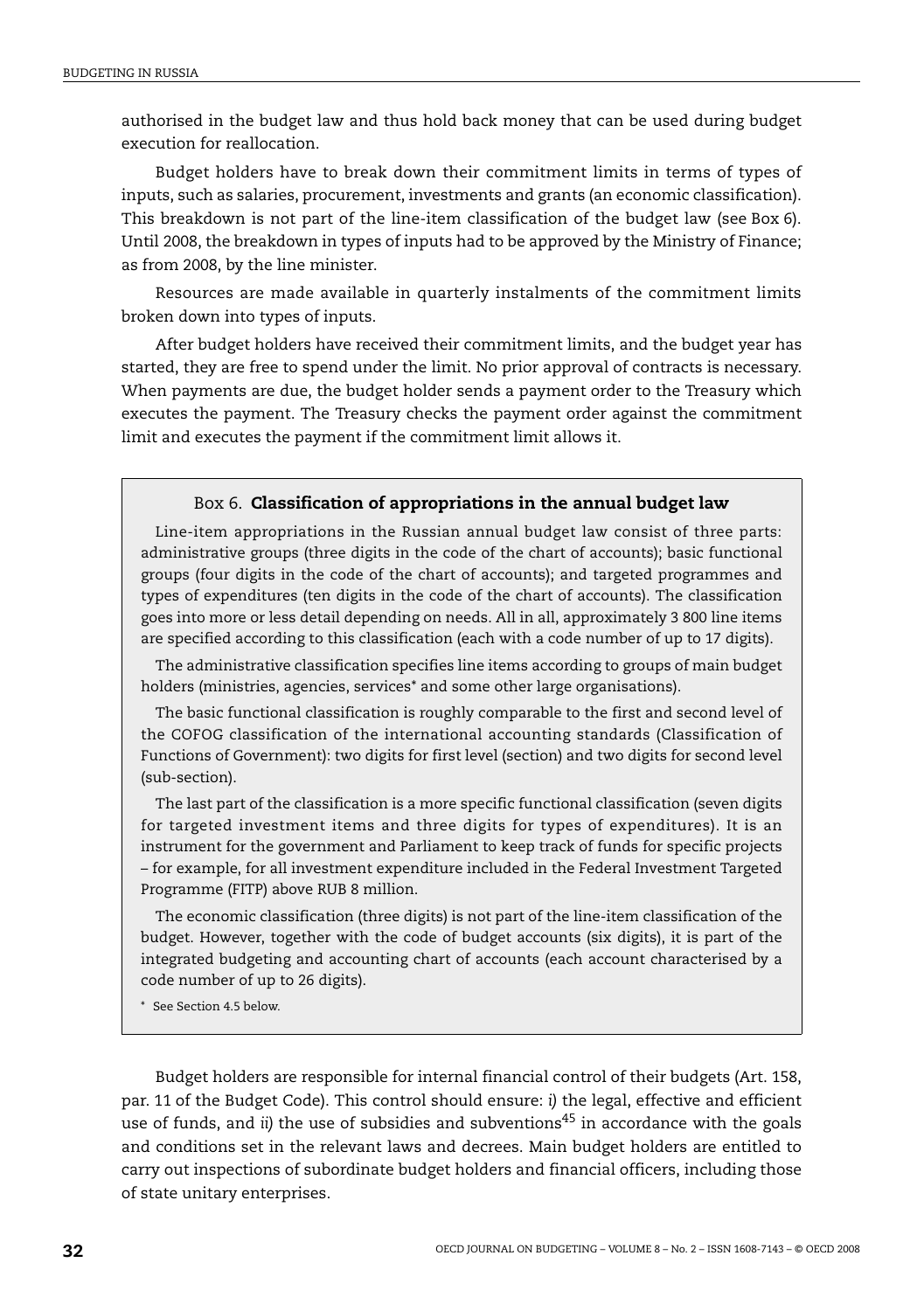All government entities and state unitary enterprises are subject to the Russian procurement legislation (the Civil Code, the Federal Law on Procurement and some other federal laws). Joint stock companies that are (partly) financed by subsidies do not have to follow the prescribed procedures, but they may on a voluntary basis (see [Box 7\)](#page-32-0).

The Russian Treasury was set up in 1992. In 2004 it became a federal service subordinated to the Ministry of Finance. The tasks and competences of the Treasury are regulated in the Law on the Federal Treasury of 2004. The Treasury is represented in all regions and in many local governments. All in all, it has approximately 2 200 local branches and 50 000 employees.

#### Box 7. **Procurement**

<span id="page-32-0"></span>The Federal Law on Procurement came into effect on 1 January 2006. It created a uniform procurement process for all levels of government and defined the entities that must use the framework. The law aims to improve transparency and to promote fair competition among bidders.

The two agencies that bear the main responsibility for the procurement process are the Federal Anti-monopoly Agency and the Federal Treasury.

The tender process has one main threshold of RUB 60 000. Below this value, a so-called direct procurement contract can be concluded. This implies that the buyer can directly contact a supplier without public tender procedure. Above the threshold, a public tender process must be pursued. The law outlines four different tender procedures and specifies criteria for their use. Complaints are directed to the Federal Anti-monopoly Agency if criteria or tender regulations are violated. In special cases of gross violation, complaints can be directed to the regular criminal courts.

The Treasury runs a Single Treasury Account for all levels of government, held at the Russian Central Bank. The coverage of the Single Treasury Account for the federal government has improved in recent years, and now approximately 99.9% of federal spending (excluding state unitary enterprises) passes through the Treasury. The Single Treasury Account serves for payments in roubles as well as in other currencies.

Spending units keep two sub-accounts in the Single Treasury Account, one of which is used for fee-financed expenditures and the other for all other expenditures. Spending units of sub-national governments still hold fee-financed accounts outside the Treasury account, but this practice will be prohibited as from 2010.

#### *4.2. Reallocation during budget execution*

According to the revised Budget Code, rules for reallocation during budget execution are different for discretionary and mandatory spending.<sup>46</sup> For discretionary spending, the general rule is that appropriations for each line item can be increased or decreased by up to 10% by the line ministry with approval of the Ministry of Finance. All spending increases must be fully offset by decreases. Furthermore, appropriations can be reallocated between line items by the line ministry as required by institutional changes without limit, provided that increases are fully offset by decreases. Finally, budget holders can reallocate between input items (see Section 4.1 above) within an appropriation without limit after approval by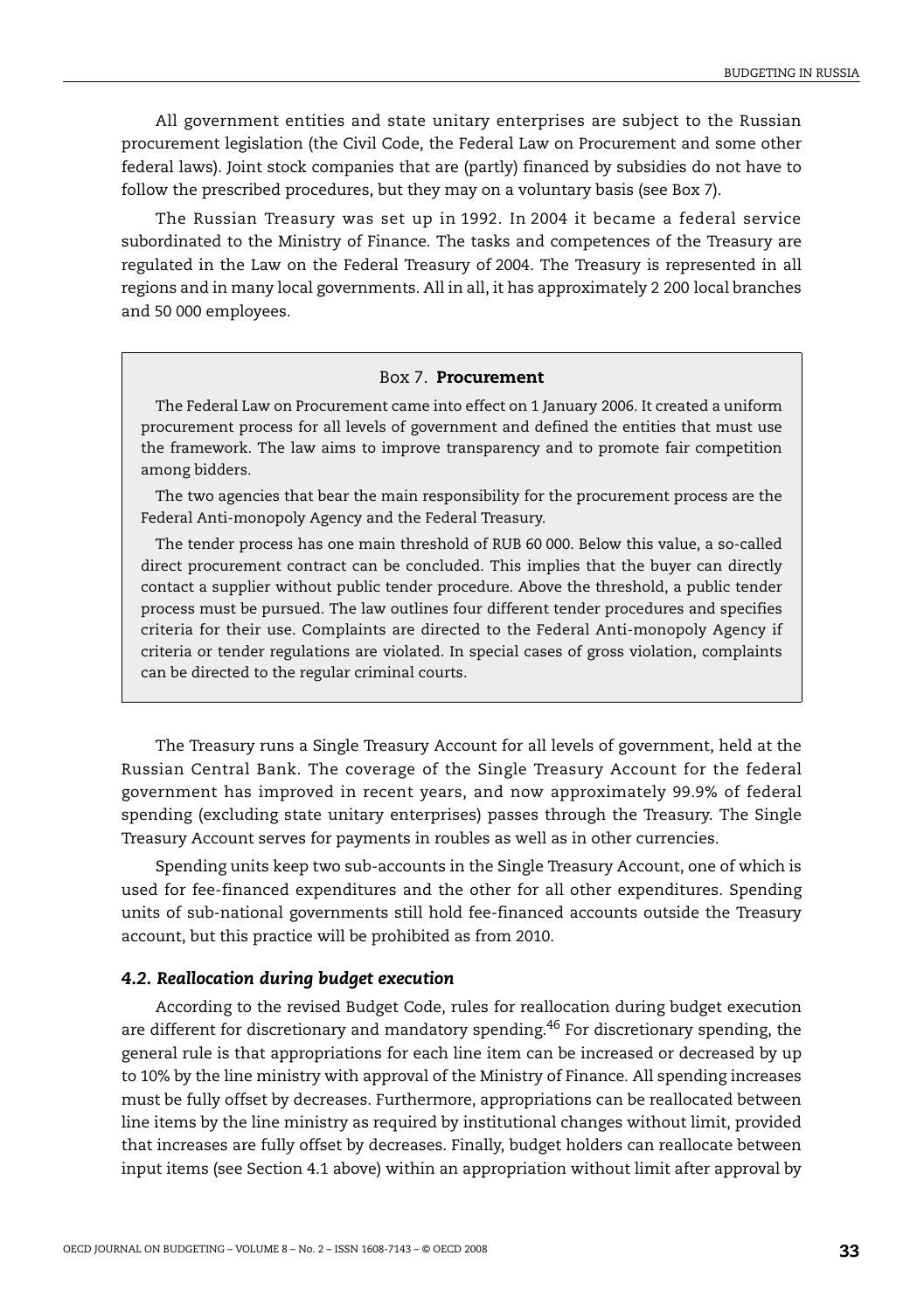the line minister. Under similar rules that applied until 2008, reallocations of these kinds were very common and occurred on a daily basis throughout the federal government.

For mandatory spending, the general rule is that appropriations can be increased by up to 5% in response to underestimated demand under the current entitlement law. These increases must be offset by decreases in other appropriations or by revenue windfalls (revenues in excess of the budget estimates). In general, under the revised Budget Code, revenue windfalls (excluding oil revenues<sup>[47](#page-55-18)</sup>) may, apart from offsetting increased entitlement spending, only be used for the purposes of financing the deficit or repaying the government debt.

Reallocations exceeding the limits for reallocation as mentioned in the previous paragraphs require a supplementary budget law (see Section 3.3 above).

At present, spending units can carry over appropriations of any kind to future years without limit with approval by the Ministry of Finance. According to the Russian Ministry of Finance, there is at present a problem with underspending, which has led to large pools of unused appropriations. It is suggested that frequent policy changes are a possible reason for this phenomenon. As from 2008, with a longer three-year horizon in the budget and less volatility in line-item appropriations, the Ministry of Finance believes that this problem should be overcome.

A certain ambiguity prevails in Russia concerning the desirable level of detail in the budget classification. On the one hand, the present classification is rather detailed (with 3 800 line items), but on the other hand the opportunities for reallocation during execution are large. The strong parliamentary "powers of the purse" suggested by the detailed classification turn out to be illusionary in view of actual reallocation practices. In this light, the Russian authorities may consider moving to a more aggregate classification with not more than 10 programmatic line items per ministry and not more than 200 line items in total, as in a number of OECD countries.<sup>48</sup> A programmatic budget classification can have advantages from the point of view of priority setting and financial management, and will probably bring savings on administrative costs.

## *4.3. Reserve funds*

The annual budget law includes three reserve funds: the Reserve Fund of the President; the Reserve Fund of the government; and the Emergency Reserve Fund of the government. According to the Budget Code, the total appropriations for the reserve funds must remain below 3% of total expenditure (Art. 81, par. 3).

The Reserve Fund of the President may not exceed 1% of total expenditure (or onethird of the maximal total for the three reserve funds) and can be used discretionally by the President through decrees. The Reserve Fund of the government can be used for a wide range of purposes of a temporary nature, such as supporting voluntary organisations, toplevel meetings and other activities listed in the annual budget law and subject to decision by the government. The Emergency Reserve Fund of the government can be used for financial aid in case of disasters and emergencies as well as for preventive measures prior to such events, at the discretion of the government.

#### *4.4. Cash and debt management*

At present, the Treasury does not conduct active cash management or short-term debt management for the Russian government.<sup>49</sup> Resources under the commitment limits are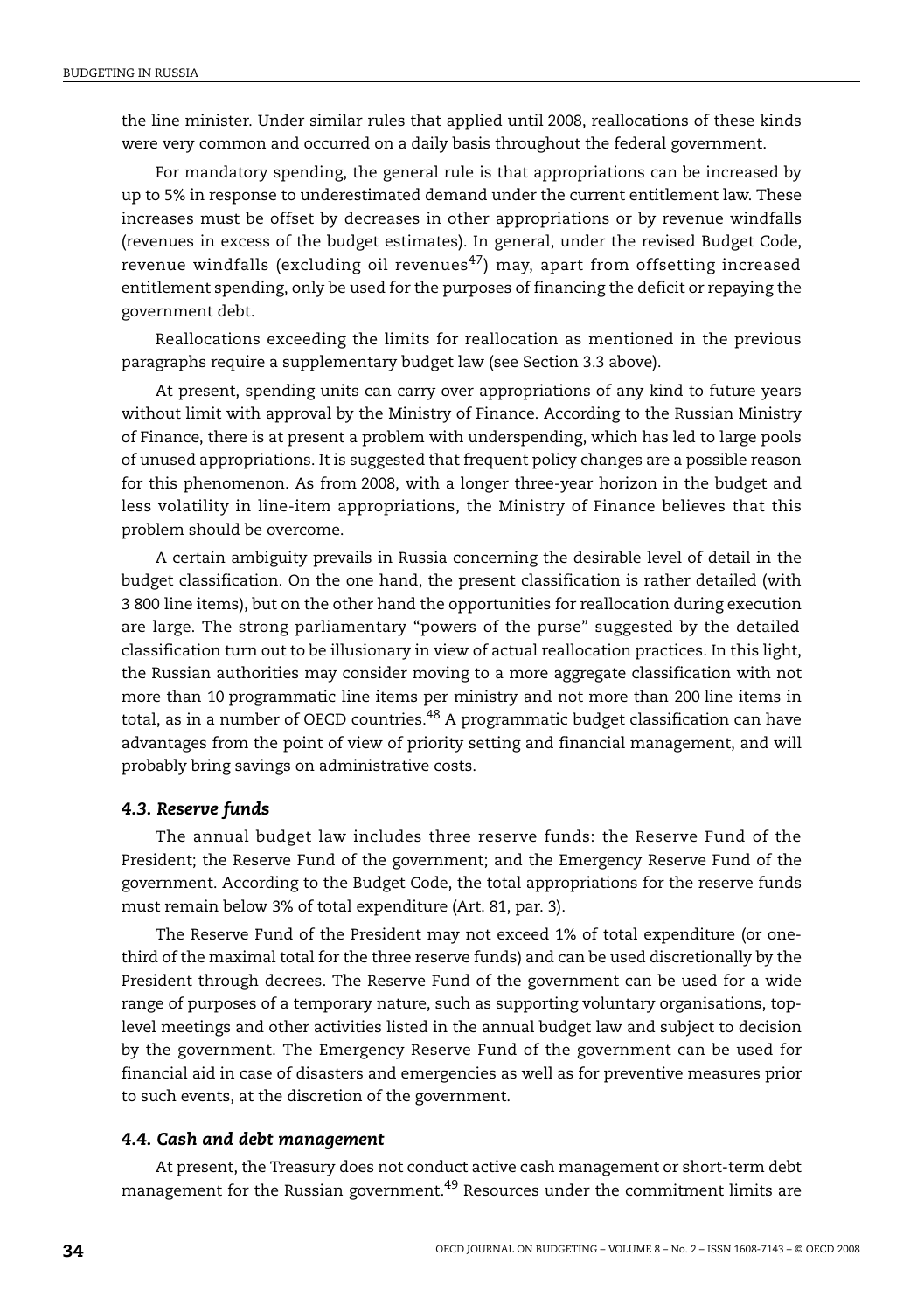made available to the sub-accounts of the budget holders on a quarterly basis, and budget holders are free to spend these resources as they see fit. At present, budget holders do not provide cash plans to the Ministry of Finance or the Treasury. The Treasury makes cashneed forecasts on the basis of its own information, mainly the spending patterns of previous years. In the light of this information, it conducts short-term debt management operations if the cash surplus becomes too large. According to the Treasury, under the present regime budget holders always have sufficient cash balances in their sub-accounts to meet expenditure needs. Although working properly from this point of view, the present procedure leads to large idle cash balances during extended periods of time in many subaccounts of the Single Treasury Account.

The Treasury has developed a plan for the modernisation of cash management. The plan is aimed at collecting better information from budget holders about the timing of their cash needs. In particular, budget holders in charge of large investment projects will be required to submit cash plans. This will enable the Treasury to diminish the cash balances in sub-accounts of the Single Treasury Account and to have a more active short-term debt policy.

#### *4.5. Service delivery*

Russia is a federal state, and many services are provided by the regions and local governments rather than by the federal government. The expenditures of sub-national government (regions and local governments) have been more or less stable in terms of GDP since the year 2000 (around 14% of GDP), whereas the expenditures of the federal government have slightly risen<sup>50</sup> (from  $14.1\%$  in 2000 to 17.5% in 2007).

[Table 7](#page-34-2) shows total employment in the civil service by level of government. The civil service excludes the military as well as non-administrative public employment (schools, hospitals, etc.). These numbers include staff in core ministries working on policy preparation and providing support services (legal advice, financial control, information and communication technologies, etc.) other than service delivery. Sub-national government in Russia is treated in Section 6 below. This sub-section will further focus on service delivery by the federal government.

|                                               | Total employment in the civil service <sup><math>a</math></sup> |
|-----------------------------------------------|-----------------------------------------------------------------|
| Federal government                            | 828.5                                                           |
| Federal level                                 | 42.5                                                            |
| Territorial (federal entities in the regions) | 786.0                                                           |
| Regional government                           | 241.5                                                           |
| Local government <sup>b</sup>                 | 507.2                                                           |
| Total                                         | 1577.2                                                          |

<span id="page-34-2"></span>

| Table 7. Employment in the civil service by level of government in 2006 |                        |  |  |  |
|-------------------------------------------------------------------------|------------------------|--|--|--|
|                                                                         | Thousands of employees |  |  |  |

<span id="page-34-0"></span>*a)* The civil service includes administrative personnel employed in the general government sector; this does not include military personnel, doctors, teachers, policy personnel, and other non-administrative personnel.

<span id="page-34-1"></span>*b)* At the local level, there is not a "civil service" in the proper sense. The number in the table includes officers holding elective posts in municipal bodies (members of elective municipal bodies), nominated officials of all ranks, and specialists working on the basis of a labour contract.

*Source:* Rosstat (2008), *Statistical Yearbook 2007*, Rosstat, Moscow.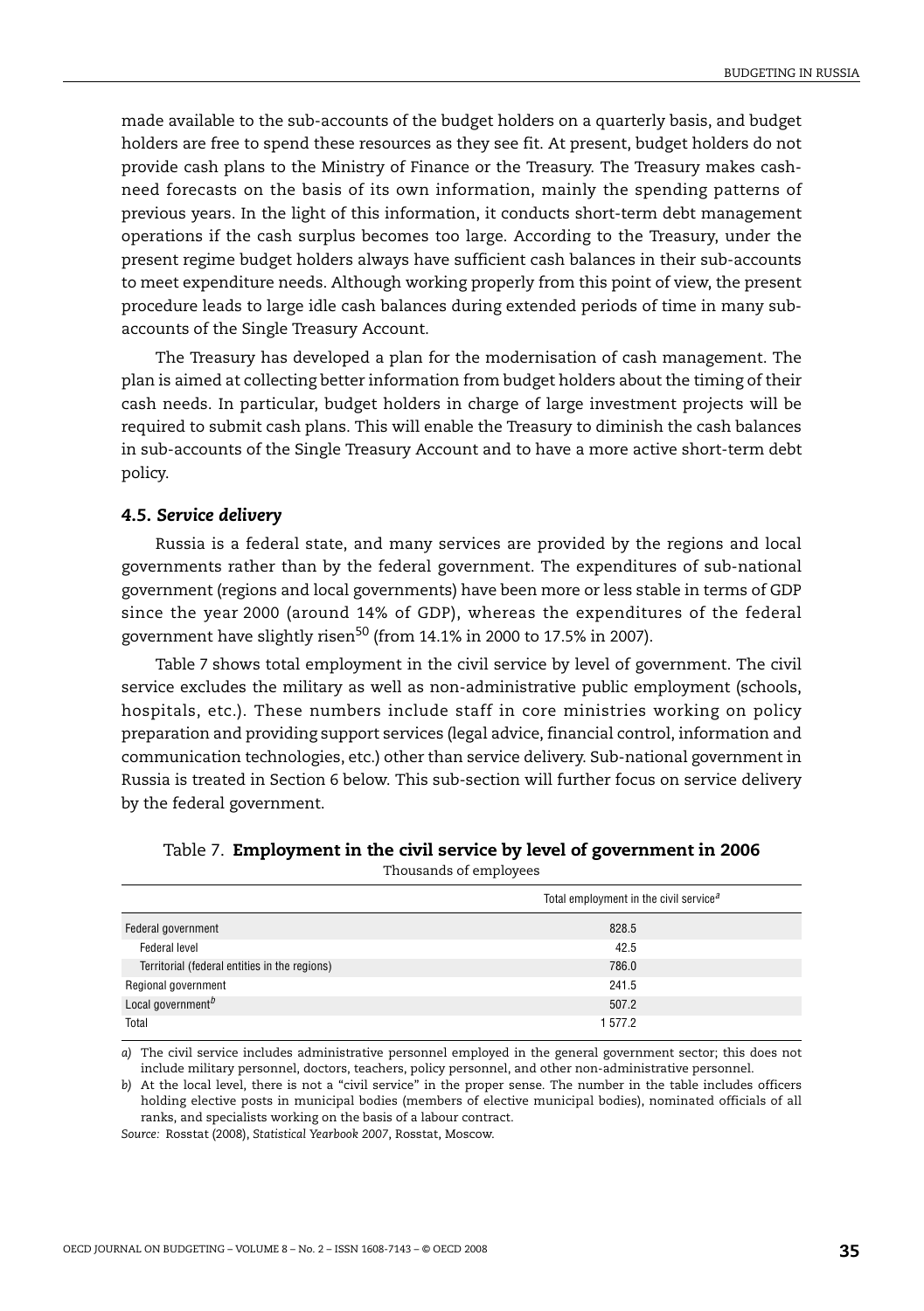In Russia, public satisfaction with the quality of public administration is very low. In survey research, ordinary Russians give consistently bad scores to their public administration. The bureaucracy is seen as not very client oriented, suffering from red tape, and sometimes corrupt (OECD, 2006). These deficiencies are partly rooted in the Soviet past but also in the slow pace of administrative reform in the 1990s.

Administrative reform has become a major priority since 2000. Priorities were listed in a Presidential Decree of July 2003.[51](#page-55-22) They include: *i)* elimination of unnecessary functions and duplicate work; and *ii)* the development of independent regulators for market sectors susceptible to monopolistic practices and the organisational separation of policy making, regulation and service provision.

Following up on the first priority, the government Commission on Administrative Reform established under the Presidential Decree of 2003 undertook a review of over 5 000 functions of the federal executive branch. Based on this review, the Commission felt that 800 functions were redundant, 350 functions were of a duplicate nature, and 500 functions were carried out at a too-broad scale. The results of this report were brought to bear on the reorganisation of public administration that started in 2004.

As of March 2006, only a minor part of government functions which had been found to be excessive in the report of the Commission on Administrative Reform had been abolished or reformed. According to the *Annual Report on the Results of the Socio-economic Development of the Russian Federation in 2004* (Ministry of Economic Development and Trade, 2005, p. 95), the largest part of the excessive functions still exists. The reform process seems to have stalled in the last two years, and the sense of urgency has been lacking.

Following up on the second priority in the Presidential Decree of 2003, the executive branch of the federal government was reorganised in 2004.<sup>52</sup> Federal offices were divided into three types:

- Federal ministries are policy-making institutions. They perform policy analysis and evaluation and are responsible for drafting new legislation. They supervise the activities of federal services and agencies within their jurisdiction.
- Federal services are supervisory and regulatory bodies. They can take decisions with external<sup>53</sup> legal consequences in individual cases but they cannot make general laws or decrees.
- Federal agencies are direct providers of public services to the state and/or private sector. They are often partly funded by fees charged for their services.

The reorganisation aimed to separate policy making, service delivery and regulation of the market sector. The separation was supposed to reduce the risk of conflict of interest inside the executive branch of government and to improve controllability and accountability of federal executive bodies. In practice, the reorganisation was carried through in a formal sense; some federal entities were renamed as services and agencies and gained some additional managerial autonomy. However, the division of functions was only very imperfectly realised. Many services and agencies continue to make policy, and many ministerial divisions are engaged in (administrative) execution rather than policy making. Furthermore, there is still little indication that the Russian authorities are comfortable with independent regulatory institutions, shielded from outside pressure, in order to ensure the proper functioning of markets (OECD, 2006).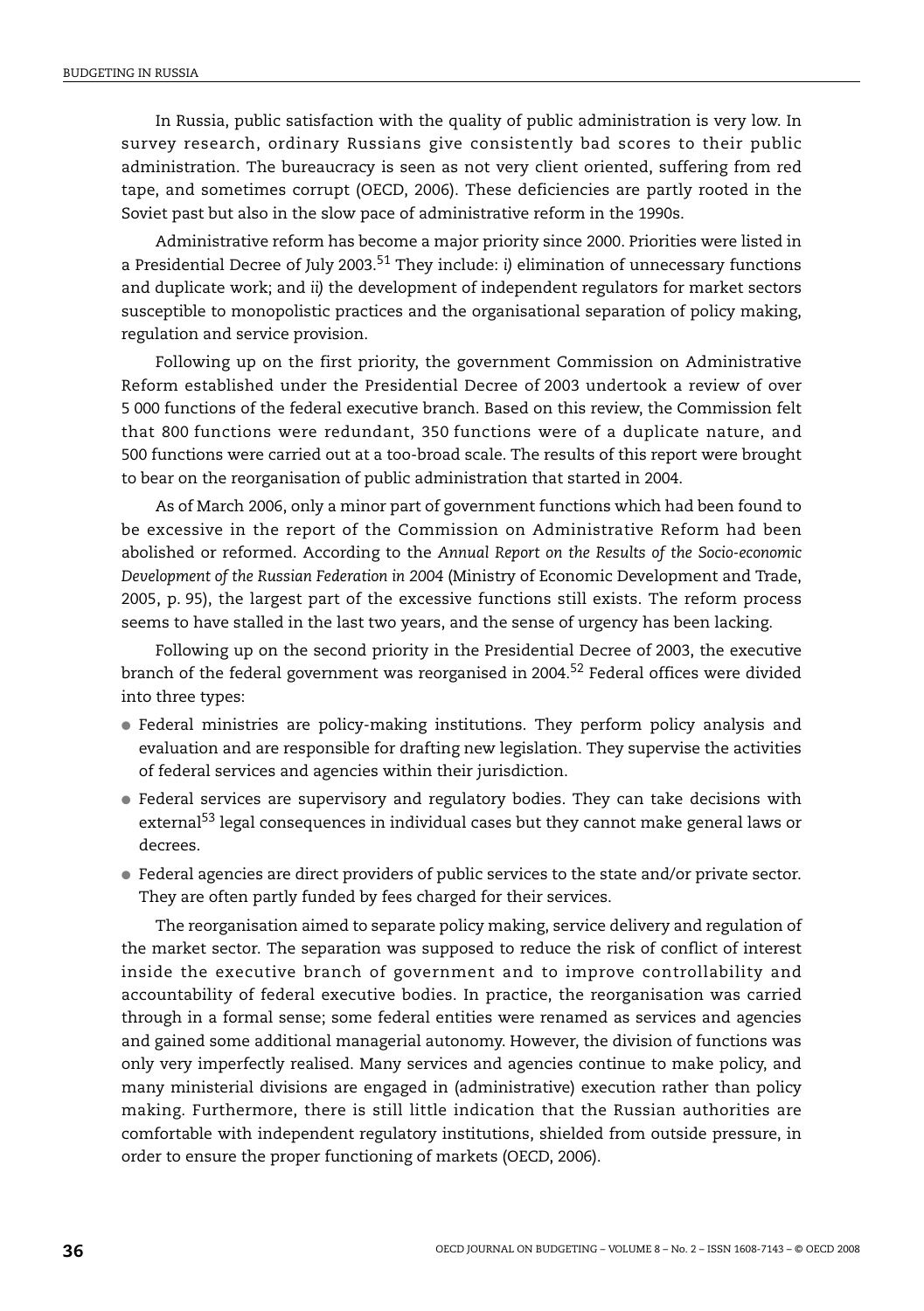At present, the executive branch of the Russian Federation consists of:

- Federal ministries under the authority of the President, and services and agencies under the direct or indirect<sup>[54](#page-56-2)</sup> authority of the President (five ministries, some of which supervise one or more services or agencies).<sup>[55](#page-56-3)</sup>
- Federal ministries under the authority of the government, and services and agencies supervised by those ministries (11 ministries, each of which supervises one or more services and/or agencies).<sup>56</sup>
- Services, agencies and committees under the direct authority of the government (five agencies; ten services; two committees).

In late 2005, the government approved an ambitious Concept for Administrative Reform, to be implemented over the period 2006-08. This document is partly inspired by the ideas of "new public management". It puts much emphasis on performance measurement, quality standards for public services, the rights and obligations of citizens and officials concerning service provision, transparency, the autonomy of managers concerning the input mix (procurement, contracting out, recruitment) and merit pay for managers. The time schedule of the document planned for the reforms to be rolled out over the period 2006-08, which is no longer realistic. The measures are mostly commendable, provided that performance measurement remains to be seen as a tool for sectoral policy assessment (not as a tool for budgetary decision making). A caveat is in order concerning merit pay, where OECD experiences are rather mixed and where, in the Russian context, risks for new forms of corruption are high.

Pensions, social insurance (against income loss due to unemployment or disability) and health insurance are largely financed and administered by three federal extrabudgetary funds (see Section 1.1 above). These funds are run on a pay-as-you-go basis (benefits are not funded). [Table 8](#page-36-0) provides some data about the expenditures of the federal funds (there are also mandatory health insurance funds at the regional level).

<span id="page-36-0"></span>

|                                         | Provisional outcomes |      |      |      |
|-----------------------------------------|----------------------|------|------|------|
|                                         | 2007                 | 2008 | 2009 | 2010 |
| <b>State Pension Fund</b>               | 5.6                  | 6.0  | 6.2  | 6.4  |
| Social Insurance Fund                   | 0.9                  | 0.9  | 0.8  | 0.8  |
| Federal Mandatory Health Insurance Fund | 0.4                  | 0.3  | 0.3  | 0.2  |
| Total                                   | 7.0                  | 7.1  | 7.3  | 7.5  |

#### Table 8. **Federal extra-budgetary funds** In per cent of GDP

*Source:* Federal Budget 2008-10.

#### *4.6. The public enterprise sector*

The public enterprise sector at the federal level consists of federal state unitary enterprises (see, however, the discussion in Section 2.1.3 above regarding their present ambiguous position) and joint stock companies in which the Russian Federation has a stake ([Table 9](#page-37-0)).

Overall 411 000 state unitary enterprises and joint stock companies are (partly) in regional/municipal ownership (as of 1 July 2007). Current legislation is aimed at providing subsidies to enterprises that conduct quasi-fiscal activities by the delivery of goods and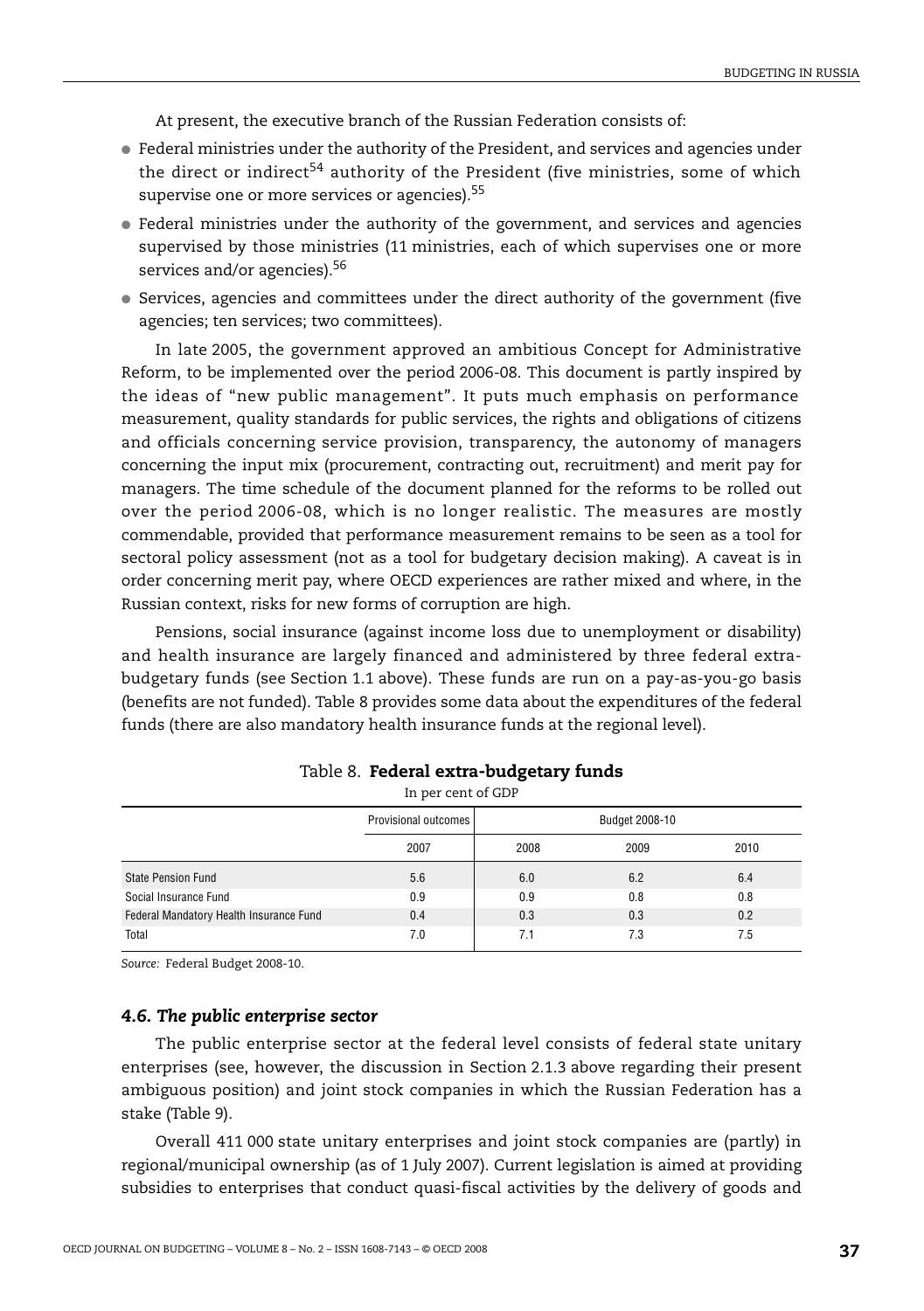|                                    |         | State unitary enterprises | Joint stock companies |            |  |
|------------------------------------|---------|---------------------------|-----------------------|------------|--|
| Industry                           | Units   | Percentage                | Units                 | Percentage |  |
| Non-market goods and services      | 1817    | 25.30                     | 356                   | 9.60       |  |
| Manufacturing industry, including: | 1 6 2 4 | 22.60                     | 1772                  | 47.60      |  |
| Machine building industry          | 660     | 9.20                      | 663                   | 17.80      |  |
| Light industry                     | 187     | 2.60                      | 27                    | 0.75       |  |
| Building material industry         | 55      | 0.75                      | 53                    | 1.40       |  |
| Food processing industry           | 55      | 0.75                      | 141                   | 3.80       |  |
| Metallurgic industry               | 30      | 0.40                      | 101                   | 2.70       |  |
| Chemistry                          | 34      | 0.50                      | 98                    | 2.65       |  |
| Other manufacturing industries     | 603     | 8.40                      | 689                   | 18.50      |  |
| Agriculture                        | 913     | 12.70                     | 363                   | 9.70       |  |
| Construction                       | 752     | 10.50                     | 380                   | 10.20      |  |
| Transport and communications       | 612     | 8.55                      | 396                   | 10.60      |  |
| Forestry                           | 53      | 0.75                      | 99                    | 2.70       |  |
| Other industries                   | 1 407   | 19.60                     | 358                   | 9.60       |  |
| Total                              | 7 1 7 8 | 100.00                    | 3724                  | 100.00     |  |

## <span id="page-37-0"></span>Table 9. **Federal state unitary enterprises and joint stock companies in which the Russian Federation has a stake**

1 June 2006

*Source:* Institute of the Economy in Transition (2007), "Russian Economy in 2006 – Trends and Outlooks", Institute of the Economy in Transition, Moscow.

services below cost price. The authorities of regional and local governments, providing the subsidies, must specify procedures and criteria in their regulations. These subsidies will subsequently be compensated by federal grants. The total of subsidy grants in the federal budget for 2008 amounts to 0.2% of GDP (1.3% of the federal expenditures).

In the case of public ownership, managers of commercial enterprises often have great difficulty in separating the roles of entrepreneur and government representative. Within the latter, the sub-roles of market regulator and fiscal authority can be distinguished. The consequence is often that none of the roles is performed properly (the enterprise does not maximise profits, engages in monopolistic practices and does not pay enough tax), to the detriment of both the enterprise and the government. Although Russia continues to pursue its privatisation policy concerning small and medium-sized state unitary enterprises and joint stock companies, government acquisitions concerning (very) large companies have increased in the last few years. Admittedly, it is harder to impose effective market regulation and tax laws upon large firms than small firms, but ample evidence in OECD countries shows that it is by no means impossible to design effective forms of regulation for markets in which very large players operate. Nothing suggests that government ownership is the optimal solution in these cases. In this light, the Russian authorities may reconsider their privatisation policies of the last few years.

## *4.7. Human resource management*

The general employment and minimum wage laws of Russia are also applicable to civil servants. In addition, civil servants have further protection, giving them certain benefits and guarantees. The minimum wage is established by federal legislation. Civil servants are paid according to five different classes of employment based on professional group (military personnel, judicial personnel, etc.). For some of these categories, allowances are established based on education, academic degrees and titles. Within each class, the wage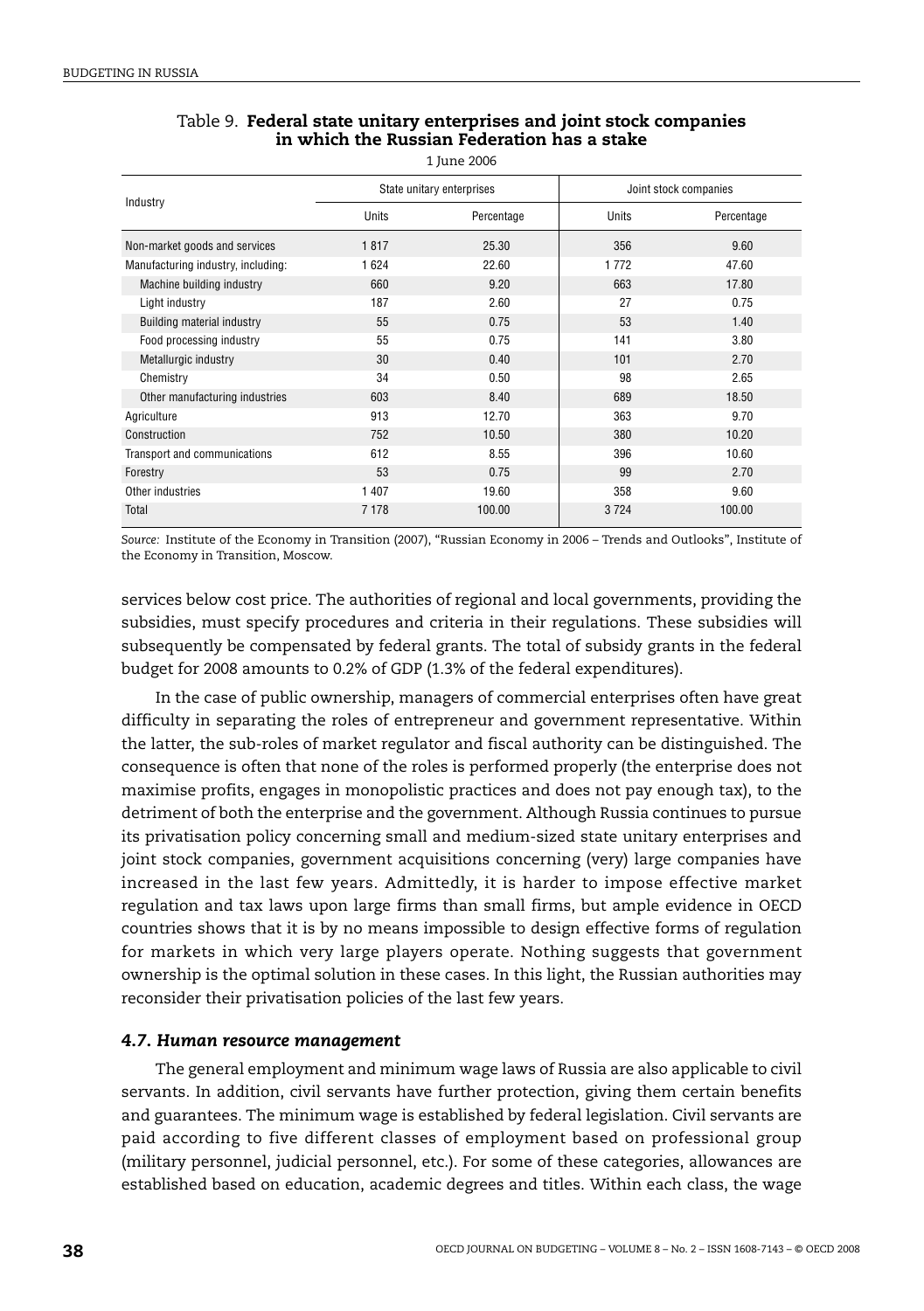may consist of three parts: the base salary; class rank allowance; and fringe benefits, often in kind. The wages of civil servants are set according to a scale consisting of 12 steps.

Civil servants are subject to a code of behaviour<sup>[57](#page-56-5)</sup> stating rights and responsibilities. Civil servants must annually declare their assets and liabilities to the tax authorities (IMF, 2004).

Remuneration practices are not very transparent, mainly due to in-kind fringe benefits such as housing facilities. Human resource management practices vary widely between ministries, agencies and services. While some have modernised their rules for recruitment, assessment and career development, others have not. Although central policies aimed at imposing minimum standards are being developed, thus far they have not been implemented.

## *4.8. Conclusion*

Russia has successfully built up a modern Treasury organisation and brought all government expenditures and revenues into a Single Treasury Account held at the Central Bank. What remains to be done is the clarification of the situation of state unitary enterprises (which are now excluded from the Single Treasury Account) and the integration of entrepreneurial activities of sub-national government. The Ministry of Finance is confident that these tasks will be completed in short order.

Russia has introduced a modern procurement law and has created transparent procurement procedures, including possibilities for redress by appeal to an independent administrative tribunal. The data provided by the Russian authorities about the use of these procedures do not make clear how effective the procurement procedures actually are.

The budget classification in Russia is rather detailed. On the other hand, the Budget Code grants large opportunities for reallocation during execution. The strong parliamentary "powers of the purse" suggested by the detailed classification turn out to be illusionary in view of actual reallocation practices. In this light, the Russian authorities may consider moving to a more aggregate classification with not more than 10 programmatic line items per ministry and not more than 200 line items in total, as in a number of OECD countries. A programmatic budget classification can have advantages from the point of view of priority setting and financial management, and will probably bring savings on administrative costs.

The Treasury has developed a plan for the modernisation of cash management in 2008. The plan is aimed at collecting better information from budget holders about the timing of their cash needs. This will enable the Treasury to diminish the substantial idle cash balances in the accounts of main budget holders in the Single Treasury Account of the federal government and to have a more active short-term debt policy.

Administrative reform has become a major priority since 2000. Priorities include: *i)* elimination of unnecessary and duplicate functions; *ii)* the development of independent regulators for market sectors susceptible to monopolistic practices and the organisational separation of policy making, regulation and service provision. Concerning the first priority, as of March 2006 only a minor part of the unnecessary and duplicate functions identified in 2003 had been abolished or reformed. The reform process seems to have stalled in the last two years, and the sense of urgency has been lacking. Concerning the second priority, the government reorganised the federal administration with a view to the separation of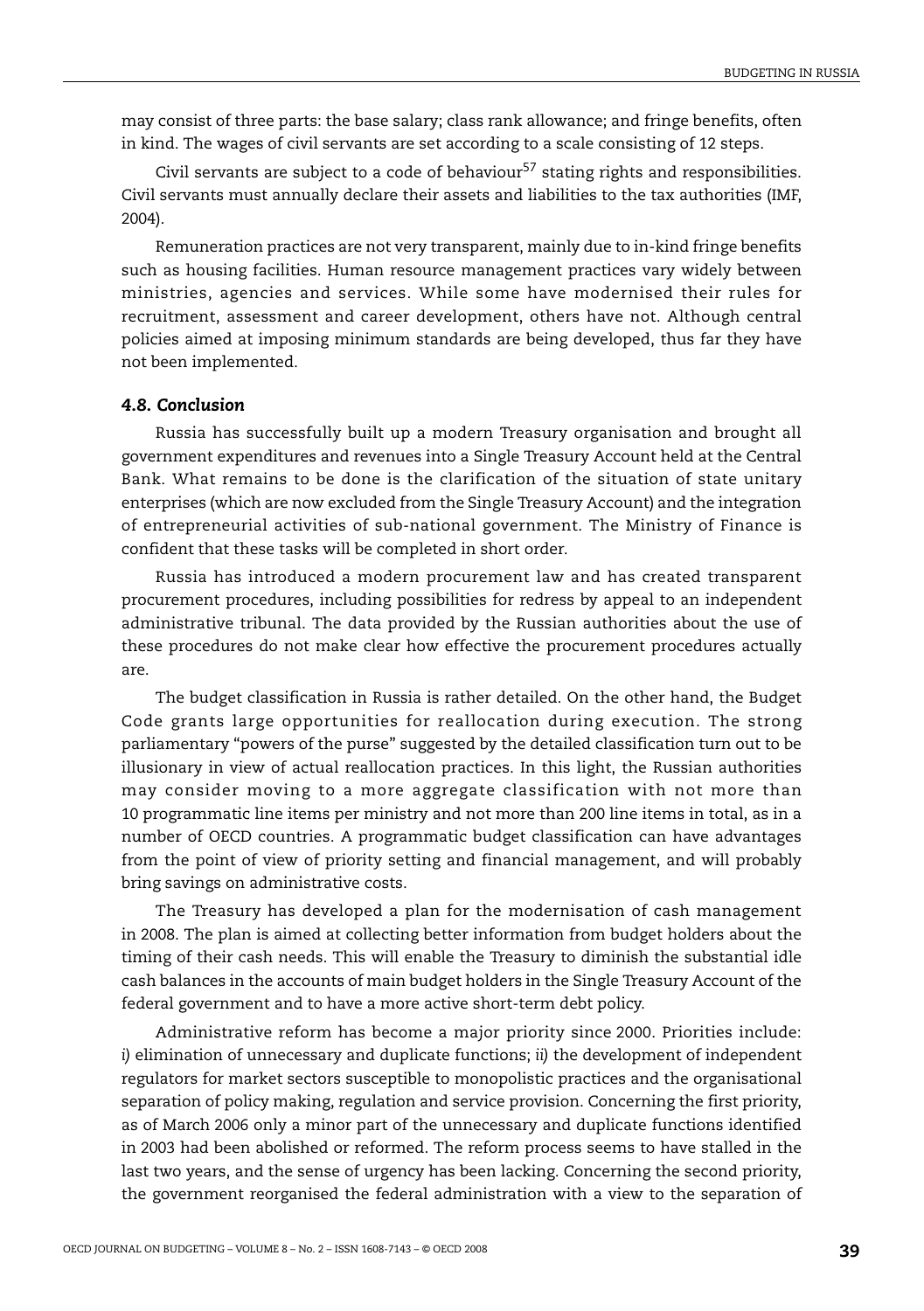policy making, service delivery and regulation of market sectors. In practice, the reorganisation was carried through in the formal sense; some federal entities were renamed and gained some additional managerial autonomy. However, the division of functions was only very imperfectly realised.

In late 2005, the government approved an ambitious Concept for Administrative Reform, to be implemented over the period 2006-08. The time schedule of the document planned for the reforms to be rolled out over the period 2006-08, which is no longer realistic. The measures are mostly commendable, provided that performance measurement remains to be seen as a tool for sectoral policy assessment (not as a tool for budgetary decision making). A caveat is in order concerning merit pay, where OECD experiences are rather mixed and where, in the Russian context, risks for new forms of corruption are high.

Russia has very large public enterprise sector. Although Russia continues to pursue its privatisation policy concerning small and medium-sized state unitary enterprises and joint stock companies, government acquisitions concerning (very) large companies have increased in the last few years. Although the imposition of effective market regulation upon large firms is not an easy task, OECD experience shows that it is by no means infeasible. Nothing suggests that government ownership is the optimal solution in these cases. In this light, the Russian authorities may reconsider their privatisation policies of the last few years.

Remuneration practices are not very transparent, mainly due to in-kind fringe benefits such as housing facilities. Although central policies aimed at imposing minimum standards for practices concerning recruitment, assessment and career development are being formulated, thus far they have not been implemented.

## **5. Accounting and auditing**

#### *5.1. Accounting*

Russia's accounting system is based on accrual accounting. Both financial and nonfinancial assets are covered by financial reports. During 2007, a revaluation of non-financial assets was carried out in all sectors covered by the federal budget.<sup>[58](#page-56-6)</sup>

At the federal level of government, accounts are drawn up in the accounting units of ministries and federal agencies and services. Accounts are aggregated for the federal level at the Ministry of Finance.

Financial reporting is well developed. In principle, three different kinds of reports are compiled: monthly, quarterly and annually.

- The **monthly reports** on cash inflows and outflows present budget execution at a fairly aggregate level. They present realisations on a cash-flow basis using Treasury data.
- The **quarterly reports** go into more detail. They present realisations (including a report on financial results and a report on budget execution) using data from spending units which are compiled and checked against Treasury data.
- The **annual reports** use data from each spending unit, which are checked by local Treasury branches. The annual reports provide both cash and accrual information (including a balance of budget execution, a balance of cash inflows and outflows, a financial results report and a report on budget execution). In addition, there are annual reports on the execution of the federal extra-budgetary funds.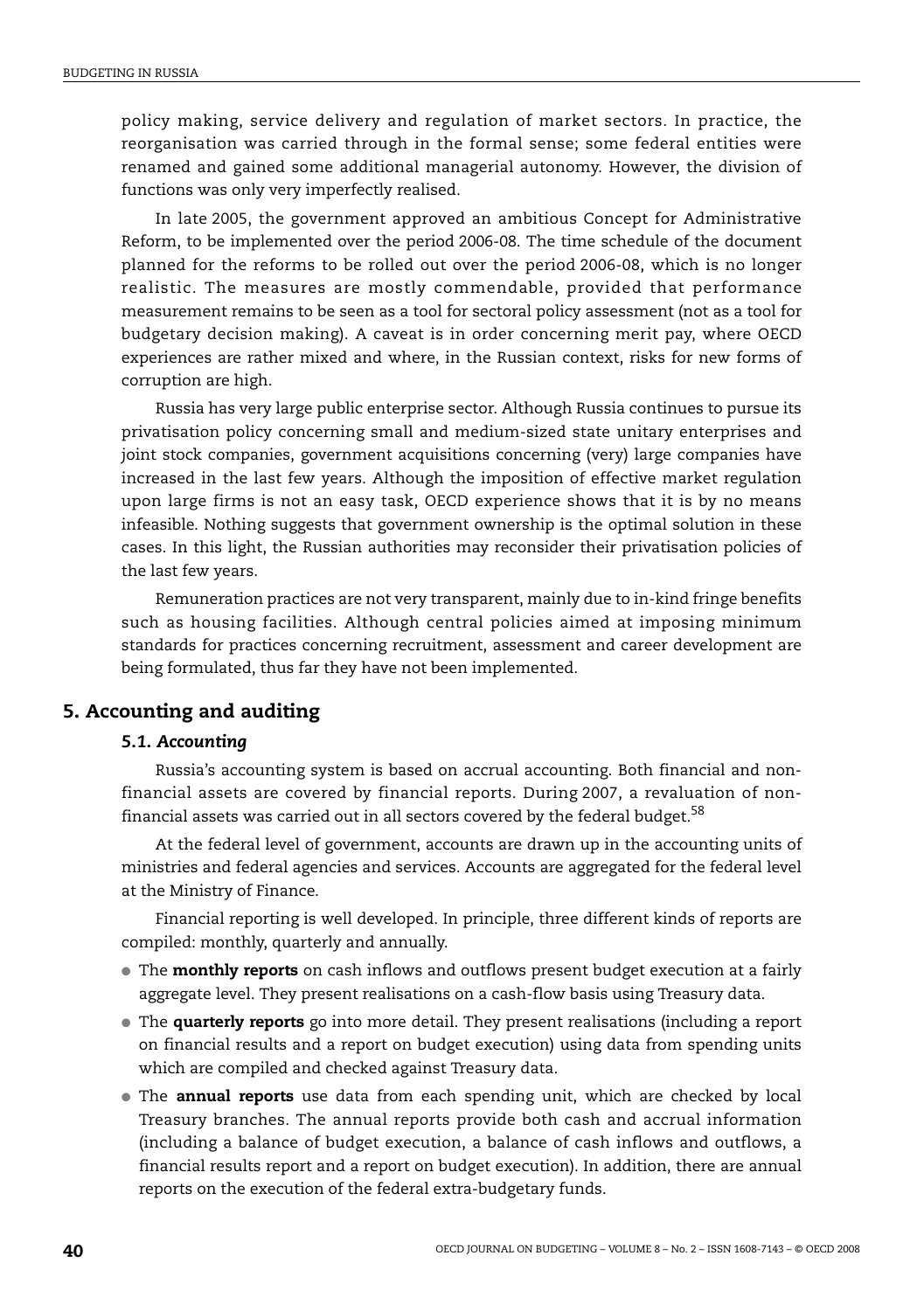The quarterly reports on federal budget execution are submitted to the government and Parliament. The annual report on federal budget execution is presented to Parliament as a draft law and voted upon. In the period 2001-07, the State Duma received the draft law on federal budget execution (of the budgets for 2000-05) around eight months after the end of the budget year, then received the audit report of the Accounts Chamber on this draft law around 11.5 months after the end of the budget year, and then started to consider the draft law and the audit report around 14 months after the end of the budget year. In this period, the laws on federal budget execution were approved around 15.5 months after the end of the budget year, which was much longer than the 11 months envisaged by the Budget Code.[59](#page-56-7) If the schedule foreseen by the Budget Code of 2007 is observed from 2008 onward, Parliament will receive the draft law on budget execution of the previous year simultaneously with the budget for the next budget year and may be able to approve the draft law within 12 months after the end of the fiscal year.

## *5.2. Internal audit*

The Russian government sector does not yet have a uniform internal audit system: there are no unified standards and procedures for internal audit; no legal requirement to establish internal audit departments in the ministries, agencies and services; no separation of internal control and audit; and no specifically qualified human resources. However, since budget holders are responsible for internal control (see Section 4.1 above), executive government bodies may establish internal audit units on their own initiative. An example of such an initiative is the department of internal control and audit established in 2005 within the Federal Treasury. The Federal Treasury has adopted a "concept of internal control and audit development" which serves as a guideline for the activities of the department. The department of internal control and audit reports to the deputy head of the Treasury, and its activities include both internal control and audit.

The revision of the Budget Code in 2007 formally recognised the right of executive government bodies to create internal audit units (Art. 270, para. 1). The new provision is currently the only legal regulation for internal audit. It does not stipulate either the independence of internal audit units or any other important principles of internal audit as comprised in international standards. For the further development of internal audit in Russia, it is important that basic standards and procedures, including the separation of audit from internal control, are inserted in the Budget Code.

The Federal Service of Financial and Budgetary Control and Supervision (Rosfinnadzor) is an executive governmental agency subordinated to the Ministry of Finance. Its mandate is to carry out financial inspections of governmental units at the federal and regional levels and of organisations receiving budgetary funds. The Service was established in its present form in 2004 but has its roots in Soviet times (it was the Control and Revision Department of the Ministry of Finance). It is staffed with approximately 5 000 officers and has 78 regional offices all over Russia. Although the Service fulfils roles that are similar to those of internal audit units, its procedures are based more on inspections and sanctions, and less on independent constructive advice to ministers and heads of agencies and services. Furthermore, the Service focuses on legal compliance and does not conduct performance assessments. The tasks of the Service overlap with those of the Accounts Chamber, on the one hand, and those of the new internal audit units within the ministries, on the other hand. When Russia wants to develop further its internal audit function within the ministries, the future role of the Federal Service of Financial and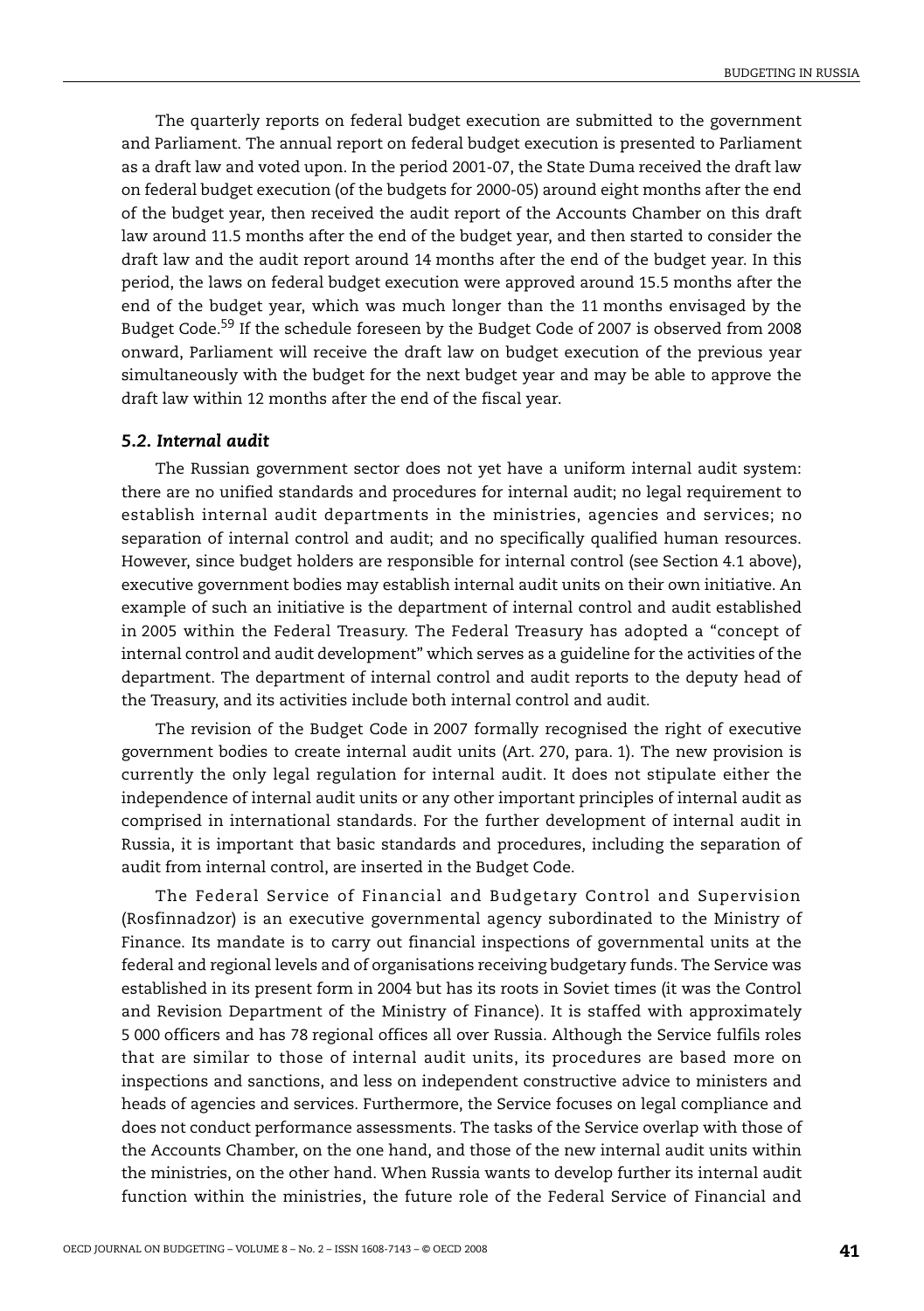Budgetary Control and Supervision should be clarified, perhaps as a much smaller internal audit unit for a few large agencies (for instance, the tax service).

#### *5.3. External audit*

The Accounts Chamber of the Russian Federation is in charge of external audit. The legal basis for the Chamber is provided by the Constitution (Arts. 101, 102, 103), by the federal Law on the Accounts Chamber (1995), and by the Budget Code. The Accounts Chamber was established in 1995. The State Duma appoints and dismisses the chair and half of the auditors of the Chamber; the Council of Federation appoints and dismisses the deputy chair and the other half of the auditors.

According to the Law on the Accounts Chamber, it is composed of the chair, the deputy chair, the auditors and the staff. The Collegium is the Chamber's managing body. It is composed of the chair, the deputy chair and the auditors, the latter being the heads of the specific chambers.<sup>60</sup> Currently, there are twelve auditors in the Collegium. The Collegium is responsible for drafting auditing methodology, controlling and reviewing operations, and compiling reports to the Council of Federation and the State Duma. The Accounts Chamber has 1 120 employees, including 769 staff carrying out audits on federal budget execution. Included in the latter are 556 inspectors who bear responsibility for audits (as of 1 January 2007).[61](#page-56-9)

The Law on the Accounts Chamber defines the functional and organisational independence of the Chamber and grants professional independence to the members of the Collegium. In addition, the law provides for procedures for dismissal. The budget of the Accounts Chamber is presented to Parliament through the government, as a supplement to the budget of the government.

According to the Law on the Accounts Chamber, it has seven tasks: exercising control over timely execution of the budget; determining the effectiveness and expediency of disbursement of state funds and use of state property; evaluating the justification for income and expenditure items of the draft federal budget and federal extra-budgetary funds; examining the financial consequences of draft federal laws; monitoring the indicators established for the federal budget; exercising control over legality and timely disbursement of federal budget resources; and regularly informing the two houses of Parliament on the progress of budget execution. As from 2008, the Accounts Chamber will start preparing opinions on the annual budget execution reports of the main budget holders (these opinions should be produced not later than 1 June after the end of the budget year). The mandate for these opinions is the amended Budget Code of 2007. The Accounts Chamber audits the annual report on federal budget execution but does not audit the annual report on financial results (including the budget balance).

The Accounts Chamber exerts its powers over the entire federal government (including state unitary enterprises) of the Russian Federation as well as the extrabudgetary funds. In addition, the Chamber audits those regional governments which receive at least 60% of financing from the federal budget.

The annual plan of audit is subject to approval by the Collegium of the Accounts Chamber. Approximately 20% of the planned activities under the audit plan of the Chamber are obligatory audits. Other audits include those initiated by the Chamber itself, but the government and the President can also propose audits to be included in the annual audit plan.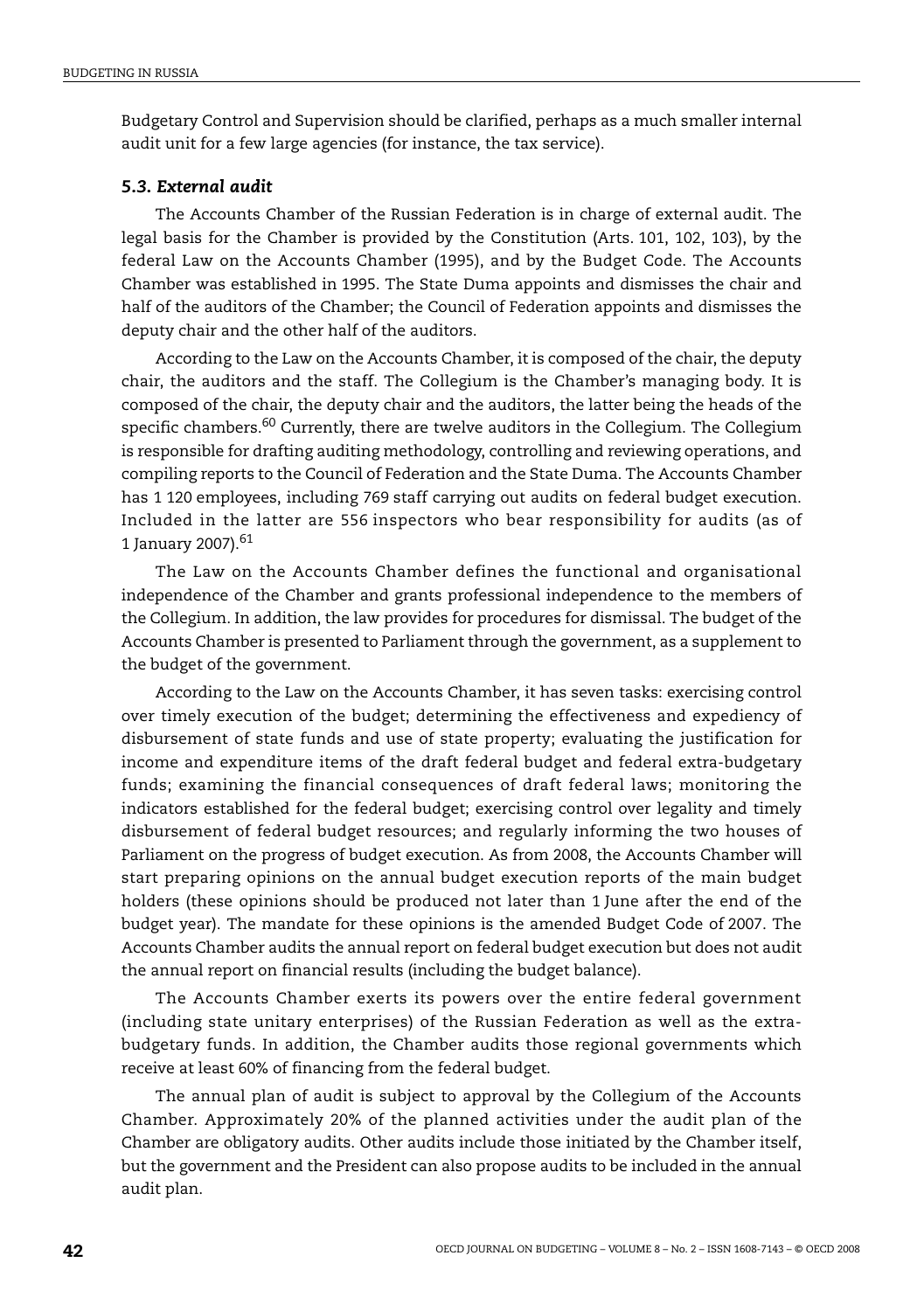There are special audit authorities in charge of auditing sub-national governments, such as the recently created regional chambers of accounts. The federal Accounts Chamber co-operates with the regional chambers within the Association of Control and Accounts Bodies of the Russian Federation.

The largest part of the work of the Accounts Chamber is devoted to financial audit. This work is carried out by some 300 employees. Compliance checks and budget advice are the second-largest task (400 employees). At present, only a small part of the work is devoted to auditing performance. It is expected that the importance of performance audits will increase in the coming years. Until now, there has been no legal mandate in the Budget Code for performance audits.

There seems to be considerable overlap with the government's audit activities, notably with the activities of the Federal Service of Financial and Budgetary Control and Supervision. This agency is subordinated to the Ministry of Finance and thus seen by the line ministries as an external supervisory authority and not as an internal advisory unit.

The Accounts Chamber reports primarily to Parliament. Parliament receives: *i)* the audit reports with the *ex post* opinion of the Chamber on the government's reports on budget execution and on execution of the extra-budgetary funds in the previous budget year; *ii)* reports on the status of budget execution in the current year (on the basis of own data of the Accounts Chamber – the Chamber does not give opinions on the government's quarterly reports on budget execution); *iii)* the *ex ante* opinion on the draft budget law, including assessments of the economic forecasts of the government (GDP, inflation, oil price, etc.); and *iv)* the annual report of the Accounts Chamber (on its own activities).

There are no committees in the houses of Parliament dedicated exclusively to the consideration of the opinions of the Accounts Chamber, but some committees do deal with its opinions together with other issues. The previous State Duma (fourth convocation) had a Committee on Budget and Taxes<sup>62</sup> within which there was a Subcommittee on Financial Control, Accounting, Audit and Interaction with the Accounts Chamber (consisting of five members). The composition of the Committee on Budget and Taxes of the present Duma (fifth convocation) is not yet announced. The Council of Federation has a Committee on Budget (consisting of 19 members) and a separate Committee on Interaction with the Accounts Chamber. Neither the Committee on Budget and Taxes of the State Duma, nor its Subcommittee on Financial Control, Accounting, Audit and Interaction with the Accounts Chamber, considers the opinions of the Accounts Chamber in detail or holds hearings about them. When the Council of Federation considers the draft law on federal budget execution with the enclosed opinion of the Accounts Chamber, the main responsible committee is the Committee on Budget. The Committee on Interaction with the Accounts Chamber can give its opinion on an equal footing with other (sectoral) committees of the Council of Federation to the Committee on Budget. The Committee on Interaction with the Accounts Chamber does not hold hearings on the audit results of the Chamber. The only parliamentary hearing concerning the budget is the above-mentioned hearing in  $mid-September^{63}$  of the Council of Federation on the draft federal budget law for the upcoming fiscal year, which is carried out by its Committee on the Budget.

For the effectiveness of the work of the Accounts Chamber, it is important that both the State Duma and the Council of Federation establish strong procedures for following up the findings of the Chamber. These procedures would have to include explicit recognition of the rights of the parliamentary committees on interaction with the Accounts Chamber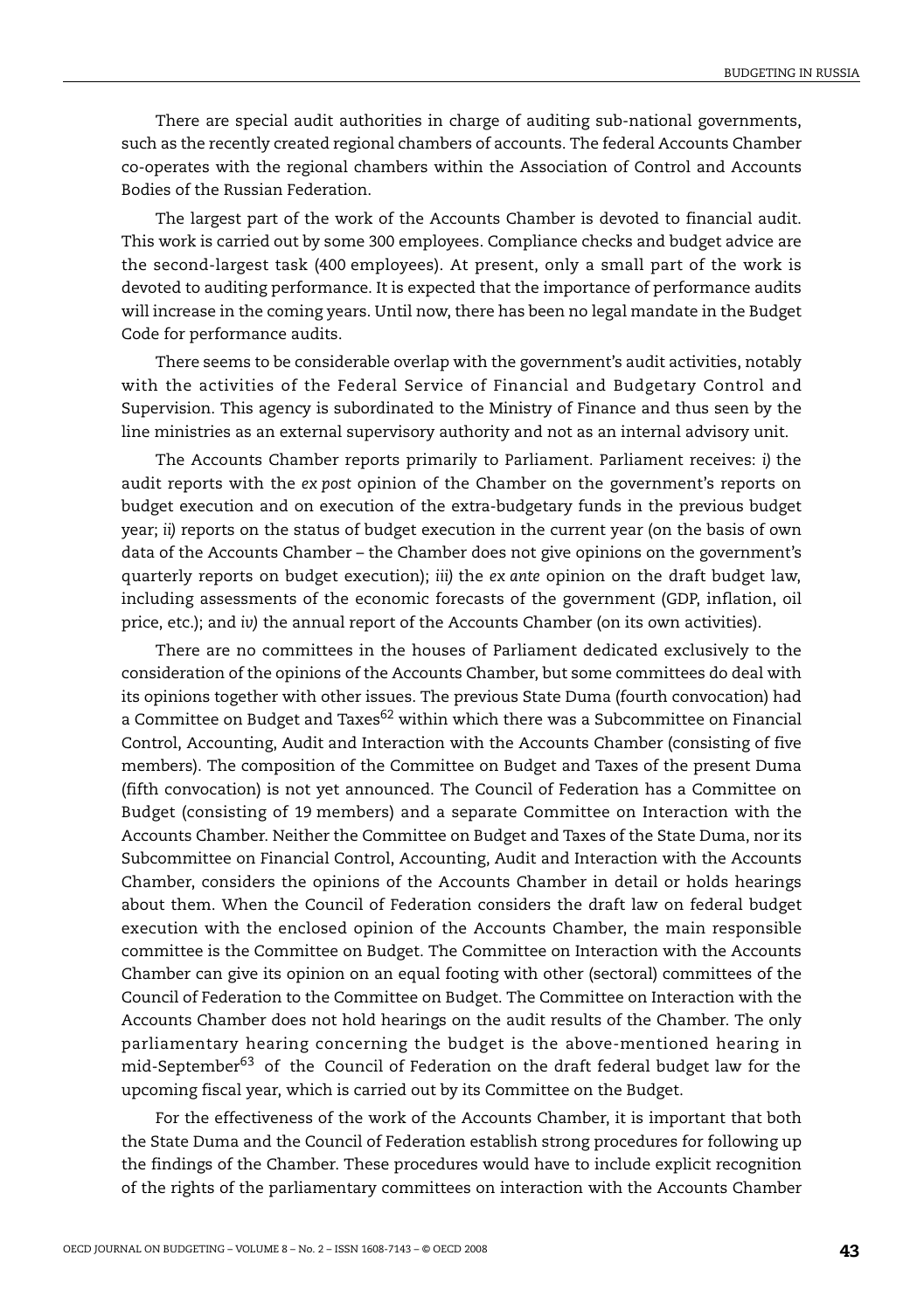to: hold public hearings, to which responsible ministers would be invited; propose amendments of the draft law on budget execution, to make visible the inappropriate use of budgetary funds; and propose changes in legislation, to avert future misuse of funds.

Whenever audits of the Accounts Chamber reveal serious wrongdoings, the Chamber can also submit reports to the judiciary or to the government. Regarding serious criminal cases, the Accounts Chamber may be requested to report directly to the President. The number of these special reports does not exceed five per year.

## *5.4. Conclusion*

Financial reporting is well developed. Monthly, quarterly and annual reports provide comprehensive insight on the progress of budget execution. The revised Budget Code of 2007 foresees a tighter time schedule for the annual report (draft law on federal budget execution) which will henceforth make it possible for Parliament to approve the draft law within 12 months after the end of the fiscal year.

The Russian government sector does not yet have a uniform internal audit system. The revised Budget Code of 2007 has formally recognised the right of governmental bodies to create internal audit units, but thus far only a limited number of ministries, agencies and services have done so.

The tasks of the Federal Service of Financial and Budgetary Control and Supervision overlap with those of the Accounts Chamber, on the one hand, and those of the new internal audit units within the ministries, on the other hand. When Russia wants to develop further its internal audit function within the ministries, the future role of the Federal Service of Financial and Budgetary Control and Supervision should be clarified, perhaps as a much smaller internal audit unit for a few large agencies (for instance, the tax service).

The Federal Law on the Accounts Chamber of the Russian Federation has created a modern and comprehensive system of external audit. Thus far, the Accounts Chamber has focused on financial and compliance audits, but it intends to develop its capacity and undertake performance audits in the coming years. It is important that the Budget Code be amended to explicitly recognise its mandate in this area.

There are no committees in the houses of Parliament dedicated exclusively to the consideration of the opinions of the Accounts Chamber regarding the government's reports on federal budget execution, but some committees do deal with its opinions together with other issues. Neither the Subcommittee on Financial Control, Accounting, Audit and Interaction with the Accounts Chamber of the State Duma nor the Committee on Interaction with the Accounts Chamber of the Council of Federation holds hearings on the opinions of the Accounts Chamber. For the effectiveness of the work of the Chamber, it is important that both the State Duma and the Council of Federation establish strong procedures for following up the findings of the Chamber. These procedures would have to include public hearings to which responsible ministers would be invited, and an explicit recognition of the rights of parliamentary committees on interaction with the Accounts Chamber to propose amendments of the draft law on budget execution that would regularise inappropriate use of budgetary funds, and to propose changes in legislation to avert future misuse of funds.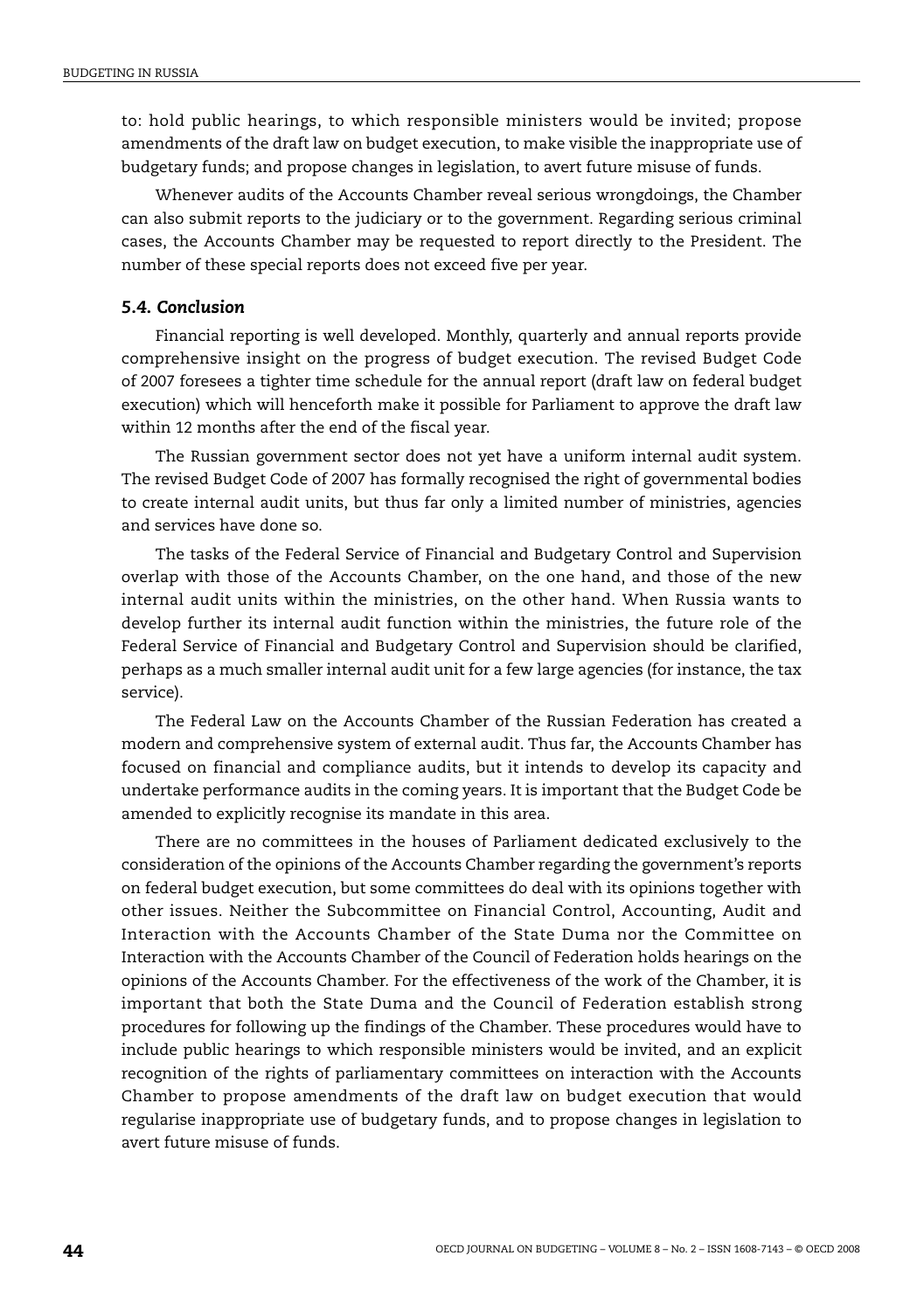## **6. Financial relations between levels of government**

#### *6.1. Federal structure of Russia*

Russia is a federal state with a three-tier governmental structure: the federation, the regional level and the local level.

The regional layer consists at present of 85 "Subjects of the Federation" (regions). They are of six types: 21 republics, 47 oblasts, 1 autonomous oblast, 8 krais, 6 autonomous okrugs and 2 cities of federal significance (Moscow and Saint Petersburg). The identity of republics and autonomous okrugs is based on ethnicity. The distinction between the various types of regions has little practical significance. Due to a policy of amalgamation pursued by the government in recent years, the number of regions is being reduced from 89 in 2005 to a planned 84 in 2008. According to the Constitution, the Subjects of the Federation have equal rights in their relations to federal authorities (Arts. 5.1 and 5.4). The size of the regions varies considerably, both in terms of territory – from 1 081 km<sup>2</sup> (Moscow) to 3 103 200  $\text{km}^2$  (Sakha Republic) – and in terms of population – from 42 000 (Nenets Autonomous Okrug) to 10 358 000 (Moscow).

Each Subject of the Federation possesses its own foundation laws (constitutions for the republics; charters for all others), political institutions and legislation.

In recent years, significant progress has been made towards greater consistency between the regional and federal legal systems and a more unified economic and security space across the federation. Most of the bilateral "treaties" between the federation and the regions concluded in the early 1990s have now been rescinded, and regional legislation is gradually being brought into line with the Constitution and the federal laws.

The lowest governmental level is the local level (or local self-government level). Local governments are established to govern urban and rural settlements and other territories mindful of historical and other local traditions.

Reformed in 2003, governmental bodies at the local level remain relatively new and untested. The Federal Law on Local Self-government was enacted in October 2003. It seeks to establish a uniform and universal system of local government throughout the country. Full implementation has been postponed until 2009. The law calls for the creation of a twotiered system, composed of upper-level municipalities dealing directly with the regional level (municipal districts and urban okrugs) and lower-level municipalities with no direct relations with the regional level (urban and rural settlements within municipal districts). There is a specific type of municipality for Moscow and Saint Petersburg (Cities of Federal Significance) called intra-city territory.

As of 1 April 2006, there are 24 196 municipalities in the Russian Federation. The most numerous type of municipality is rural settlement (82%), followed by urban settlements and municipal districts (7.4%) and municipal urban okrugs (2.2%). The number and weight of other types of municipalities cannot be estimated until the law of 2003 has been fully implemented throughout the country.

#### *6.2. Reform of sub-national finances*

In 2004, the sub-national finances of Russia were radically reformed and put on a modern footing. The revision of the Budget Code of 2004 laid down the basic principles, including sub-national fiscal rules. The federal Law on the Distribution of Assignments between Levels of Government of 2004 substantially changed the division of tasks between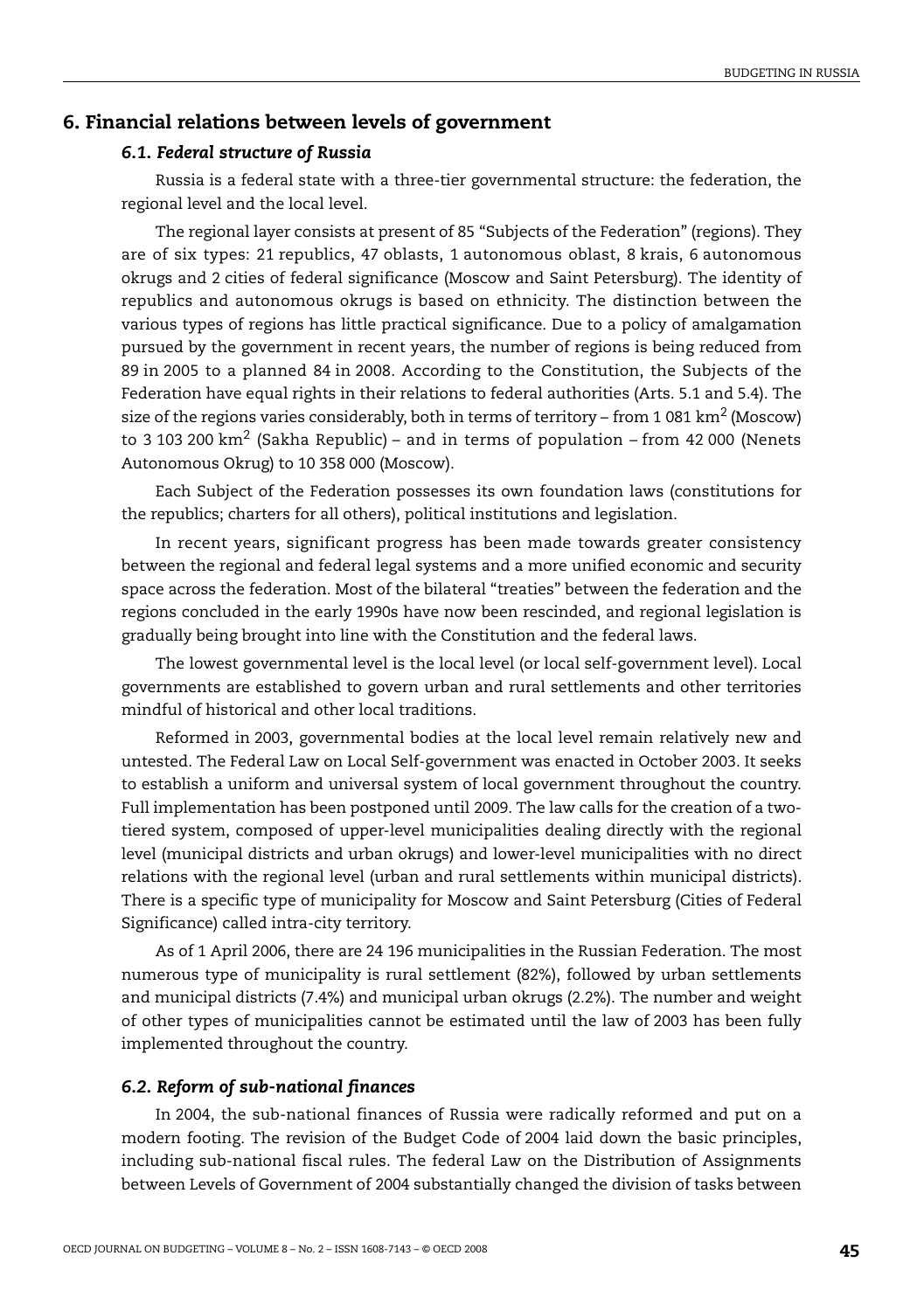#### Box 8. **Types of municipalities**

According to the 2003 Federal Law on Local Self-government, the types of municipalities are:

#### **Upper level:**

**Municipal district,** a group of municipal settlements (often along with the intersettlement territories, *i.e.* territories located outside the territories of municipal settlements) having common territory within which local self-government is carried out. Its bodies may exercise some state powers conferred on them by the federal and regional laws. In practice, municipal districts are usually formed within boundaries of existing administrative districts of the regions (rayons).

**Municipal urban okrug,** a municipal urban settlement not incorporated into a municipal district, where local self-government is carried out. Its bodies may exercise some state powers conferred on them by the federal or regional laws.

**Intra-city territory of a federal city**, a part of a federal city's territory where local selfgovernment is carried out.

#### **Lower level:**

**Municipal urban settlement,** a city/town or an urban-type settlement where local selfgovernment is carried out directly by the populace and/or *via* local self-government bodies which are elected or selected by other means.

**Municipal rural settlement,** one or several rural localities where local self-government is carried out directly by the populace and/or *via* local self-government bodies which are elected or selected by other means.

*Source:* 2003 Federal Law on Local Self-government.

the federal, regional and local level of government and brought more consistency in the delineation of spending mandates. On the revenue side, the main sources of funding were identified. These consist of own taxes, shared federal taxes and transfers from the federation and, for local governments, transfers from the regions. Unfunded spending mandates, which were characteristic for the previous situation, can no longer occur. Simultaneously, Russia started a new policy aimed at strengthening sub-national fiscal autonomy and reducing the share of federal grants in sub-national revenue.

#### *6.3. Sub-national expenditures*

Clear assignment of spending mandates is necessary for the attribution of tax bases and grants. The competences of each level of government are now set out in the Russian Constitution, in the Law on the General Principles of Organisation of Legislative and Executive State Bodies of RF Subjects, in the Law on Local Self-government and in some other federal laws. [Table 10](#page-46-0) provides an overview of the distribution of the functional expenditures of general government over the levels of government.

The Law on Local Self-government of 2003 contains a binding list of spending mandates of municipalities. The law has led to substantial decentralisation from the regions to the municipalities. Municipalities have become responsible for the development and support of health resorts of local importance, the organisation and implementation of civil protection against natural and technological disasters, the maintenance and management of rescue services, and other tasks. The law stipulates that new mandates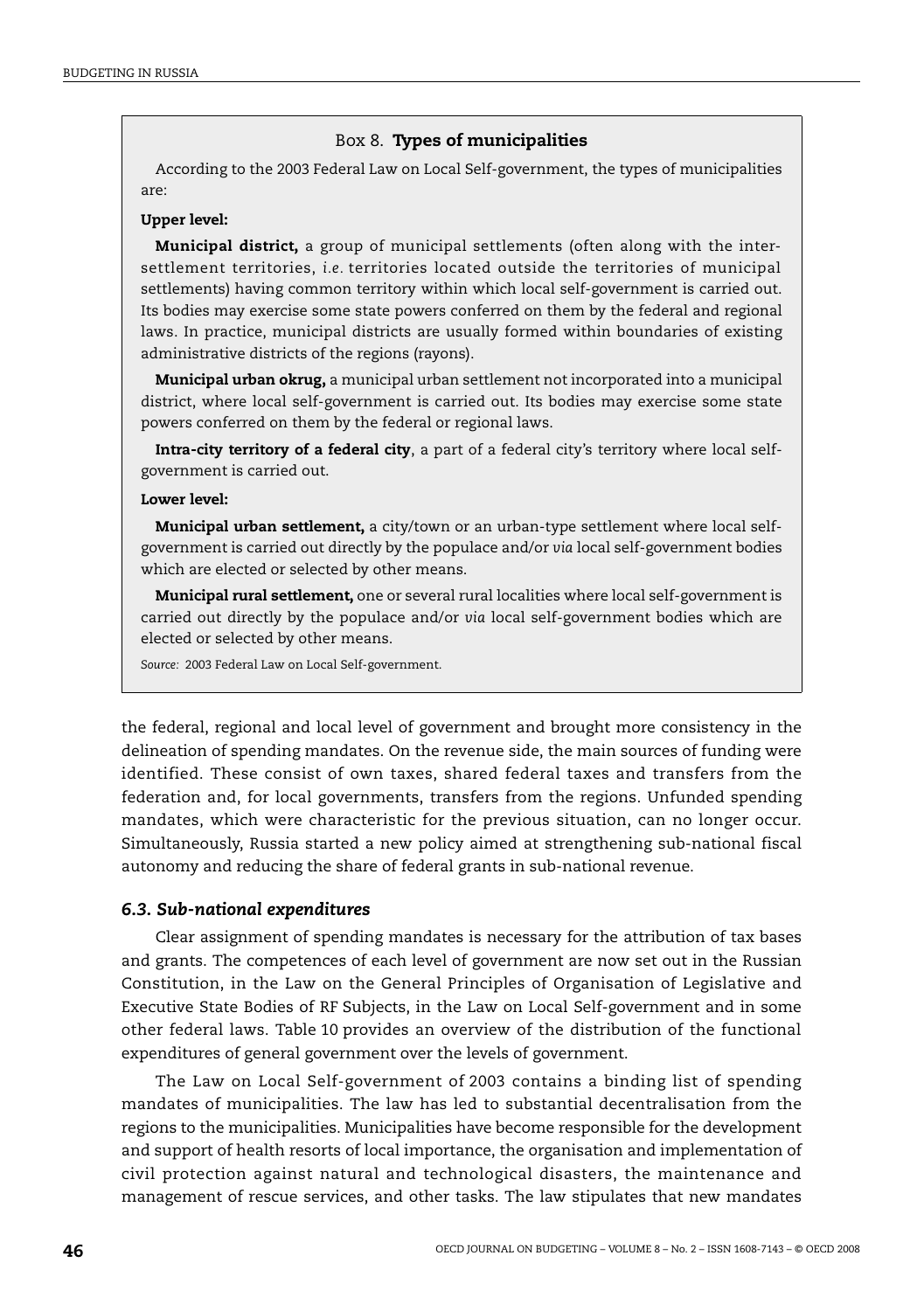can only be transferred if adequate funding is provided by higher of levels of government or if the tax base of the municipality is extended. In practice, this has often led to additional higher-level regulations that unnecessarily constrain the municipal autonomy and negatively affect the efficiency of service provision.

| <b>Functions</b>                                                                                                 | Federal level | Regional level | Municipal level |
|------------------------------------------------------------------------------------------------------------------|---------------|----------------|-----------------|
| Judicial system                                                                                                  | 89            | 11             | $\mathbf{0}$    |
| Foreign relations and international co-operation                                                                 | 97            | 3              | 0               |
| Basic research                                                                                                   | 99            | 1              | $\mathbf{0}$    |
| National defence                                                                                                 | 100           | $\Omega$       | $\mathbf{0}$    |
| National security and law enforcement                                                                            | 77            | 20             | 3               |
| Bodies of internal affairs                                                                                       | 62            | 33             | 5               |
| Fire safety                                                                                                      | 33            | 62             | 5               |
| National economy                                                                                                 | 36            | 56             | 8               |
| Space activities                                                                                                 | 100           | $\mathbf{0}$   | $\mathbf{0}$    |
| Recreation of mineral resources; water resources and forestry                                                    | 89            | 11             | 0               |
| Agriculture and fishing                                                                                          | 24            | 70             | 6               |
| Transportation                                                                                                   | 32            | 59             | 9               |
| Housing and procurement of household supplies $b$                                                                | 9             | 49             | 42              |
| Environmental protection                                                                                         | 29            | 56             | 15              |
| Primary education                                                                                                | 22            | 26             | 52              |
| Pre-school education, secondary education, basic professional education,<br>youth policies and children's health | 1             | 21             | 78              |
| Higher professional education                                                                                    | 95            | 5              | $\Omega$        |
| Culture, media and film making                                                                                   | 29            | 39             | 32              |
| Press editing                                                                                                    | 11            | 65             | 24              |
| Health care and sport                                                                                            | 14            | 68             | 18              |
| Social policies                                                                                                  | 81            | 14             | 5               |
| Pensions                                                                                                         | 100           | $\mathbf{0}$   | $\mathbf{0}$    |
| Social services to the population                                                                                | 7             | 81             | 12              |
| Orphanages                                                                                                       | 1             | 24             | 75              |

<span id="page-46-0"></span>Table 10. **Distribution of functional expenditure over levels of government**

In per cent of total functional expenditure*[a](#page-46-1)*

<span id="page-46-1"></span>*a)* For the federal level inclusive of the expenditures of extra-budgetary funds.

<span id="page-46-2"></span>*b)* Electricity, heat, gas and water supply and sewerage.

*Source:* Federal Treasury (2006), "Financial Reports", Government of the Russian Federation, Moscow.

## *6.4. Sub-national revenues*

Regional and municipal revenue comes mainly from federal grants and tax sharing. Depending on the region, either grants or tax shares constitute the largest share of revenues. Regional and local taxes constitute a less significant part of tax revenue. The smallest part comes from non-tax revenues (charges for use of regional/municipal property; fines, confiscations and other financial sanctions) and from entrepreneurial activities. The weighted average revenue structure of a consolidated regional budget (including revenues of the municipalities in the regional territory) is shown in [Table 11](#page-47-0).

The picture at the municipal level is roughly similar to that at the regional level. $64$ Municipal revenue comes mainly from tax shares (40%) and grants. The share of grants (both regional and federal) in local revenues varies from about 30% to 80%. The largest part of municipal grant revenues comes from the regions. Regional grants are often regulated by federal legislation – for instance, equalisation grants should be based on per capita fiscal capacities. The share of own municipal taxes is only a small per cent.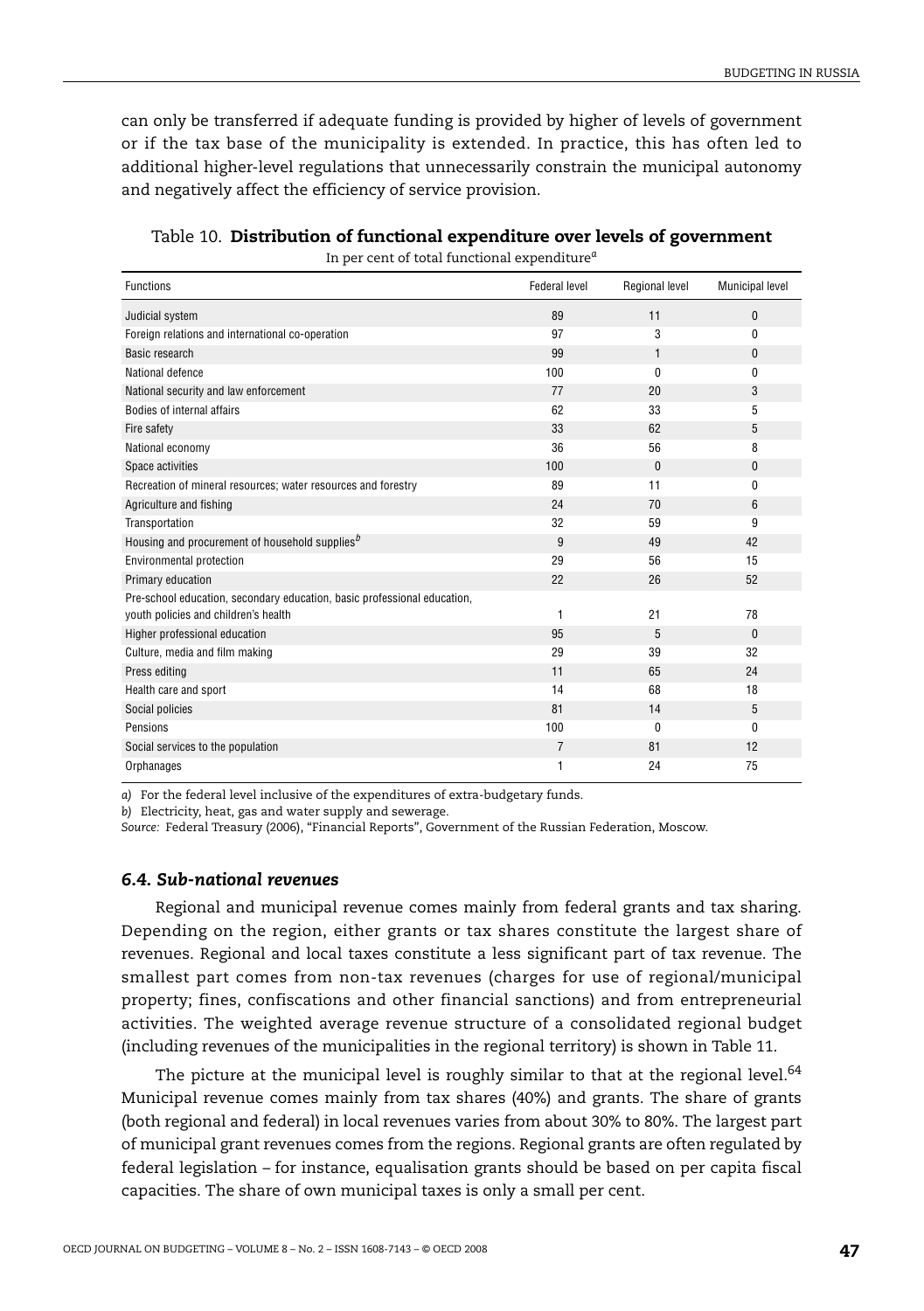|                                                                       | 2002  | 2003  | 2004  | 2005  | 2006  |
|-----------------------------------------------------------------------|-------|-------|-------|-------|-------|
| Tax revenues                                                          | 67.4  | 69.5  | 74.4  | 74.1  | 72.2  |
| Non-tax revenues                                                      | 6.9   | 8.1   | 8.3   | 5.7   | 5.6   |
| Grants                                                                | 16.0  | 14.8  | 9.0   | 14.7  | 15.9  |
| Income from entrepreneurial and other<br>income-generating activities | 0.8   | 0.9   | 1.3   | 1.9   | 2.1   |
| Other                                                                 | 8.9   | 6.7   | 7.1   | 3.6   | 4.2   |
| Total                                                                 | 100.0 | 100.0 | 100.0 | 100.0 | 100.0 |

#### <span id="page-47-0"></span>Table 11. **Weighted average revenue structure of consolidated regional budgets***[a](#page-47-1)* In per cent of total revenues

<span id="page-47-1"></span>*a)* 2005-06 data are not fully comparable with prior years due to changes made in the revenue classification and changes in local government structure.

*Source:* Ministry of Finance of the Russian Federation (2007), "Main Results and Trends of Budget Policy 2008-2010", Government of the Russian Federation, Moscow.

All taxes, regardless of whether they are federal, regional or local, are based on federal legislation. Within this federal framework, regional and local governments have a certain autonomy within constraints set by federal legislation concerning the rate structure, payment dates, and exemptions in regional and local taxation. Regional and local governments can also remove own taxes. [Box 9](#page-48-0) shows the distribution of tax authority among levels of government. Of all general government tax revenues in 2006, 57% went to the federal budget and 43% went to regional and local governments.<sup>[65](#page-56-13)</sup>

Regional and local taxes go entirely to the regions or municipalities, while federal taxes go to different levels depending on the tax-sharing arrangement set in the federal legislation (the Budget Code). Regions may share their tax revenues with local governments by establishing their own regional tax-sharing system. Municipal districts may do the same *vis-à-vis* municipal settlements. [Table 12](#page-49-0) provides an overview of the federal tax-sharing arrangements.

#### *6.5. Fiscal rules for sub-national governments*

The Budget Code establishes strict limits on the deficit, total annual borrowing, debt and expenditures on public debt servicing of sub-national government. For regions and municipalities, debt should not exceed approved total annual own budget revenue (exclusive of approved grants), and the deficit should not exceed 15% of approved total annual own budget revenue. For regions and municipalities that have received federal (and regional) grants exceeding 60% (regions) or 70% (municipalities) of their own budget revenues (excluding subventions<sup>66</sup>) during two of the last three fiscal years, the allowed debt is reduced by 50% of annual own budget revenues and the allowed deficit should not exceed 10% of approved total annual own budget revenue (regions) or 5% (municipalities). Spending on debt servicing for both regions and municipalities should not exceed 15% of the total annual budget expenditure, exclusive of expenditures financed by subventions.

The federal Ministry of Finance carefully monitors the debt and deficit parameters of regional governments. Breaching the limits triggers sanctions – for instance, suspension of intergovernmental grants (other than subventions) until the limits are again respected.

If, in the last reporting year, unfulfilled commitments of a region or municipality exceeded 30% of own budget revenues, a court may appoint an external financial administrator with far-reaching competence in order to restore the solvency of the government in question.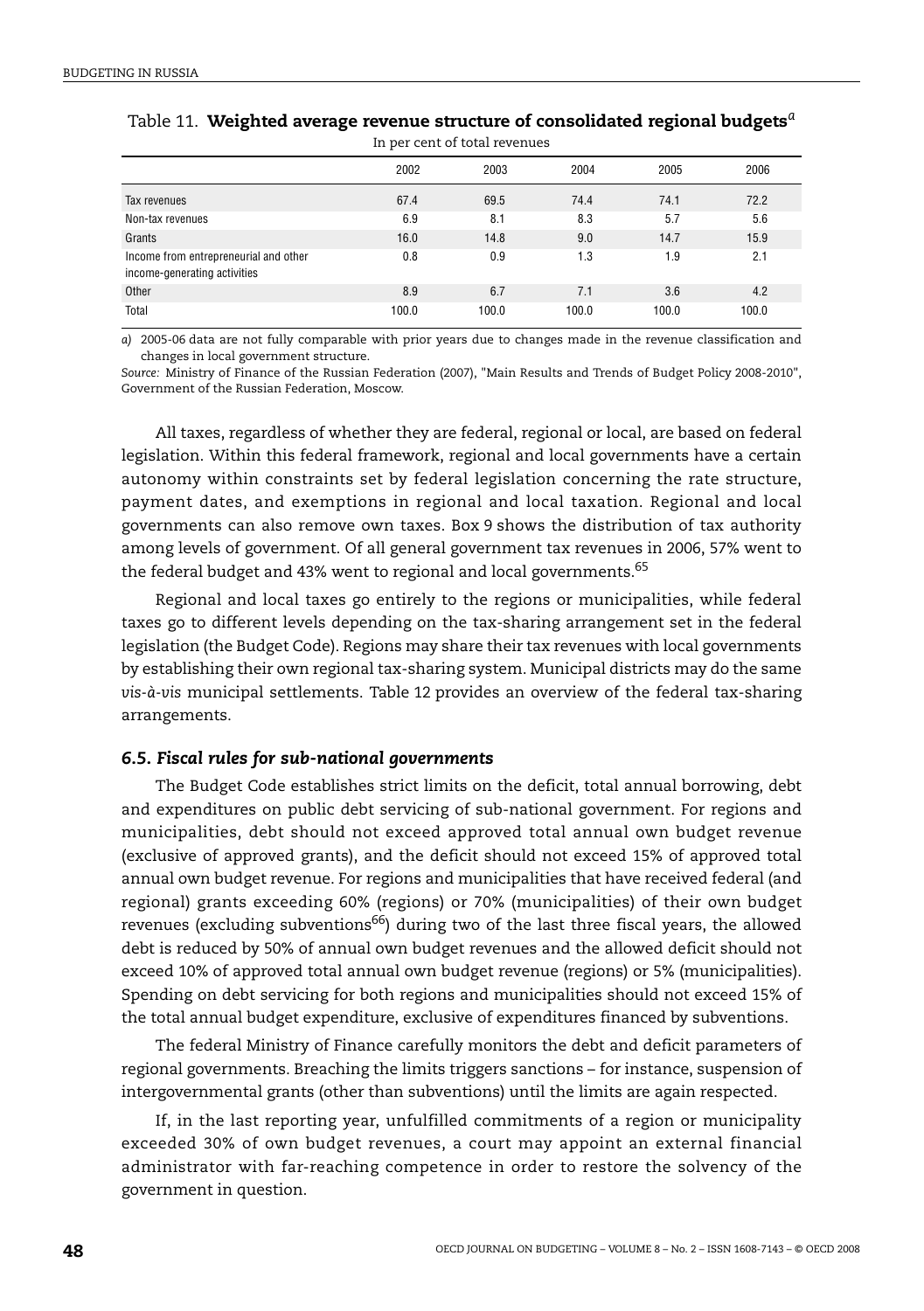## Box 9. **Distribution of tax authority under Article 12 of the Tax Code**

#### <span id="page-48-0"></span>**Federal taxes and fees:**

- Value-added tax.
- Excises.
- Personal income.
- Single social tax.
- Corporate profit tax (the rate is 24%, of which 6.5% goes to the federal budget and 17.5% to the regional budget. Regions are allowed to reduce the rate of 17.5% for certain categories of taxpayers but not lower than 13.5%).
- Tax on extraction of minerals.
- Water tax.
- Fee for using the objects of fauna and of water biological resources.
- State taxes (fees).

#### **Regional taxes:**

- Corporate tax on property (the federal Tax Code sets the ceiling of the tax rate and certain tax exemptions).
- Gaming tax (the federal Tax Code sets the floor and the ceiling of the tax rate).
- Transport tax (the federal Tax Code sets the floor and the ceiling of the tax rate).

#### **Municipal taxes:**

- Land tax (the federal Tax Code sets the ceiling of the tax rate and certain tax exemptions).
- Personal tax on property (the federal law on personal tax on property sets the floor and the ceiling of the tax rate).

#### *6.6. Grants*

There are mainly three types of grants (Art. 129 of the Budget Code): equalisation grants (non-earmarked); subsidies (earmarked, either matching or non-matching); and subventions (earmarked for financing delegated functions and federal mandates). Federal equalisation grants, subsidies and subventions to regions and municipalities account for 40%, 34% and 18% of total federal transfers respectively. [Table 13](#page-50-0) provides an overview of federal transfers in the budget for 2008-10.

The criteria for the distribution of grants are defined in the legislation. Grants to regions are mainly formula-based. Non-earmarked equalisation grants are mostly given from the Fund for Financial Support of Regions (see Section 6.7 below). Earmarked grants are primarily provided as subsidies from the Co-financing Fund and as subventions from the Compensation Fund. The Co-financing Fund was created for matching social expenditures in regions/municipalities (social protection of labour veterans,  $67$  payment of family allowances, housing subsidies, etc.). The Fund also covers federal programmes for regional socio-economic development. The Compensation Fund was created for financing federal mandates at regional/municipal level. It covers expenditures for public housing services and household supplies (electricity, gas, heating, water, etc.) of Second World War veterans and disabled people. The Compensation Fund was expanded by 2.2% in real terms in 2006. There are also some funds for earmarked regional development aid (not specified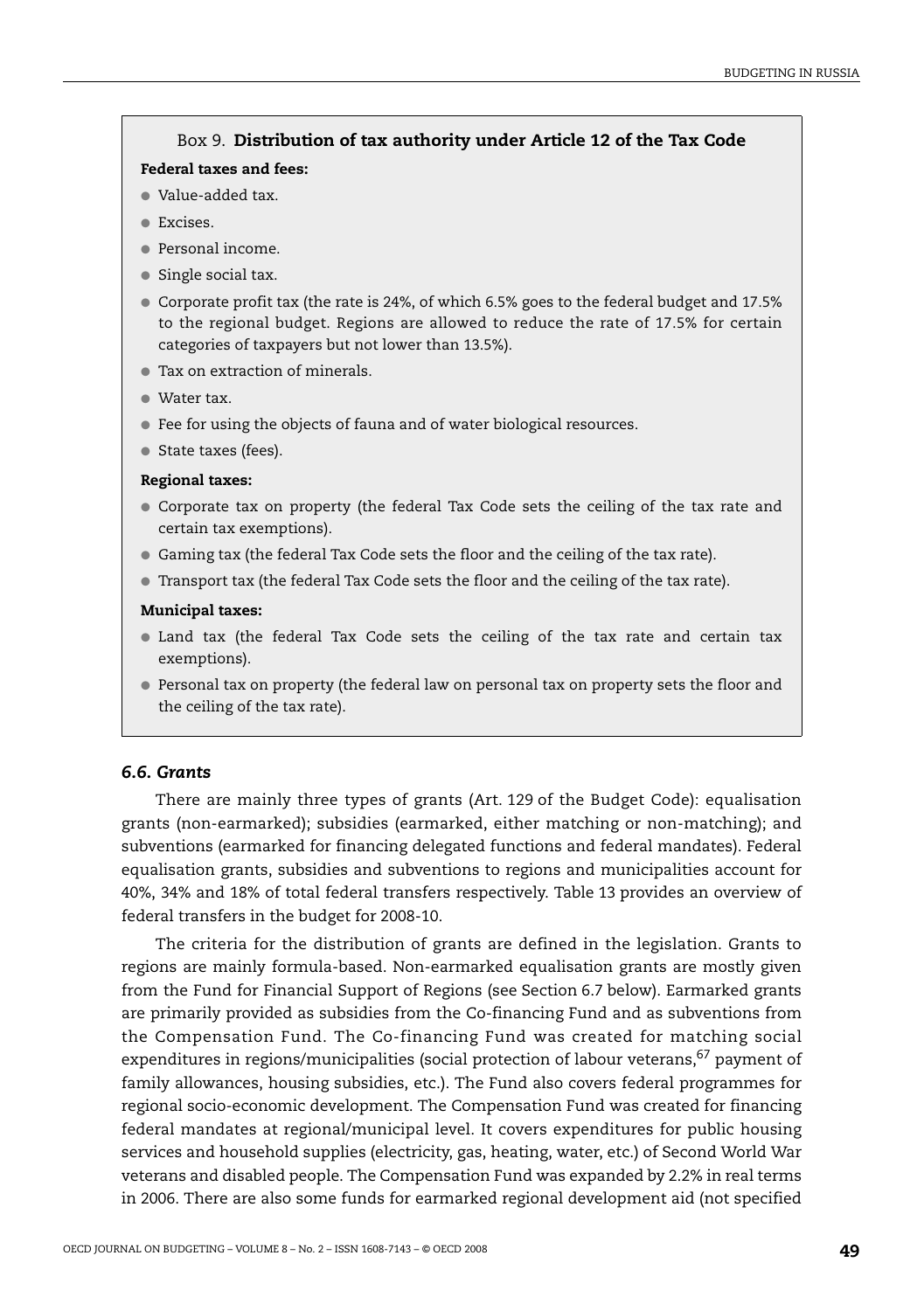## Table 12. **Tax shares of major taxes as established by the Budget Code**

<span id="page-49-0"></span>

|                                                                                                                                 |                              |                          | <b>Municipal budgets</b> |                          |                          |
|---------------------------------------------------------------------------------------------------------------------------------|------------------------------|--------------------------|--------------------------|--------------------------|--------------------------|
|                                                                                                                                 | Federal<br>budget            | Regional<br>budgets      | Settlement               | Municipal<br>districts   | Urban okrugs             |
|                                                                                                                                 | Tax-sharing rates (per cent) |                          |                          |                          |                          |
| Federal taxes and fees; taxes levied under special tax regimes                                                                  |                              |                          |                          |                          |                          |
| Corporate profit tax levied at the rates established for the federal<br>and regional budgets respectively                       | Rate 6.5<br>100 <sup>a</sup> | Rate 17.5<br>100         |                          |                          |                          |
| Corporate profit tax (levied on income of foreign institutions,<br>dividends and interest accruing to state and municipal bonds |                              |                          |                          |                          |                          |
| - withholding tax)                                                                                                              | 100                          |                          |                          |                          |                          |
| Personal income tax                                                                                                             |                              | 70 <sup>b</sup>          | 10                       | 20                       | 30                       |
| Corporate profit tax levied under production-sharing agreements                                                                 | 20                           | 80                       | $\overline{\phantom{0}}$ |                          |                          |
| Value-added tax                                                                                                                 | 100                          |                          |                          |                          |                          |
| Excises on ethyl alcohol made of food raw materials; excises<br>on alcohol-containing products                                  | 50                           | 50                       |                          |                          |                          |
| Excises on ethyl alcohol made of any type of raw materials                                                                      |                              |                          |                          |                          |                          |
| other than food                                                                                                                 | 100                          |                          |                          |                          |                          |
| Excises on alcohol products                                                                                                     | $\overline{\phantom{0}}$     | 100                      |                          |                          |                          |
| Excises on beer                                                                                                                 | $\overline{a}$               | 100                      | -                        |                          |                          |
| Excises on tobacco products                                                                                                     | 100                          |                          |                          |                          |                          |
| Excises on motor gasoline, straight-run gasoline, diesel fuel,                                                                  |                              |                          |                          |                          |                          |
| engine oils for diesel and carburettor (injection) engines                                                                      | 40                           | 60                       |                          |                          |                          |
| Excises on passenger cars and motorcycles                                                                                       | 100                          |                          |                          |                          |                          |
| Excises on excisable goods and products imported to Russia                                                                      | 100                          |                          |                          |                          |                          |
| Tax on extraction of minerals in the form of hydrocarbons<br>(natural fire gas)                                                 | 100                          |                          |                          |                          |                          |
| Tax on extraction of minerals (other than minerals in the form                                                                  |                              |                          |                          |                          |                          |
| of hydrocarbons, natural diamonds and prevailing minerals)                                                                      | 40                           | 60                       |                          |                          |                          |
| Tax on extraction of minerals from Russia's continental shelf                                                                   | 100                          |                          |                          |                          |                          |
| Diamond extraction tax                                                                                                          | $\overline{a}$               | 100                      |                          |                          |                          |
| Regular payments for extraction of minerals (royalty)                                                                           |                              |                          |                          |                          |                          |
| under production-sharing agreements concerning production<br>of hydrocarbons (other than natural fire gas)                      | 95                           | 5                        |                          |                          |                          |
| Fee for the use of water biological resources (except for inland                                                                |                              |                          |                          |                          |                          |
| water facilities)                                                                                                               | 70                           | 30                       |                          |                          |                          |
| Fee for the use of fauna                                                                                                        |                              | 100                      |                          |                          |                          |
| Water tax                                                                                                                       | 100                          |                          |                          |                          |                          |
| Single social tax at the rate established by the Russian Tax Code                                                               |                              |                          |                          |                          |                          |
| for the federal budget                                                                                                          | 100                          |                          |                          |                          |                          |
| Tax levied under a simplified taxation system (franchise tax) $d$                                                               |                              | 90                       |                          |                          |                          |
| Tax levied in the form of patent value under a simplified taxation                                                              |                              |                          |                          |                          |                          |
| system <sup>d</sup>                                                                                                             |                              | 90                       |                          |                          |                          |
| Single agricultural tax <sup>d</sup>                                                                                            |                              | 30                       | 30                       | 30                       |                          |
| Single tax on imputed income from certain types of activities <sup><math>d</math></sup>                                         | $\overline{\phantom{a}}$     | $\overline{\phantom{0}}$ | $\overline{\phantom{0}}$ | 90                       | 90                       |
| Regional taxes                                                                                                                  | $\overline{\phantom{0}}$     | 100 <sup>c</sup>         | $\overline{a}$           |                          |                          |
| Corporate property tax                                                                                                          | $\qquad \qquad -$            | 100                      | $\overline{\phantom{0}}$ | $\overline{\phantom{0}}$ | $\overline{\phantom{a}}$ |
| Tax on gambling business                                                                                                        | $\qquad \qquad -$            | 100                      | $\overline{a}$           |                          |                          |
| Transport tax                                                                                                                   | $\qquad \qquad -$            | 100                      | $\qquad \qquad -$        | $\overline{\phantom{0}}$ | $\overline{\phantom{a}}$ |
| Local taxes                                                                                                                     | $\overline{\phantom{0}}$     |                          | $\overline{\phantom{0}}$ | 100 <sup>c</sup>         | 100 <sup>c</sup>         |
| Land tax                                                                                                                        | $\overline{\phantom{a}}$     | $\overline{\phantom{0}}$ | 100                      | $\overline{\phantom{0}}$ | 100                      |
|                                                                                                                                 |                              |                          |                          |                          |                          |

<span id="page-49-1"></span>*a)* A company subject to the corporate profit tax pays the tax by the total rate 24% of its profits, of which 6.5% goes to the federal budget and 17.5% to the regional budget.

<span id="page-49-2"></span>*b)* Regions are obliged to set the share of the tax to be transferred to local budgets which should be not less than 10% of tax incomes received by the consolidated regional budget from the personal income tax [Art. 58(3) of the Budget Code].

<span id="page-49-3"></span>*c)* Regional taxes and local taxes may have their own tax-sharing arrangement.

<span id="page-49-4"></span>*d)* The remaining 10% goes to the extra-budgetary funds (see the relevant paragraph in section 1.1 and the last paragraph in section 4.5).

*Source:* Ministry of Finance of the Russian Federation (2007), "Main Results and Trends of Budget Policy 2008-2010", Government of the Russian Federation, Moscow.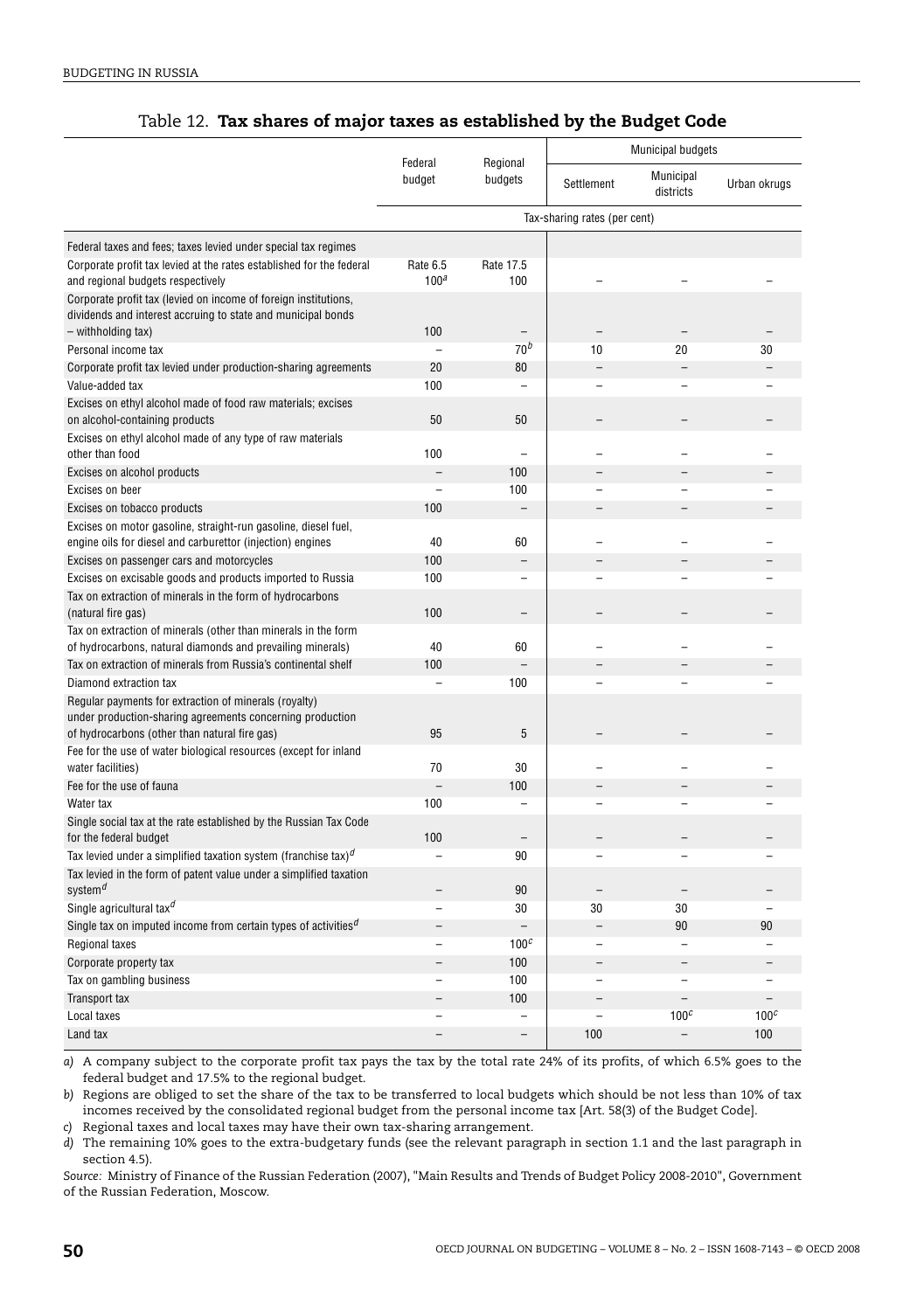<span id="page-50-0"></span>

|                                                                                | 2008 | 2009 | 2010 |
|--------------------------------------------------------------------------------|------|------|------|
| Intergovernmental transfers total, including:                                  | 6.54 | 6.14 | 6.12 |
| Intergovernmental transfers to consolidated regional budgets total, including: | 2.66 | 2.30 | 1.98 |
| Equalisation grants total, including:                                          | 1.08 | 0.99 | 0.92 |
| Fund for Financial Support of Regions (FFSR)                                   | 0.94 | 0.89 | 0.84 |
| Subsidies total, including:                                                    | 0.91 | 0.76 | 0.54 |
| Co-financing of capital development                                            | 0.33 | 0.25 | 0.16 |
| Co-financing Fund                                                              | 0.56 | 0.47 | 0.38 |
| Subventions (Compensation Fund)                                                | 0.47 | 0.45 | 0.43 |
| Other intergovernmental transfers                                              | 0.20 | 0.10 | 0.10 |
| Intergovernmental transfers to federal extra-budgetary funds                   | 3.89 | 3.84 | 4.14 |

| Table 13. Federal budget intergovernmental transfers in 2008-10 |
|-----------------------------------------------------------------|
| Per cent of GDP                                                 |

*Source:* Ministry of Finance of the Russian Federation (2007), "Main Results and Trends of Budget Policy 2008-2010", Government of the Russian Federation, Moscow.

in [Table 10\)](#page-46-0): the Fund of Regional Development (for infrastructure, school and hospital construction, etc.) and the Fund of Regional and Municipal Finance Reform. The latter allocates resources to sub-national budget reform on a competitive basis, and is managed by the Ministry of Finance.

Beginning with the reforms of 2004, Russia has started a policy aimed at strengthening sub-national fiscal autonomy. One of the objectives of this policy is the reduction of the share of federal grants in consolidated regional revenues without shrinking the total amount of federal grants and without increasing regional and local tax bases and shares in federal taxes. This reduction can be realised by fostering the growth of own sub-national revenues (non-tax revenue, rate increase of own taxes under the ceiling set in federal legislation) and better fiscal discipline. To promote the reform, a new article was introduced into the Budget Code (Art. 130), setting up conditions and in some cases sanctions restricting regional budget policies. These restrictions aim to encourage regions to develop their own tax base and to improve fiscal discipline. The article distinguishes various categories of regions on the basis of the share of grants in their budget revenues. Regions with a share of grants exceeding 60% (excluding subventions) are subject to the most important restrictions. These regions should: *i)* conclude an agreement with the Federal Ministry of Finance of the Russian Federation on how to increase the efficiency of the budget expenditures; *ii)* open and run special accounts in the units of the Federal Treasury for their transactions; *iii)* ask once a year for an external audit of annual reports on budget execution to be carried out by the Accounts Chamber of the Russian Federation or by the Federal Service of Financial and Budgetary Control and Supervision; and *iv)* take other measures set by the federal legislation. The problem that this policy attempts to address is well-known. OECD countries have encountered the same problem. The Russian policy relies strongly on regulatory intervention. The Russian authorities may consider incorporating more financial incentives – for instance, by moving away from earmarked grants (that stimulate both federal and regional authorities to shift spending patterns in the direction of subsidised services) towards non-earmarked grants – and providing larger tax bases or tax shares to regional and local governments.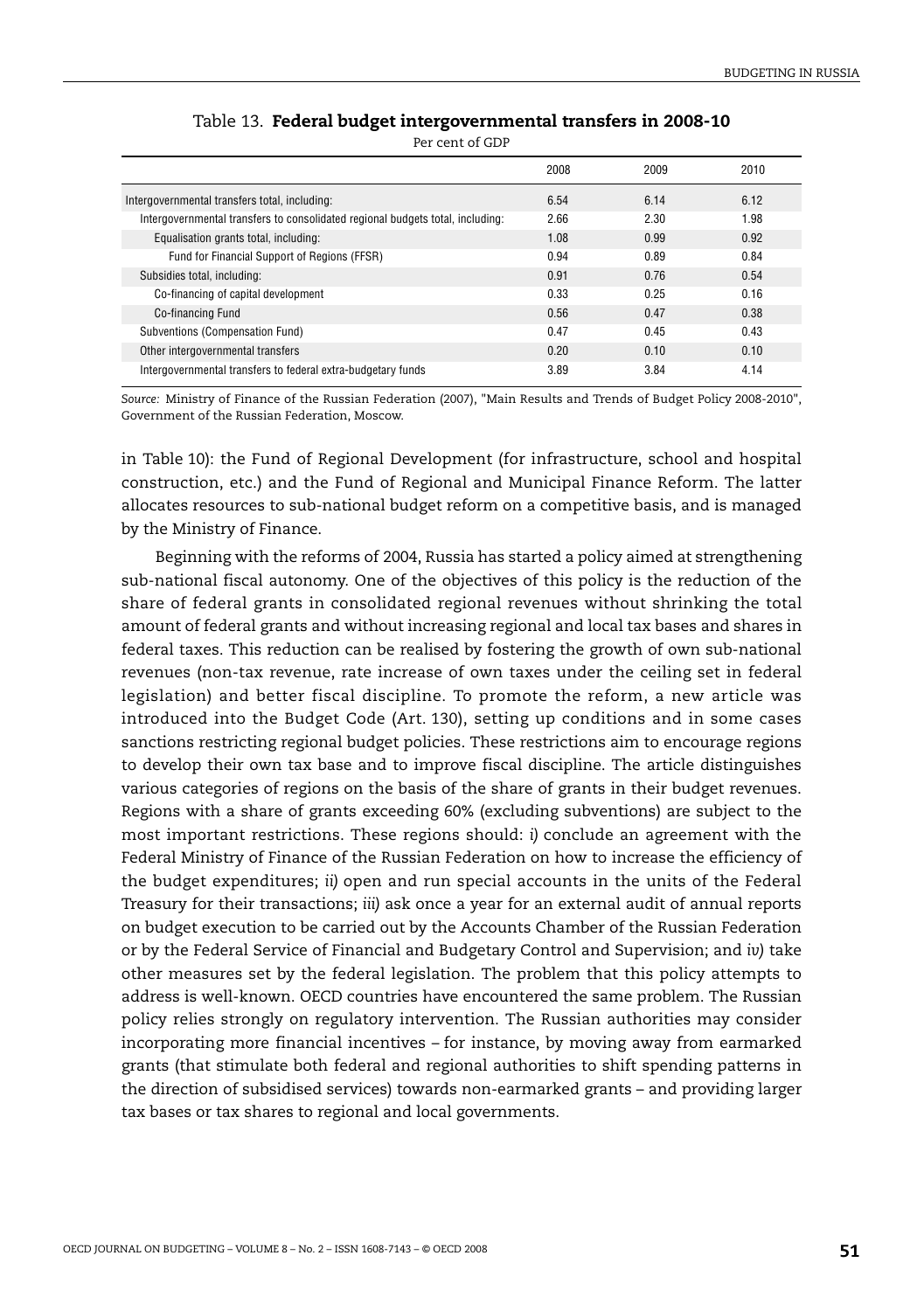#### *6.7. Equalisation*

The tax and service capacities of the Russian regions vary widely. Differences in population size, mineral reserves, industrial development and per capita income create a considerable gap between rich and poor regions. Currently only around 15 of the 85 regions do not receive equalisation grants. As the Minister of Regional Development stated recently, average GDP per capita differs by a factor of 35, the level of unemployment by a factor of 29 and the level of investments by a factor of 158 between the richest and the poorest regions. Hence the need for equalisation is obvious in Russia.

The main equalisation instrument is the Fund for Financial Support of Regions. Originally (in 1995) the size of the Fund was calculated as a percentage of the revenues of the value-added tax, and later as a percentage of total federal tax receipts. The methodology started to change substantially as of 2001, and currently the total equalisation grant pool depends on the regional entitlements calculated under the new equalisation rules.

The general formula used to distribute equalisation transfers was developed by the Ministry of Finance and has been repeatedly modified with the purpose of making it more objective and transparent. The grant distribution methodology is based on the following principles:

- The use of official statistics independent from the federal Ministry of Finance and from regional governments.
- The assessment of regional revenue capacity based on their tax capacity.
- The assessment of regional service capacity based on the number of public service users and the costs of public services.

When calculating transfers, the government takes into account consolidated revenues and expenditures of a region (including municipal revenues and expenditures in its jurisdiction). In order to select regions eligible for an equalisation grant, a special indicator measuring fiscal and service capacity of a region is calculated.

Amounts from the Fund are allocated in three steps. First, an amount is allocated to the poorest regions whose capacity indicator is below 60% of the national average. The grant narrows the gap between the capacity indicators of the regions concerned and the 60% threshold by 85%. In the second stage, each region whose capacity indicator is below the national average receives an amount which reduces the distance from the national average by a certain percentage uniform for all recipient regions. In the third stage, the regions whose equalisation grants decreased compared to the previous year receive a bonus. Regions whose grants grew by more than 7% compared to the previous year are penalised. The size of the bonus depends on the efficiency of fiscal management (the efficiency measures are: tax revenue growth above the Russian average level; debt reduction above the average reduction rate for all regions; and the size of the debt relative to total revenues of a region compared with the Russian average). The sum of penalties is equal to the sum of bonuses and is distributed among regions in proportion to the change in the equalisation grant.

The formula for the equalisation grant is transparent and differs greatly from the previous practice when equalisation transfers were bilaterally negotiated between regional and federal governments. Moreover, the methodology seems to combine two important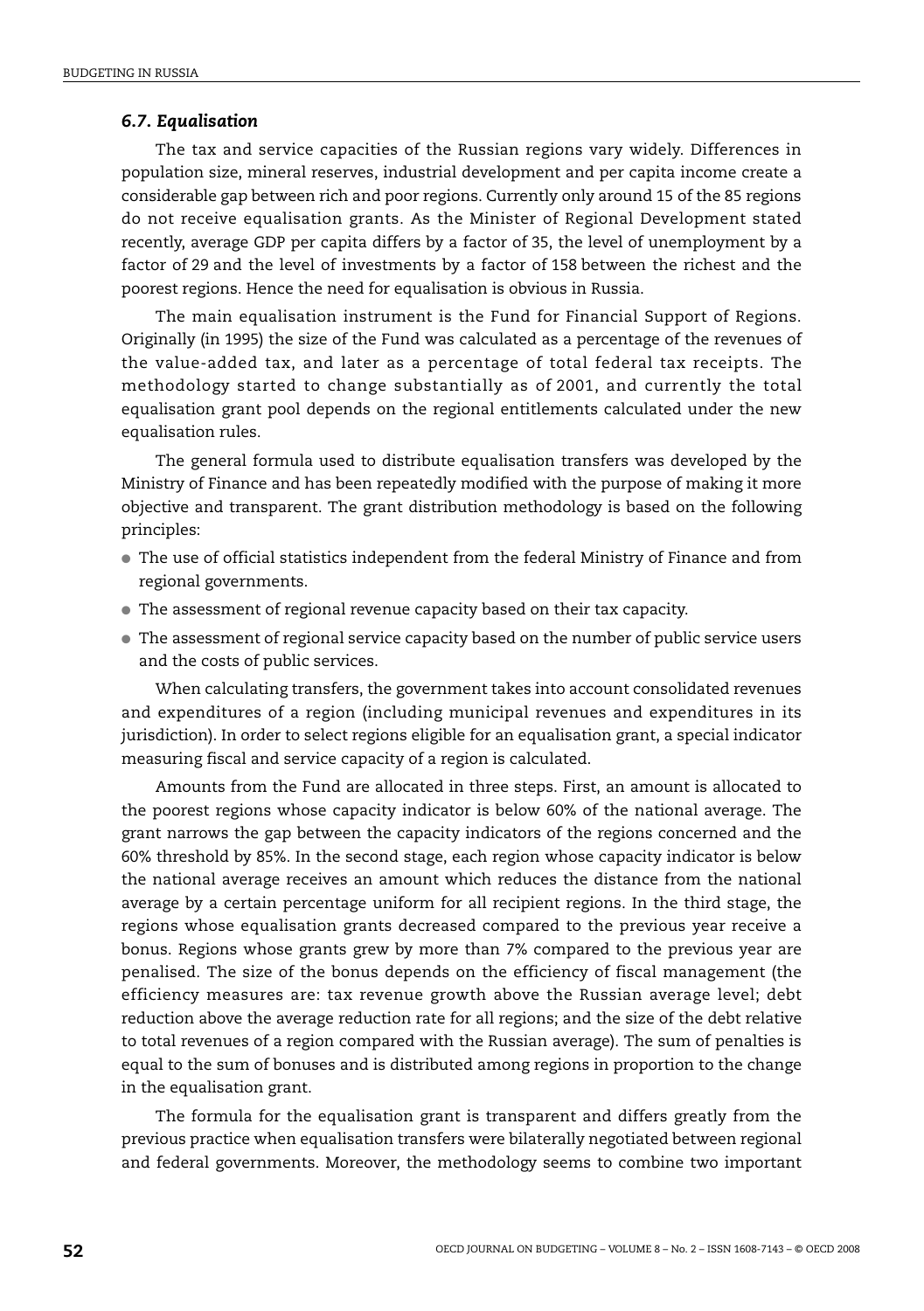requirements: first, providing equal service levels at equal tax costs and, second, stimulating convergence in tax and service capacity. However, the methodology has only recently been introduced and its effect on the longer term remains to be seen.

In recent years, the share of the grants from the equalisation fund in regional revenue has been shrinking. From 2005 to 2007, it fell from 38.9% to 33.2%. This does not mean that the amount of equalisation grants was falling, but that that these grants have been growing at a slower pace than other grants. The real problem concerning grant dependency in Russia does not lie in the equalisation grants but in other grants, mostly earmarked.

At the regional level, fair and transparent equalisation policies for local governments are still largely lacking. An important problem is the lack of good statistical data about local tax bases and service needs. This lack may result in simple distribution formulas that are not always fair and efficient. Moreover, the lack of data may lead to highly discretionary policies to correct undesired results. Regions may choose to allocate grants from a regional pool to all municipalities directly, or use a two-step procedure by equalising municipal districts and urban okrugs from the regional pool and then letting districts equalise settlements. The second approach is the most common as it involves less effort from the regional level.

## *6.8. Conclusion*

In 2004, the sub-national finances of Russia were radically reformed and put on a modern footing. The revision of the Budget Code of 2004 laid down the basic principles, including sub-national fiscal rules. The federal Law on the Distribution of Assignments between Levels of Government of 2004 substantially changed the division of tasks between the federal, regional and local level of government and brought more consistency in the delineation of spending mandates. Simultaneously, Russia started a new policy aimed at strengthening sub-national fiscal autonomy and reducing the share of federal grants in sub-national revenue.

The decentralisation of spending mandates in Russia is relatively large: responsibilities in the social domain are mainly transferred to the regional and local levels; regions and municipalities are free to set standards for service provision within a federal framework; regions set their own wages for public employees. On the other hand, fiscal autonomy on the revenue side has lagged behind the decentralisation of spending mandates. This has led to a discrepancy between fiscal autonomy and spending mandates, which has to be bridged by federal grants. This situation is not unique to Russia but is increasingly characteristic for many OECD countries.

The Law on Local Self-government of 2003 reformed the structure of local government on a uniform basis throughout the Russian territory and clarified the distribution of spending mandates over regions, upper-level municipalities and lower-level municipalities. The implementation of this law has taken longer than expected and is not yet fully completed.

Tax shares are the most important source of tax revenue for regions and municipalities. However, this source of sub-national revenue has in recent years been rather volatile due to frequent changes in sharing arrangements and annual renegotiations (OECD, 2004). It is expected that the introduction of three-year budgets in the Budget Code revision of 2007 will bring more stability in this respect and will enable sub-national governments to engage in fiscal planning in the medium term.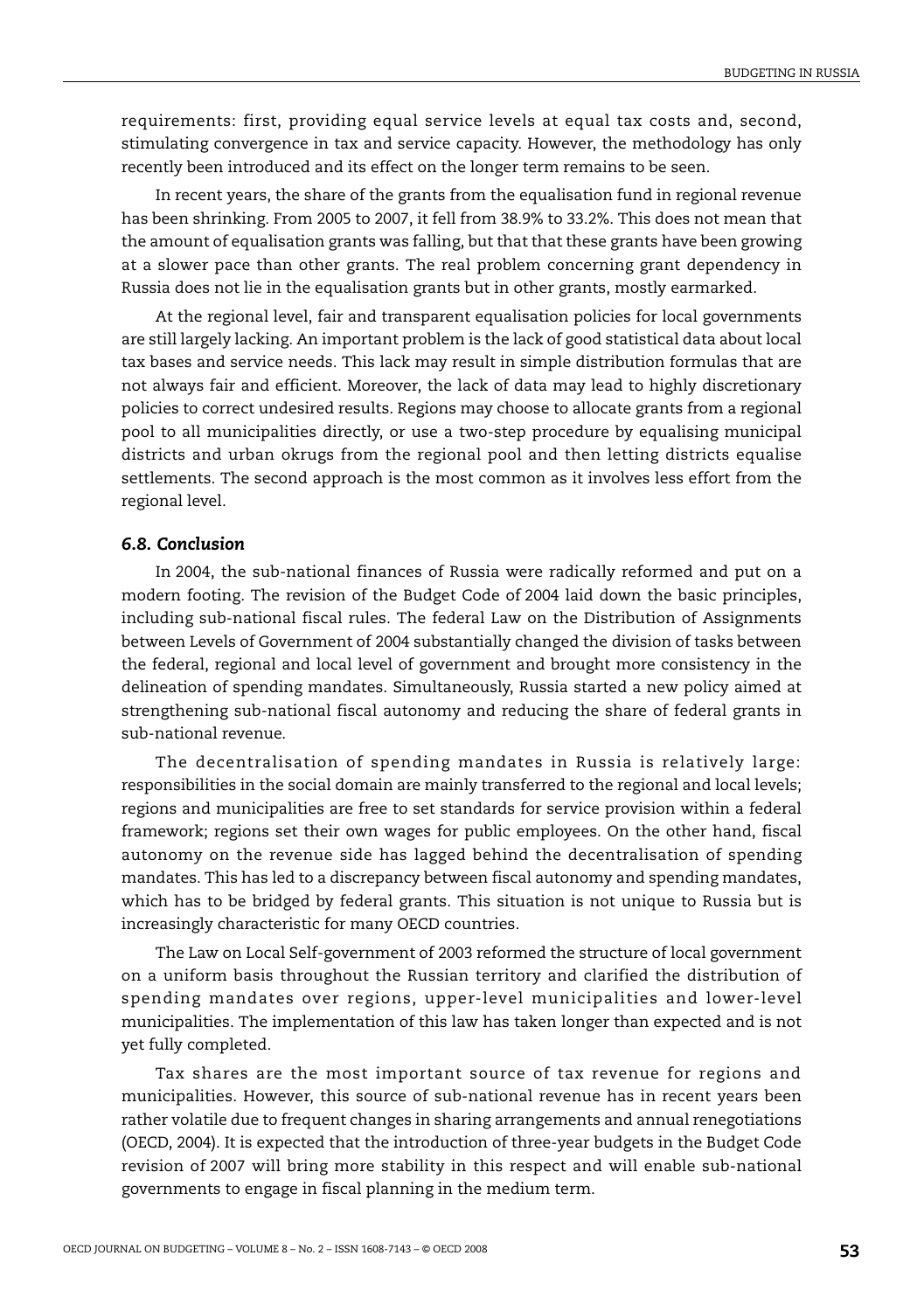The federal government is unwilling to increase the size of sub-national tax bases and shares in federal taxes. As a consequence, sub-national governments are increasingly dependent on federal grants. Recent federal policy aims to counter this trend by actively promoting sub-national budgetary discipline and methods of result-oriented budgeting. This policy relies strongly on regulatory intervention. The Russian authorities may consider incorporating more financial incentives – for instance, by moving away from earmarked grants (that stimulate both federal and regional authorities to shift spending patterns in the direction of subsidised services) towards non-earmarked grants – and providing larger tax bases or tax shares to regional and local governments.

Following the revision of the Budget Code in 2004, Russia has introduced a modern system of equalisation based on indicators for tax and service capacity. The system is designed to bridge the great disparity in prosperity of the Russian regions. Equalisation grants are the main instrument of fiscal equalisation, and their share in the total amount of federal grants is very large. One of the features of the system is that it contains financial incentives for regions to develop their own tax base (under the ceiling set in federal legislation) and thus to reduce the role of equalisation grants in their budgets. The system is transparent but rather complicated, especially as far as the financial incentives for tax base development are concerned. The effects of these incentives in the longer term remain to be seen.

At the regional level, fair and transparent equalisation policies are still largely lacking. An important problem is the lack of good statistical data about local tax bases and service needs.

#### *Notes*

- <span id="page-53-0"></span>1. Data for 2007 not yet available.
- <span id="page-53-1"></span>2. Average number of children per woman.
- <span id="page-53-2"></span>3. Public enterprises (a large sector in Russia) are not included in the government sector. Contrary to widespread belief, in terms of employment the government sector is not particularly large in Russia (on this point, see also OECD, 2006, Chapter 3).
- <span id="page-53-3"></span>4. For instance, the numbers for France, the United Kingdom and Spain are the following: France 1.5% agriculture, etc., 23.2% industry, 61.6% services of which 27.4% public administration, etc.; the United Kingdom 0.7% agriculture, etc., 21.1% industry, 66% services of which 30.7% public administration, etc.; Spain 3.2% agriculture, etc., 30.9% industry, 51.8% services of which 20.8% public administration, etc. (IMF, 2006b; *OECD.Stat database*; *ILO database*).
- <span id="page-53-4"></span>5. The enormous increase in revenues from oil production (more than 200% over the period 2000-05) is largely due to the price increases and taxation and to a much smaller extent to increased output (about 60%). Furthermore, the increase in oil production has been falling fairly dramatically over the last years (oil production rose just 2.5% in 2005 as compared with an average of 8.5% annually over the period 2000-04). Infrastructure constraints and lack of investments have been important factors in bringing about this deceleration. Output in the inefficient gas sector has virtually stagnated since the beginning of the 21st century, whereas revenues from gas have increased by more than 80% (OECD, 2006).
- <span id="page-53-5"></span>6. "Dutch disease" is the phenomenon whereby permanent real appreciation of the currency (nominal appreciation plus inflation), induced by commodity exports, impairs the competitiveness of domestic production sectors in tradable goods, both in foreign and domestic markets. This happened in the Netherlands during the 1980s as a consequence of increasing exports of natural gas.
- <span id="page-53-6"></span>7. Investment rates in Russia are also diverging sharply between sectors. In some sectors, such as agriculture, food products, refined petroleum products and nuclear fuel, machinery and equipment, transport equipment, electricity, gas and water supply, and construction, investment rates have been particularly low (less than 10% or negative year-on-year growth in 2005).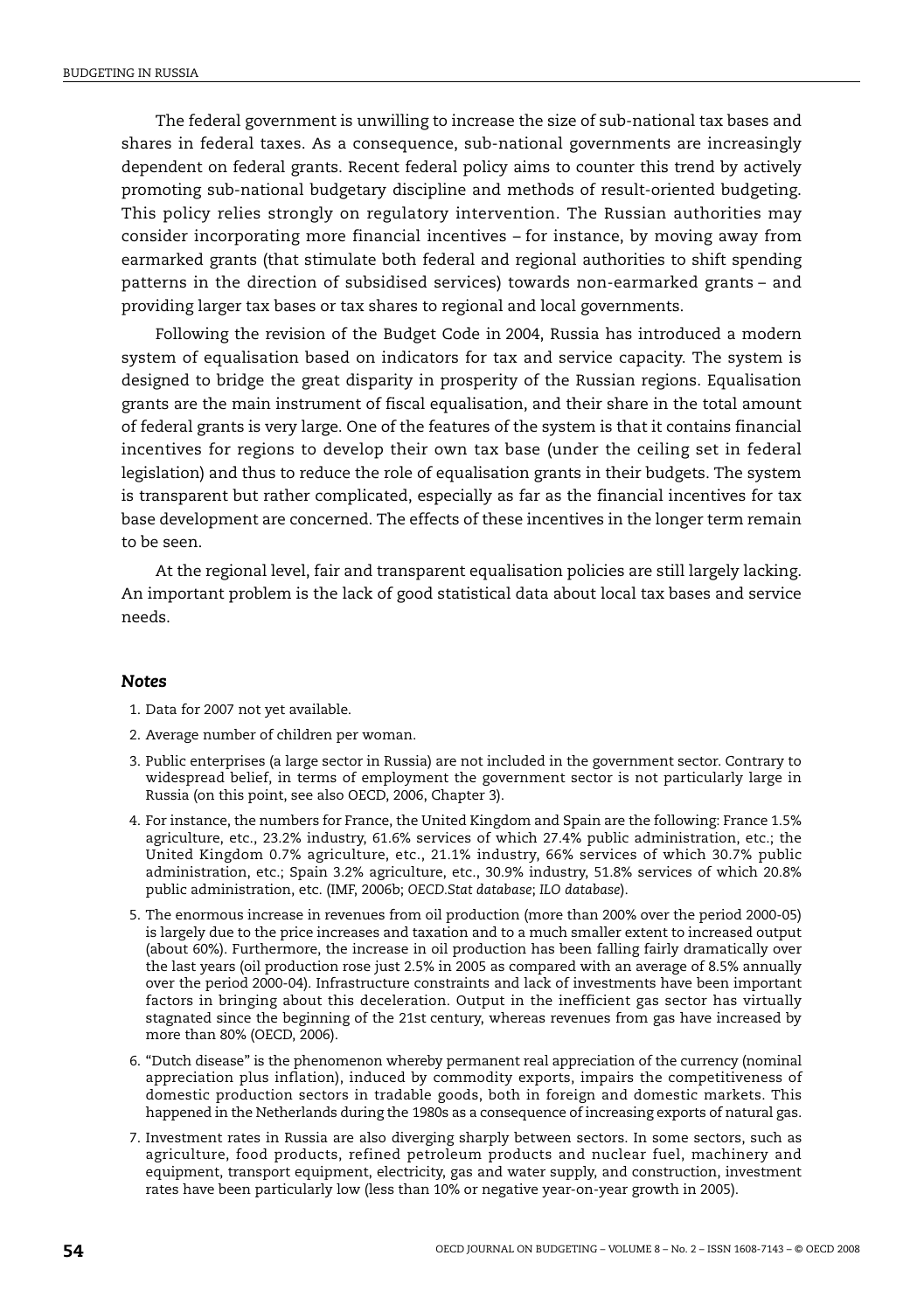- <span id="page-54-0"></span>8. The IMF has been critical of the exchange rate policy of the Central Bank and has advised the Russian monetary authorities over the years to focus on inflation, rather than on the double (and inconsistent) objectives of inflation and exchange rate control (IMF, 2005, 2006a and 2007).
- <span id="page-54-1"></span>9. C.i.f. means including (transport) costs, insurance and freight.
- <span id="page-54-2"></span>10. Namely until 2007: all revenues in excess of the cut-off price. After 2007: all oil revenues minus the oil transfer (see [Box 2](#page-14-0)). In the period between 2004 and 2007, this amounted roughly to a share between one-third and a half of federal oil revenues. For 2008, the share will be 14.7% of the federal oil revenues (on the basis of the very cautious oil price assumptions of the budget).
- <span id="page-54-3"></span>11. Sub-national government also has some oil revenues, mainly through its 5% of the mineral extraction tax on hydrocarbons.
- <span id="page-54-4"></span>12. The IMF estimates expenditures at 1.8 percentage points higher, non-oil revenue 1.1 percentage points higher and oil revenues 1 percentage points higher in 2010 (IMF, 2007). These differences are mainly due to different assumptions concerning the spending of the unallocated margin in the 2008-10 budget.
- <span id="page-54-5"></span>13. In the years 1995-98, there were large general government deficits which were financed by government bonds with double-digit interest rates. This crowded out private investment. From 1990 to 1998, real investment fell continuously (OECD, 2004).
- <span id="page-54-6"></span>14. Oil price upsurges have increased federal oil revenues by 1.6 percentage points of GDP over the period 2005-07 (compared to 2004), so that the real costs of the additional spending programmes were 2.6% of GDP.
- <span id="page-54-7"></span>15. Oil exports have increased slightly less than 50% over the period 2000-05. Oil prices have increased about 90% over the same period.
- <span id="page-54-8"></span>16. That is, 100% of the federal share of this tax; the remaining share of 5% goes to the regions.
- <span id="page-54-9"></span>17. See the last paragraph in Section 1.1 above.
- <span id="page-54-10"></span>18. *Ex ante*, the Central Bank sets two implicit targets: an upper limit for real appreciation (nominal appreciation plus inflation) and an inflation target. In 2006, the upper limit for real appreciation was fixed at 9% and the inflation target was set at 8.5%. This basically represents a policy of fixed nominal exchange rate (OECD, 2006).
- <span id="page-54-11"></span>19. The role of mandatory reserve requirements for the commercial banks and other sterilisation instruments is very small in Russia (OECD, 2006).
- <span id="page-54-12"></span>20. This view is consistently put forward by the IMF in its annual "Article IV" reports on Russian financial policies, but not dealt by the Russian authorities (see note 8 above).
- <span id="page-54-13"></span>21. The report noted, however, that at the time there was no separate reporting on tax revenues flowing from the oil sector and consequently no reporting on the non-oil balance, which was seen as a major weakness. (This problem has been addressed since then.) Similarly, there was no reporting on governmental financial assets (considered as confidential) and only partial reporting on contingent liabilities and tax expenditures.
- <span id="page-54-14"></span>22. Except some dozens of accounts mainly in the defence sector.
- <span id="page-54-15"></span>23. In health and education, the bulk of spending is on salaries for workers in these sectors who have long been among the worst-paid professionals in Russia. The housing project provides for credit guarantees and interest rate subsidies. The agriculture project provides for subsidies to the agricultural sector.
- <span id="page-54-16"></span>24. Private sector applicants must submit their proposals first to the relevant ministry and subsequently to a commission attached to the Ministry of Economic Development and Trade. The final decision is made by a government commission chaired by the Minister of Economic Development and Trade.
- <span id="page-54-17"></span>25. Tax incentives accorded to residents of such zones may include exemption from regional property taxes for the first five years, accelerated depreciation of capital investment, greater freedom to carry over losses to following years, the subtraction of research and development costs from tax liability, the exemption from customs duty and VAT on imports and excise duties on domestic purchases, and the exemption of customs duty, VAT and excises on exports.
- <span id="page-54-18"></span>26. Regional and local budgets can cover one year or three years, depending on regional legislation.
- <span id="page-54-19"></span>27. In each three-year budget, the estimates for the out-years are based on current inflation forecasts.
- <span id="page-54-20"></span>28. Namely, as it was in the previous budget, which does not preclude growth from year to year.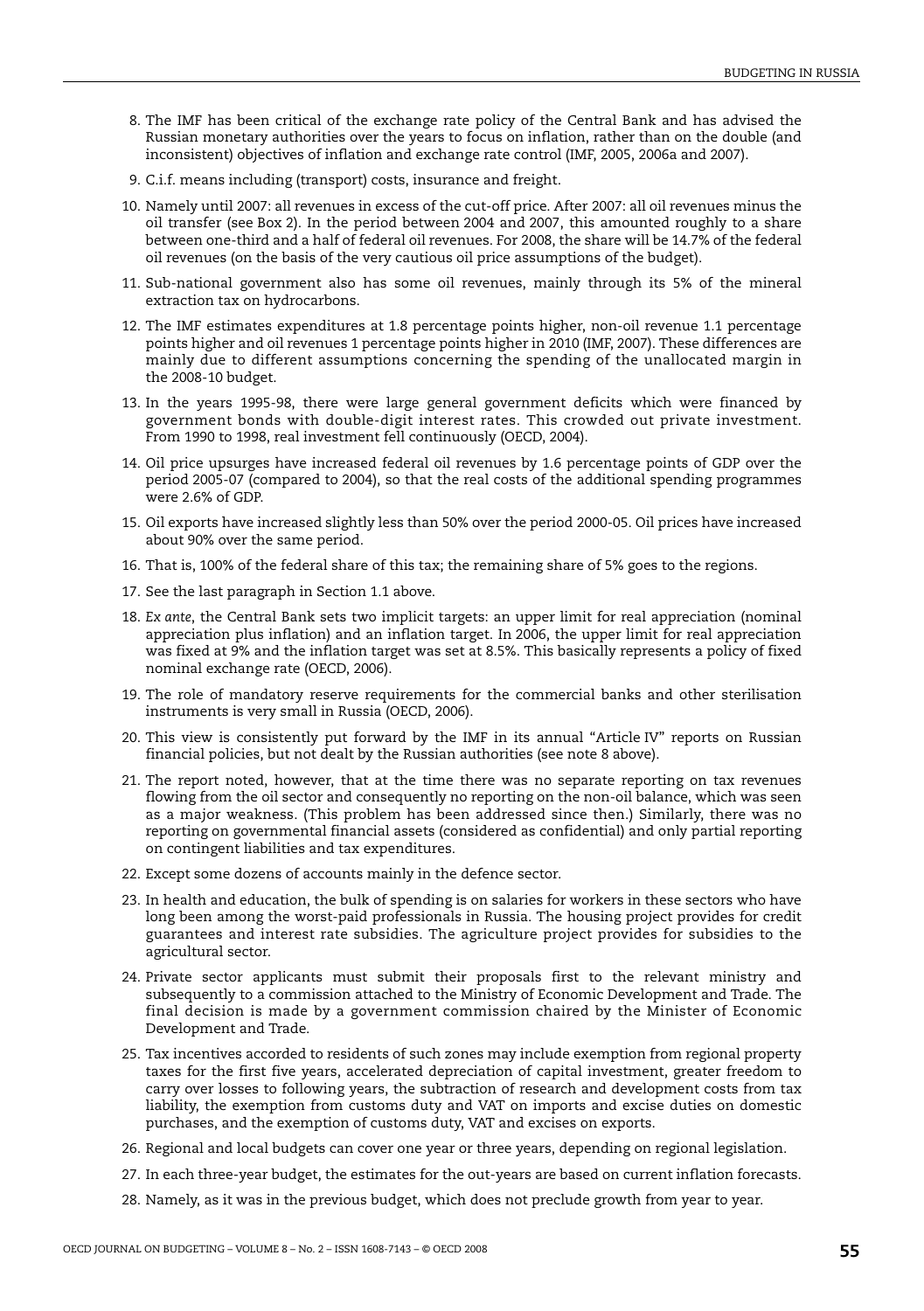- <span id="page-55-0"></span>29. In a rolling framework, such measures can be taken annually in the last out-year. In a periodical framework, they can be done every two, three or four years in all years of the framework.
- <span id="page-55-1"></span>30. The new fiscal rules are mainly in accordance with the recommendations of the OECD (2006), except that on some aspects a still more cautious course is chosen (resources of the Reserve Fund can only be invested in government bonds and not in more risky assets, and yields of the Prosperity Fund have to be saved and cannot be used to finance structural deficits).
- <span id="page-55-2"></span>31. Since in Russia the gap between the living standards of present and future generations must be expected to be larger than in more prosperous countries, some current spending out of oil revenues is justifiable from the point of view of intergenerational equity.
- <span id="page-55-3"></span>32. The IMF has noted that "the assumed spending cut of 2% of GDP was ambitious, considering that the federal government's non-interest expenditures amount to only 16% of GDP" and that "much of the savings would have to come from socially difficult cuts in education, health and other social sectors in the run up to the 2011 elections – and that efficiency-enhancing reforms in these sectors had stalled". In reply, the Russian authorities were adamant that the required retrenchments will be implemented (IMF, 2007).
- <span id="page-55-4"></span>33. To the market sector (quasi-corporate sector in the terminology of the national accounts) belong both the public enterprise sector and the (commercial) private sector.
- <span id="page-55-5"></span>34. The IMF (2004) mentions 22 000 state unitary enterprises at all levels.
- <span id="page-55-6"></span>35. Except some commercial activities in the defence sector.
- <span id="page-55-7"></span>36. The fact that non-tax revenues are brought under the Treasury does not automatically mean that they are put on budget. For instance, the IMF (2004) mentions a lawsuit by several educational institutions that wanted to keep non-tax revenues off budget. The verdict upheld this claim while maintaining that the revenues had to be handled through the Treasury account. The Ministry of Finance opposed this possibility.
- <span id="page-55-8"></span>37. Since in 2007 there was no previous three-year budget, for the 2008-10 budget this updating exercise was based on the multi-annual estimates of the 2007 budget.
- <span id="page-55-9"></span>38. These observations are based on reasoning (from the revised Budget Code) rather than on experience, since there was no previous three-year budget when the budget for 2008-10 was established.
- <span id="page-55-10"></span>39. This implies that agreement is not required at line-item level.
- <span id="page-55-11"></span>40. The expenditure limit is the baseline plus the ministry's share of the distributed envelope.
- <span id="page-55-12"></span>41. The limits mentioned in this and the previous bullets do not include the undivided envelopes for the out-years, since these envelopes are held at the Ministry of Finance.
- <span id="page-55-13"></span>42. See the related paragraph in Section 1.2.
- <span id="page-55-14"></span>43. However, whereas other laws are assumed to be approved by the Council of Federation if they are not examined within 14 days after they have been submitted, budget laws must compulsorily be examined by the Council of Federation (Art. 106 of the Constitution).
- <span id="page-55-15"></span>44. See the related paragraph in Section 2.5.
- <span id="page-55-16"></span>45. See Section 6.6 below for the concepts of subsidies and subventions.
- <span id="page-55-17"></span>46. In contrast to some OECD countries, all mandatory spending (spending on entitlement laws) is on budget in Russia.
- <span id="page-55-18"></span>47. Under the revised Budget Code, oil and gas revenues available for expenditures are limited to the fixed oil and gas transfer, so that all oil and gas revenue windfalls flow into the Oil Stabilisation Fund (see [Box 2](#page-14-0) above).
- <span id="page-55-19"></span>48. For instance, Australia, France, the Netherlands, Sweden and the United Kingdom.
- <span id="page-55-20"></span>49. The Ministry of Finance is responsible for long-term borrowing.
- <span id="page-55-21"></span>50. Federal expenditures include transfers to sub-national government, which are counted again when they are spent. There is thus an overlap between the numbers for federal and sub-national spending.
- <span id="page-55-22"></span>51. Presidential Decree No. 824 of 23 July 2003, "Administrative Reform: Measures in 2003/2004".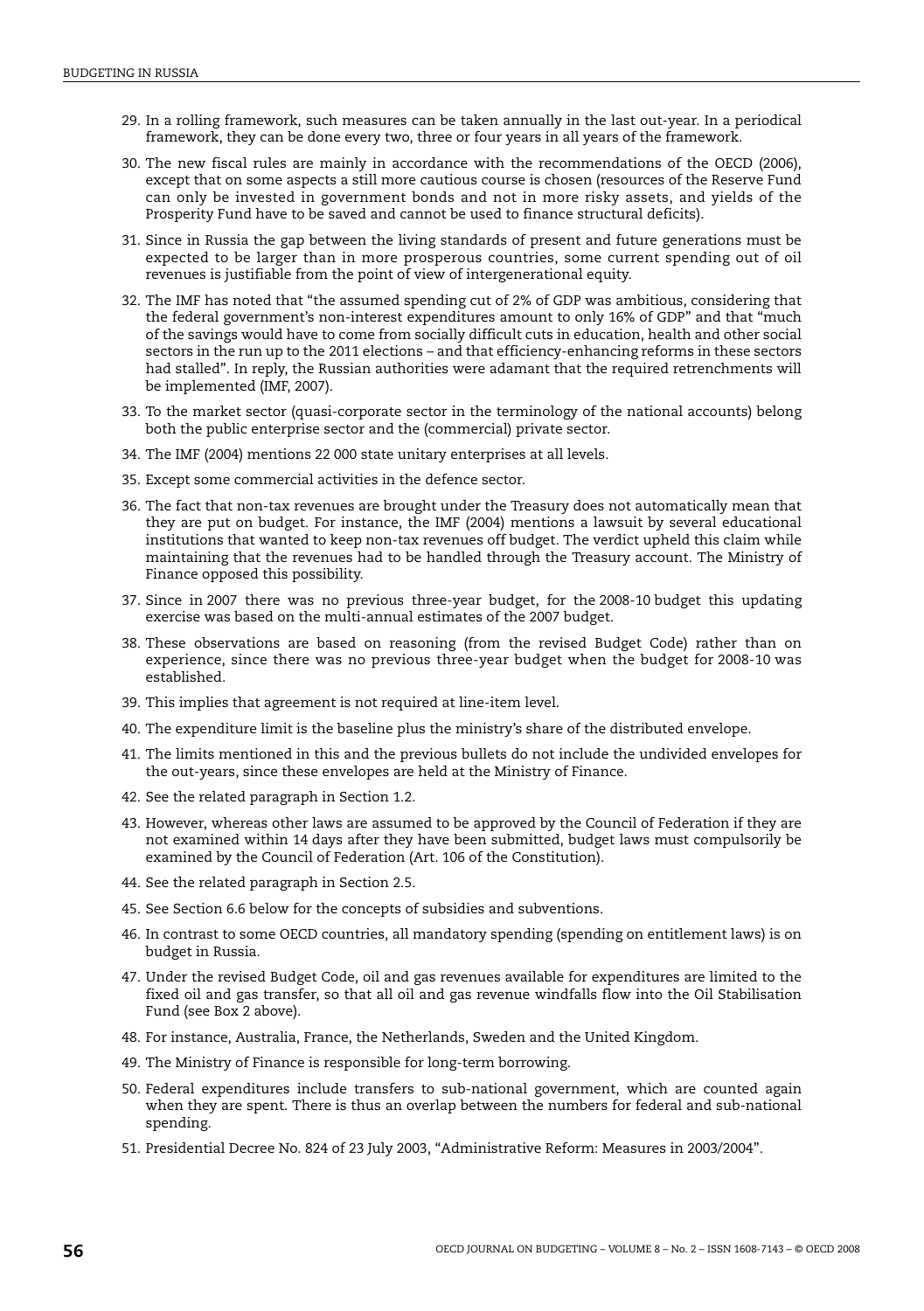- <span id="page-56-0"></span>52. Presidential Decree No. 314 of 9 March 2004, "On the System and Structure of Federal Executive Authorities", revised by Presidential Decree No. 649 of 20 May 2004, "Issues of Federal Executive Authorities Structure".
- <span id="page-56-1"></span>53. In relation to citizens.
- <span id="page-56-2"></span>54. "Direct" means under the direct supervision of the President (five services, two agencies). "Indirect" means services and agencies supervised by federal ministries that are under the authority of the President (four services, one agency).
- <span id="page-56-3"></span>55. The five presidential ministries are: Ministry of the Interior (supervises one service), Emergency Ministry, Ministry of Foreign Affairs, Ministry of Defence (supervises three services and one agency), Ministry of Justice. The five presidential services are: Service of Communication by Courier, Service of External Investigation, Federal Security Service (FSB), Service of Drug Traffic Control, Federal Protection Service. The two presidential agencies are: Central Administrative Agency of Special Programmes of the President, Administrative Office of the President.
- <span id="page-56-4"></span>56. The 11 governmental ministries are: Ministry of Health and Social Development (supervises three services and three agencies), Ministry of Information Technologies and Communications (supervises two agencies), Ministry of Culture and Media (supervises three agencies), Ministry of Education and Science (supervises two services and two agencies), Ministry of Natural Resources (supervises one service and three agencies), Ministry of Industry and Energy of the Russian Federation (supervises three agencies), Ministry of Regional Development (supervises one agency), Ministry of Agriculture (supervises one service), Ministry of Transportation (supervises one service and five agencies), Ministry of Finance (supervises three services and the Treasury Agency), Ministry of Economic Development and Trade (supervises two agencies).
- <span id="page-56-5"></span>57. The Public Service law (Federal Law No. 119-FZ of 31 July 1995, "On the Fundamentals of Public Service in the Russian Federation") and Presidential Decree No. 885 of 12 August 2002, "On the Approval of General Principles of Official Behaviour for Public Servants".
- <span id="page-56-6"></span>58. Order 306/120n/139 of the Ministry of Economic Development and Trade, the Ministry of Finance and the Federal Service of Statistics, 2 October 2006.
- <span id="page-56-7"></span>59. Similarly, the draft law on federal budget execution in 2006 will probably be approved in April 2008.
- <span id="page-56-8"></span>60. Federal Law No. 4-FZ of 11 January 1995, "On the Accounts Chamber of the Russian Federation", para. 4-7.
- <span id="page-56-9"></span>61. *Source:* Annual Report of the Accounts Chamber, 2006.
- <span id="page-56-10"></span>62. See the relevant paragraph in Section 3.2 above.
- <span id="page-56-11"></span>63. See the relevant paragraph in Section 3.2 above.
- <span id="page-56-12"></span>64. [Table 11](#page-47-0) shows the revenue structure of consolidated regional revenues in which local revenues are included. The resulting picture is largely determined by the regional revenues which are much larger than the local revenues.
- <span id="page-56-13"></span>65. *Source:* Ministry of Finance of the Russian Federation.
- <span id="page-56-14"></span>66. See Section 6.6 on the concept of subventions.
- <span id="page-56-15"></span>67. A labour veteran is a person, usually of retirement age, distinguished by the state (in the Soviet era) for his/her special professional achievements.

#### *References*

Bergvall, D., C. Charbit, D. Kraan and O. Merk (2006), "Intergovernmental Transfers and Decentralised Public Spending", *OECD Journal on Budgeting*, 5(4).

Federal Treasury (2006), "Financial Reports", Government of the Russian Federation, Moscow.

- IMF (2004), "Russian Federation: Report on the Observance of Standards and Codes Fiscal Transparency Module", *IMF Country Report* No. 04/288, International Monetary Fund, Washington DC.
- IMF (2005), "Russian Federation: 2005 Article IV Consultation Staff Report; Staff Statement; and Public Information Notice on the Executive Board Discussion", *IMF Country Report* No. 05/377, International Monetary Fund, Washington DC.